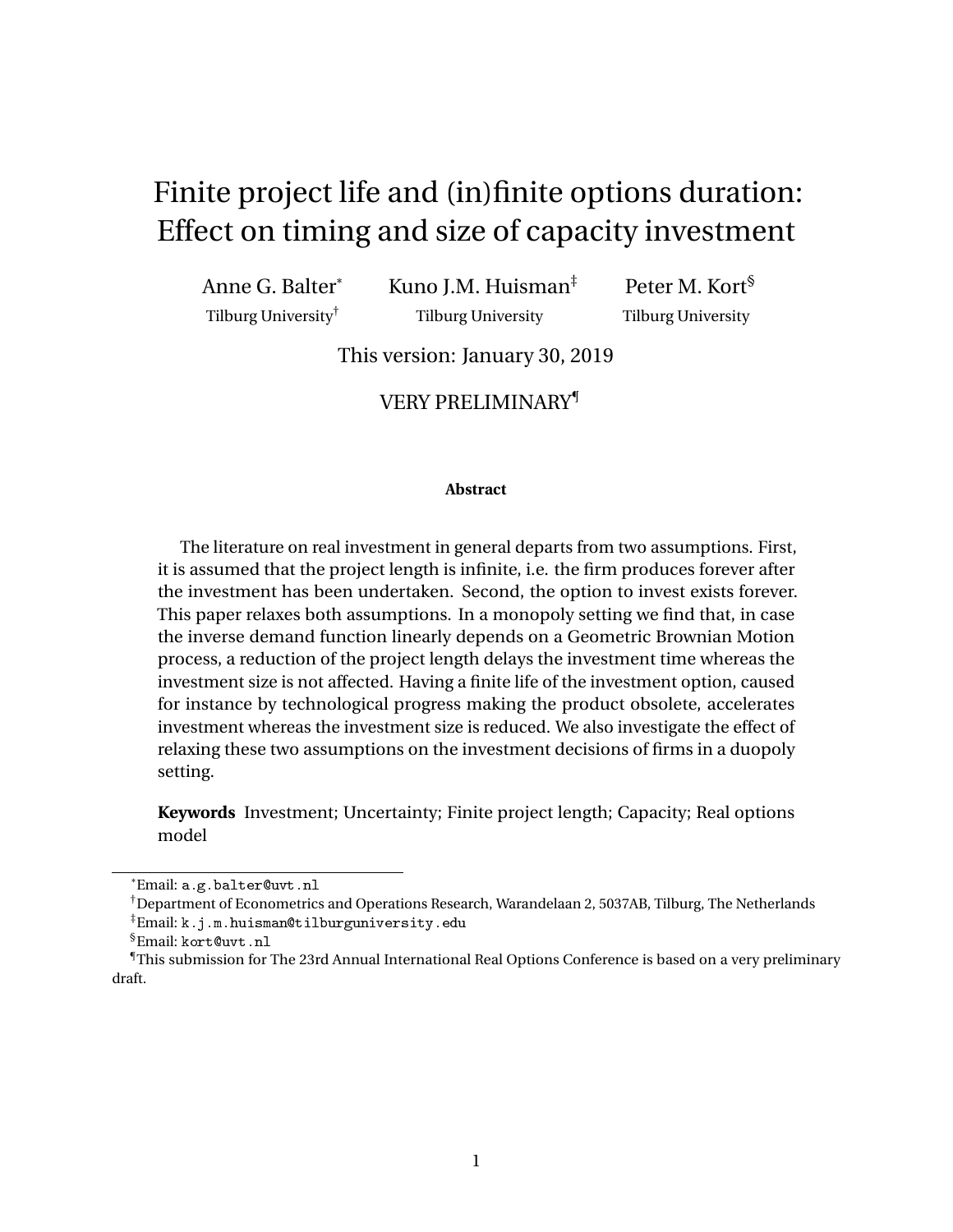# <span id="page-1-1"></span>**1 Introduction**

In this paper we investigate the impact of finiteness of projects. We build upon the real options approach of [Dixit and Pindyck](#page-38-0) [\(1994\)](#page-38-0) which is used to optimize the capacity investment decision under uncertainty. In particular we combine the finite project life from [Gryglewicz et al.](#page-38-1) [\(2008\)](#page-38-1) in which the investment decision was a timing problem, with the capacity optimization idea that was carried out for the first time in [Dangl](#page-38-2) [\(1999\)](#page-38-2) and [Bar-Ilan and Strange](#page-38-3) [\(1999\)](#page-38-3). We extend [Huisman and Kort](#page-38-4) [\(2015\)](#page-38-4) to finite projects. Note that we embed the infinite horizon too. We consider a monopoly in which a probabilistic event causes the project to terminate, either exogenously or endogenously. We distinguish between the case in which this can only happen once the investor has entered the market and the case in which the option to invest can disappear before the firm actually invested. We can analyse these effects analytically. We also investigate this in a duopoly in which one event determines the end. In this respect, we derive the accommodation and deterrence strategies. And we derive the optimal decisions when the finiteness of both firms are triggered by independent events. This latter case can only be solved numerically.

In Section [2](#page-1-0) we describe the setting of a stochastic finite project life of the projects. In Section [3](#page-3-0) we derive the optimal capacity and investment trigger for the monopolist when having linear demand. We can distinguish two cases, either the project can terminate with a certain probability once it has started or the option can terminate with the same probability before the investment has actually started. We find that, if the option always remains, the capacity is not affected for the lifetime of the project compared to an infinite project horizon. We investigate the robustness of this and find that for all demand function that are linear in the risk source *X* this is true. We also see that more will be invested. We also derive and analyse the impact of a possible disappearance of the option to invest. In Section  $4$  we investigate a duopoly setting in which one event can cause the end of the project either the investment region or in both the investment and continuation region. In Section [5](#page-23-0) we investigate via ordinary differential equations the duopoly setting with different probabilities for each firm. For the duopoly we derive the Stackelberg accommodation, the deterrence and preemption strategy. **Note that this is a very preliminary version. Among others, numerical results, the associated interpretations and comparisons still need to be added!**

# <span id="page-1-0"></span>**2 Setting**

Departing from [Huisman and Kort](#page-38-4) [\(2015\)](#page-38-4), we first consider a monopoly, thus a setting in which there is one firm who has to decide when to enter the market and how much to produce. The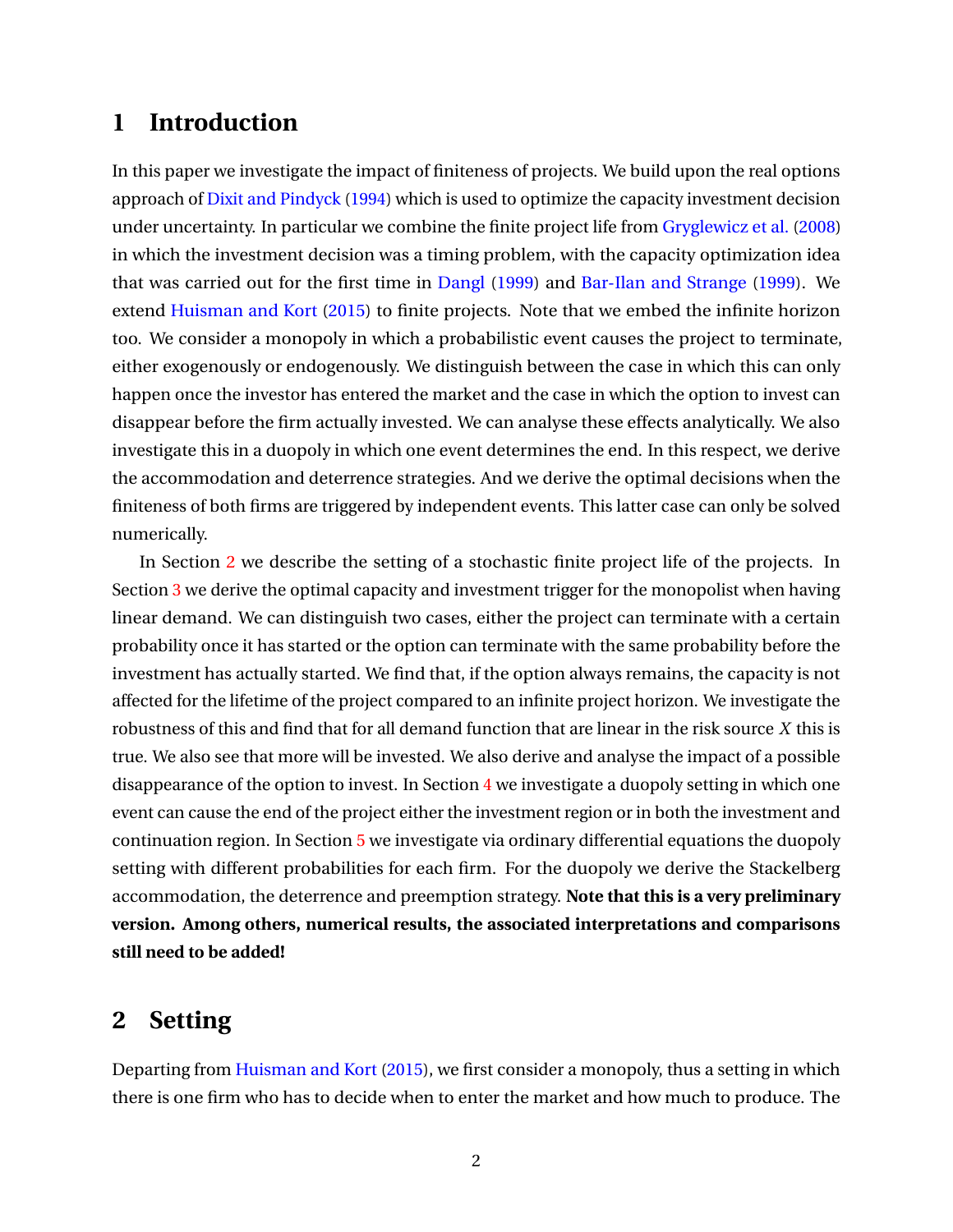<span id="page-2-1"></span>price at time *t* in this market is given by the inverse demand function

$$
P(t) = X(t) \left(1 - \eta Q(t)\right), \tag{1}
$$

where  $Q(t)$  is the total market output/production/capacity,  $\eta > 0$  is a constant and  $X(t)$  follows a geometric Brownian motion

$$
dX(t) = \mu X(t)dt + \sigma X(t)dW(t),
$$
\n(2)

where  $\mu$  is the drift,  $\sigma > 0$  is the volatility and  $W(t)$  is the Wiener process.

The firm produces from the moment of investment onwards, so that  $Q(t)$  =  $\sqrt{ }$ J  $\mathbf{I}$ 0 if  $t < t$ *K* if  $t \geq t$ <sup>*I*</sup> . The investment costs are proportional to the capacity *K* and we assume that the firm produces up to capacity. Denoting *I* as investment, we thus have  $I = \delta K$ .

The investment problem that the firm is facing is to maximise the expected profit from the moment  $t_I$  that the investment is made until the finite horizon on the project  $T$  years ahead. The control variables are thus the time at which the investment is undertaken, and the capacity level that the firm acquires at *t<sup>I</sup>* .

<span id="page-2-0"></span>
$$
\max_{t_I \ge 0, Q(t_I) = K \ge 0} V(X, Q) = \max_{t_I \ge 0, Q(t_I) = K \ge 0} \mathbb{E} \left[ \int_{t = t_I}^{t_I + T} e^{-rt} Q(t_I) \cdot P(t) dt - e^{-rt_I} \delta Q(t_I) |X(0) = X \right] (3)
$$

where  $r$  is the discount rate. We now transform the optimal  $t_I^*$ *I* by the trigger point *X* ∗ . Let *X* ∗ be the value at which the firm is indifferent between investing and not. Thus for  $X > X^*$ , it is optimal to invest immediately, whereas for  $X < X^*$  demand is still too low to undertake the investment and thus the firm waits. The optimal investment time  $t_I^*$  $_I^*$  equals the first time that the stochastic process *X* reaches this level *X* ∗ .

We can solve the double maximisation in two steps, first for a given *X* we maximise *V* w.r.t. *Q*. Both the dynamic programming and contingent claims approach value the real option that is present in the discussed optimisation problem. The option of waiting is added to the net present valuation technique. As in [Gryglewicz et al.](#page-38-1) [\(2008\)](#page-38-1), this paper is based on the contingent claim approach.

By  $V(X)$  we denote the pure NPV value and let  $F(X)$  be the option value that solves the ODE in case of the dynamic programming approach

$$
\frac{1}{2}\sigma^2 X^2 F''(X) + \mu X F'(X) - rF = 0
$$
\n(4)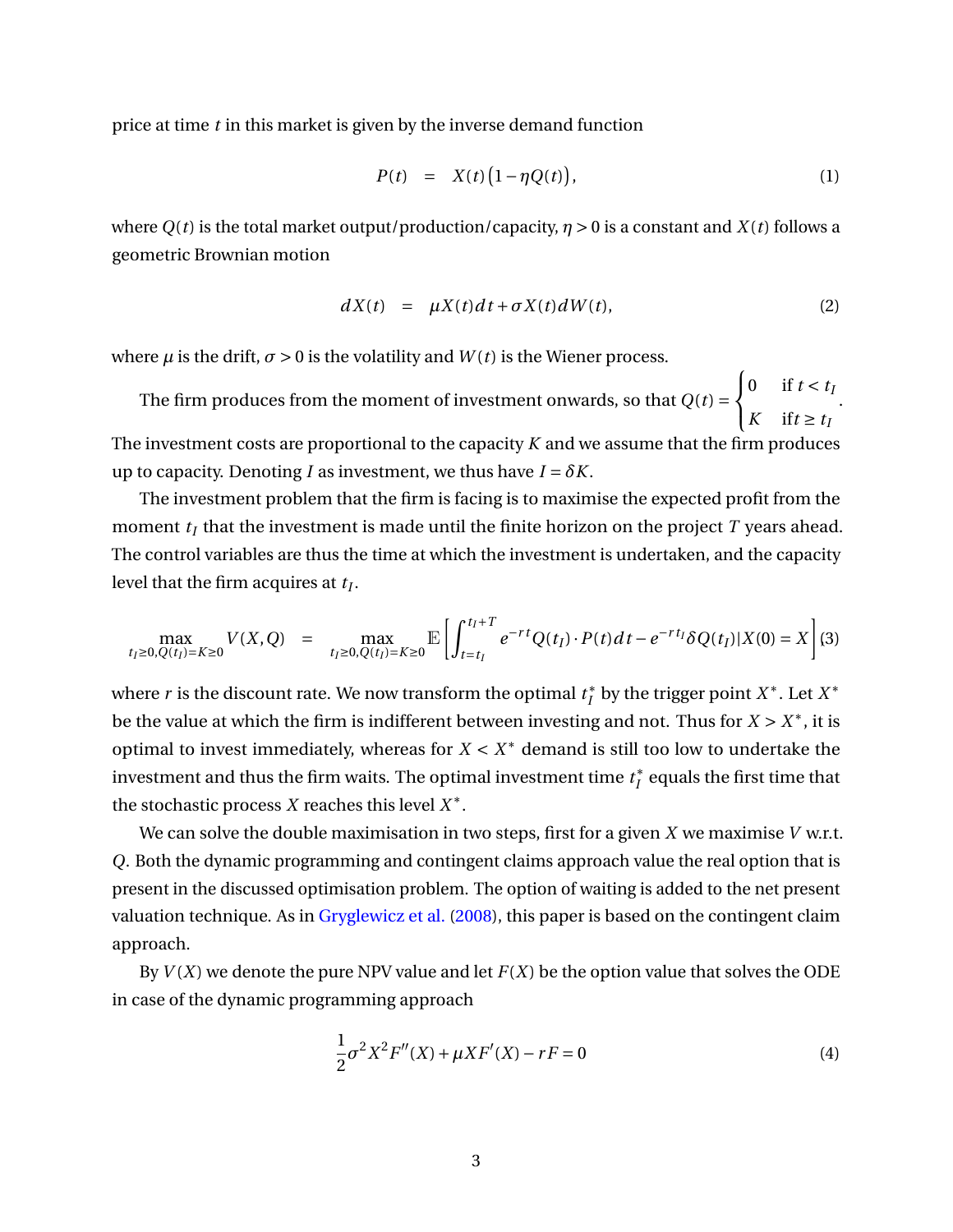The boundary conditions are

<span id="page-3-1"></span>
$$
F(X^*) = V(X^*, Q) - \delta Q \tag{5}
$$

$$
\frac{\partial F(X)}{\partial X}|_{X=X^*} = \frac{\partial V(X,Q)}{\partial X}|_{X=X^*}
$$
(6)

Where [\(5\)](#page-3-1) is the value-matching condition that states that when the firm invests at optimality the net payoff *V* equals the option value *F*. For *X* < *X*<sup>\*</sup> the option value  $F(X) > V(X) - \delta Q$  and thus it is better to wait until  $F(X) = V(X) - \delta Q$  after which it is optimal to invest and receive the value function  $V$ . And  $(6)$  is the smooth pasting condition.

To find *F*(*X*) the ODE has to be solved which can be done by introducing/guessing a functional form, which we call the Ansatz and check whether this solves the ODE. The Ansatz is

$$
F(X) = AX^{\beta} \tag{7}
$$

where *A* has to be determined and  $\beta$  is a known constant that depends on  $\sigma$ , *r*,  $\mu$ .

The lifetime *T* is random and follows a Poisson process. At any time *t* the project terminates with probability  $\lambda dt$ . The cumulative probability that the project terminates before t from the initial time zero onwards, equals  $1-e^{-\lambda t}$ . And the density of the Poisson distribution is  $\lambda e^{-\lambda t}$ .

We first investigate the demand and capacity for a monopolist, whereafter we consider a duopoly.

# <span id="page-3-0"></span>**3 Monopolist**

The optimal strategies of the monopolist can be obtained by two different procedures; either by maximizing the expected payoff in [\(3\)](#page-2-0) under the additional integration with respect to the termination probability to derive the optimal capacity and subsequently use the value matching and smooth pasting condition to derive the optimal trigger. Or by applying the same operations to the ordinary differential equation, i.e. the instantaneous objective. Throughout the paper we use the ODE method, especially suitable for the more complicated duopoly setting.

The value of the project at time *t* can be expressed as the sum of the operating profit over the interval  $(t, t + dt)$  and the continuation value beyond  $t + dt$ .

$$
rV^M(X,Q) = Profit^M(X,Q) + \lim_{d \downarrow 0} \frac{1}{dt} \mathbb{E}[dV^M]
$$
\n(8)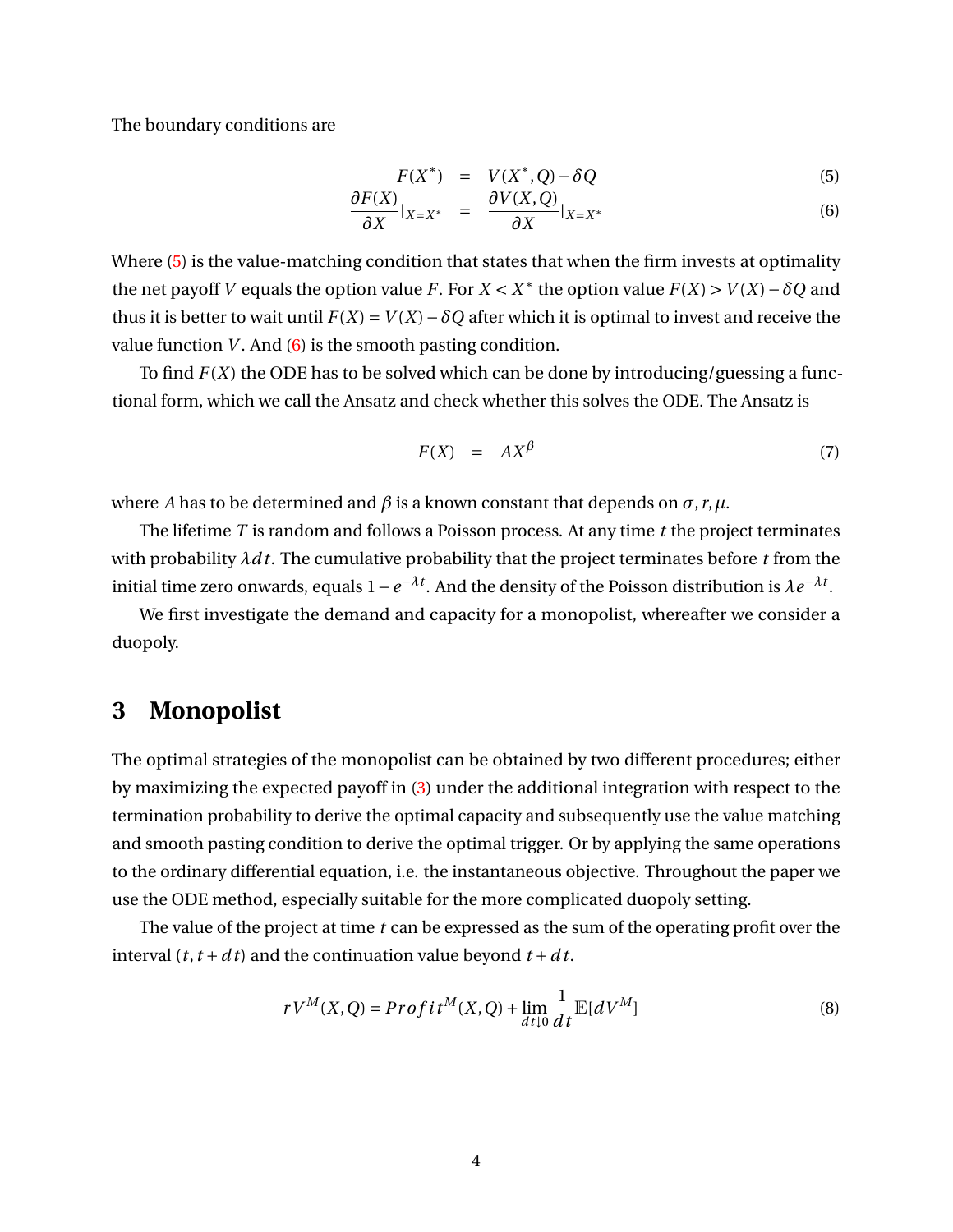where by Ito's Lemma

$$
\mathbb{E}[dV^M] = \frac{\partial V^M}{\partial X} \mu X dt + \frac{1}{2} \frac{\partial^2 V^M}{\partial X^2} \sigma^2 X^2 dt + \lambda dt (0 - V^M)
$$
\n(9)

Together the stopping region is described by

$$
(r+\lambda)V^M = KX(1-\eta K) + \frac{\partial V^M}{\partial X}\mu X + \frac{1}{2}\frac{\partial^2 V^M}{\partial X^2}\sigma^2 X^2
$$
 (10)

and thus the non-homogeneous equation is

$$
V^M = \frac{1}{r + \lambda} \Big( KX(1 - \eta K) + \frac{\partial V^M}{\partial X} \mu X + \frac{1}{2} \frac{\partial^2 V^M}{\partial X^2} \sigma^2 X^2 \Big) \tag{11}
$$

The homogeneous equation (terms involving value function) is

$$
0 = \frac{\partial V^M}{\partial X} \mu X + \frac{1}{2} \frac{\partial^2 V^M}{\partial X^2} \sigma^2 X^2 - (r + \lambda) V^M \tag{12}
$$

with solution

$$
V^{M}(X) = B_{1}X^{\beta_{\lambda}^{+}} + B_{2}X^{\beta_{\lambda}^{-}} \tag{13}
$$

where  $\beta_{\lambda}^{+}$  $\frac{1}{\lambda} > 1, \beta_{\lambda}^{-}$  $\lambda < 0$ . For a particular solution of the total equation we propose

$$
V^M(X) = aX + b \tag{14}
$$

$$
(r + \lambda)(aX + b) = KX(1 - \eta K) + a\mu X
$$
\n
$$
(15)
$$

$$
a = \frac{K(1 - \eta K)}{r - \mu + \lambda} \tag{16}
$$

$$
b = 0. \t(17)
$$

The total solution is the sum of the homogeneous solution and particular solution

$$
V^{M}(X) = \frac{XK(1 - \eta K)}{r - \mu + \lambda} + B_1 X^{\beta_{\lambda}^{+}} + B_2 X^{\beta_{\lambda}^{-}} \tag{18}
$$

with boundary conditions

<span id="page-4-0"></span>
$$
V^M(0) = 0 \tag{19}
$$

$$
\lim_{X \to \infty} V^M(X) = wX \tag{20}
$$

Since  $\beta_{\overline{\lambda}}^ \frac{1}{\lambda}$  < 0,  $X^{\beta_{\lambda}^{-}}$  will go to infinity when *X* goes to zero. Thus [\(19\)](#page-4-0) leads to *B*<sub>2</sub> = 0. And [\(20\)](#page-4-0)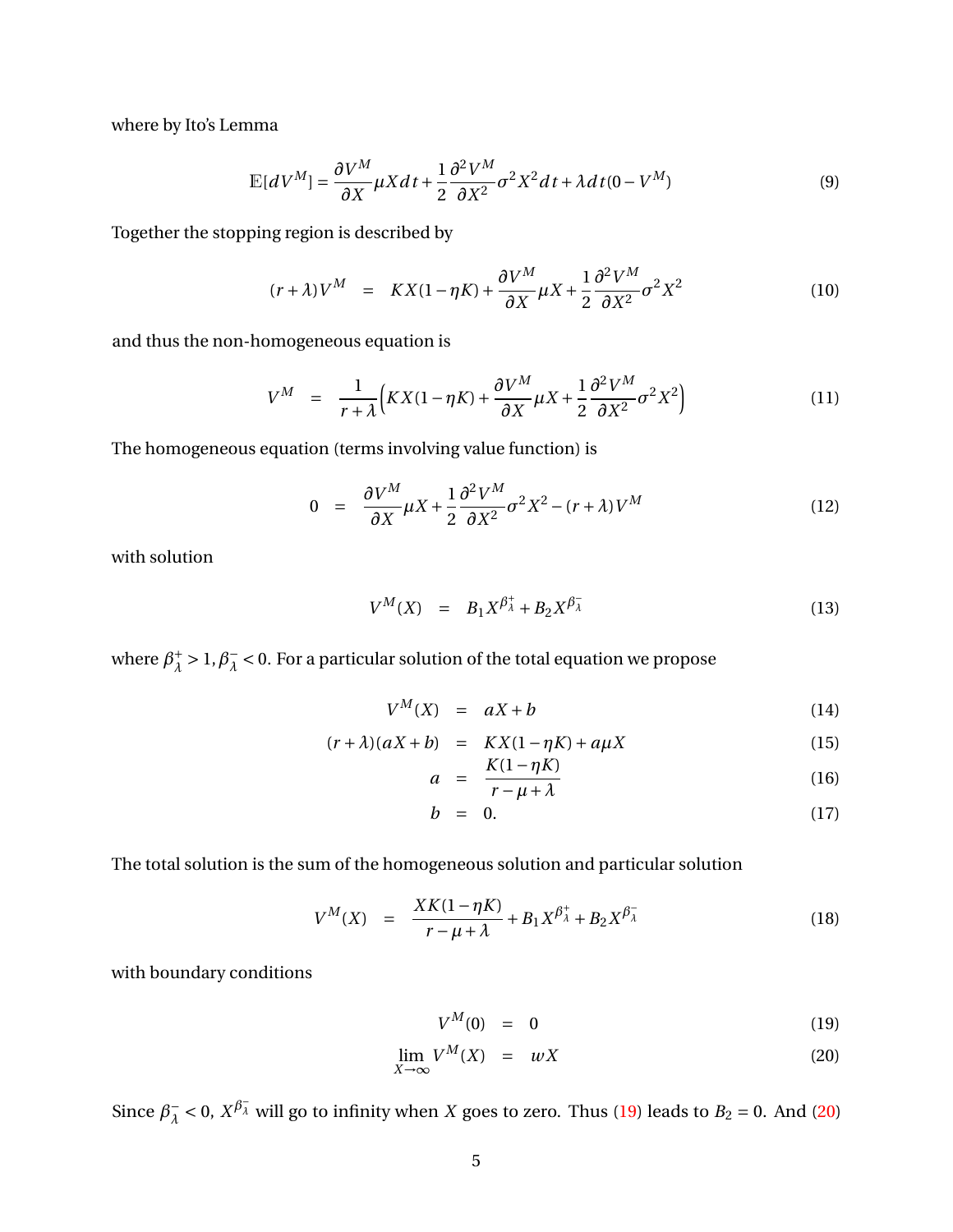refers to the exclusion of speculative bubbles, i.e. in the limit the value function is linear in *X* where *w* is a constant implying  $B_1 = 0$ . Thus, if the solution is of the form

$$
V^M(X) = aX + b \tag{21}
$$

then we get

$$
(r + \lambda)(aX + b) = KX(1 - \eta K) + a\mu X \tag{22}
$$

and thus

<span id="page-5-0"></span>
$$
a = \frac{K(1 - \eta K)}{r - \mu + \lambda} \tag{23}
$$

$$
b = 0 \tag{24}
$$
\n
$$
XK(1 - \eta K) \tag{25}
$$

$$
V^M(X) = \frac{\Lambda \Lambda (1 - \eta \Lambda)}{r - \mu + \lambda} \tag{25}
$$

Derivative of  $V^M - \delta K$  w.r.t. *K* yields

<span id="page-5-1"></span>
$$
\frac{\partial V^M - cK}{\partial K} = 0 \tag{26}
$$

$$
K^*(X) = \frac{1}{2\eta} \left( 1 - \frac{\delta(r - \mu + \lambda)}{X} \right) \tag{27}
$$

The continuation region, under the assumption that the option to invest always exists, is defined by

$$
rF^M = \frac{\partial F^M}{\partial X} \mu X + \frac{1}{2} \frac{\partial^2 F^M}{\partial X^2} \sigma^2 X^2 \tag{28}
$$

which solves for a form of  $F^M(X) = AX^{\beta}$ . If the option to invest can stop before the project has begun then the continuation region is defined by

$$
rF^M = \frac{\partial F^M}{\partial X} \mu X + \frac{1}{2} \frac{\partial^2 F^M}{\partial X^2} \sigma^2 X^2 + \lambda dt (0 - F^M) \tag{29}
$$

which solves for a form of  $F^M(X) = A_{\beta_1^+}$  $\frac{1}{\lambda}X^{\beta_{\lambda}^{+}}.$  We continue the derivations with *β*, however  $\beta$  can simply be replaced by  $\beta_1^+$  $_{\lambda}^{+}$  to incorporate the probability of a final continuation time. The value matching condition is

$$
V^M - \delta K = F^M \tag{30}
$$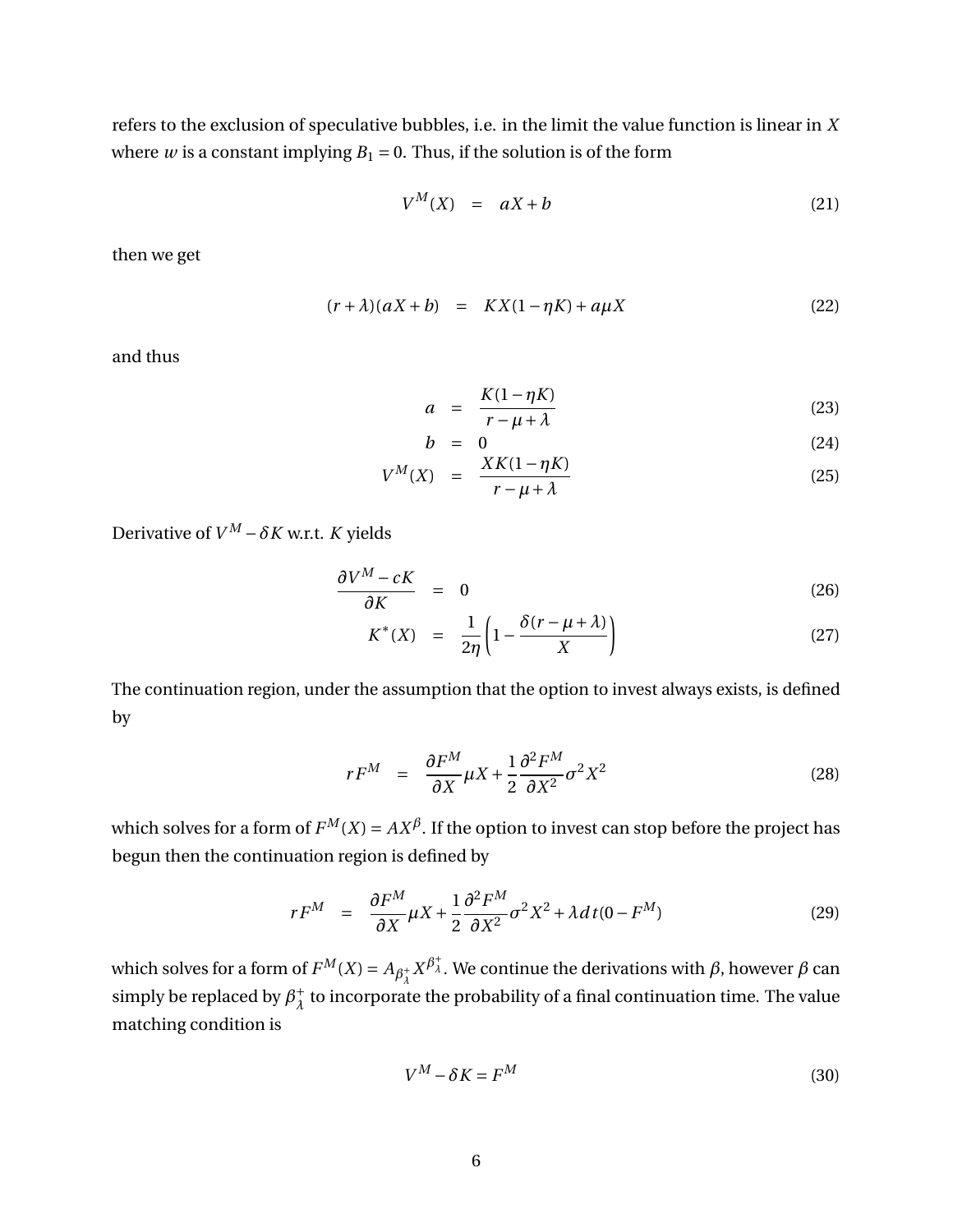and the smooth pasting

$$
\frac{\partial V^M(X)}{\partial X} = \frac{\partial F^M(X)}{\partial X}
$$
\n(31)

together they imply

$$
\frac{\partial V^M(X)}{\partial X} = (V^M(X) - \delta K)\beta X^{-1}
$$
\n(32)

to get *X*.

$$
X^*(K) = \frac{\beta}{\beta - 1} \frac{\delta(r - \mu + \lambda)}{1 - \eta K}
$$
\n(33)

**Theorem 3.1.** *The optimal capacity and investment trigger for a project with a lifetime that terminates with probability λ equals*

<span id="page-6-0"></span>
$$
(X^{M})^* = \frac{(r-\mu)}{1-\frac{\lambda}{r-\mu+\lambda}} \delta \frac{\beta+1}{\beta-1} = (r-\mu+\lambda)\delta \frac{\beta+1}{\beta-1}
$$
(34)

$$
(K^M)^* = \frac{1}{\eta(\beta + 1)}\tag{35}
$$

We obtain *A* via plugging in the optimal  $K^*$  and  $X^*$  in  $V^M(X) - \delta K = AX^{\beta}$ 

<span id="page-6-1"></span>
$$
V^M(X) - \delta K = \frac{\delta}{\eta(\beta^2 - 1)}
$$
\n(36)

$$
A = V^{M}(X)(X^{*})^{-\beta} \tag{37}
$$

$$
A = \frac{\delta}{\eta(\beta^2 - 1)} \left( (r - \mu + \lambda) \delta \frac{\beta + 1}{\beta - 1} \right)^{-\beta} \tag{38}
$$

$$
A_{\beta_\lambda^+} = \frac{\delta}{\eta\left(\left(\beta_\lambda^+\right)^2 - 1\right)} \left( (r - \mu + \lambda) \delta \frac{\beta_\lambda^+ + 1}{\beta_\lambda^+ - 1} \right)^{-\beta_\lambda^+} \tag{39}
$$

and  $\beta$  by the continuation region, i.e. the second-order homogeneous differential equation for which we try the function  $AX^\beta$ , for which we see by substitution that it satisfies the equation provided  $\beta$  is a root of the quadratic equation

<span id="page-6-2"></span>
$$
\frac{1}{2}\sigma^2 \beta(\beta - 1) + \mu \beta - r = 0
$$
\n(40)

Two contrary effects on capacity size *K* ∗ : Given *X*, the firm invests less for larger *λ*. And simultaneously, since the trigger for the finite project is higher than for projects of infinite length, the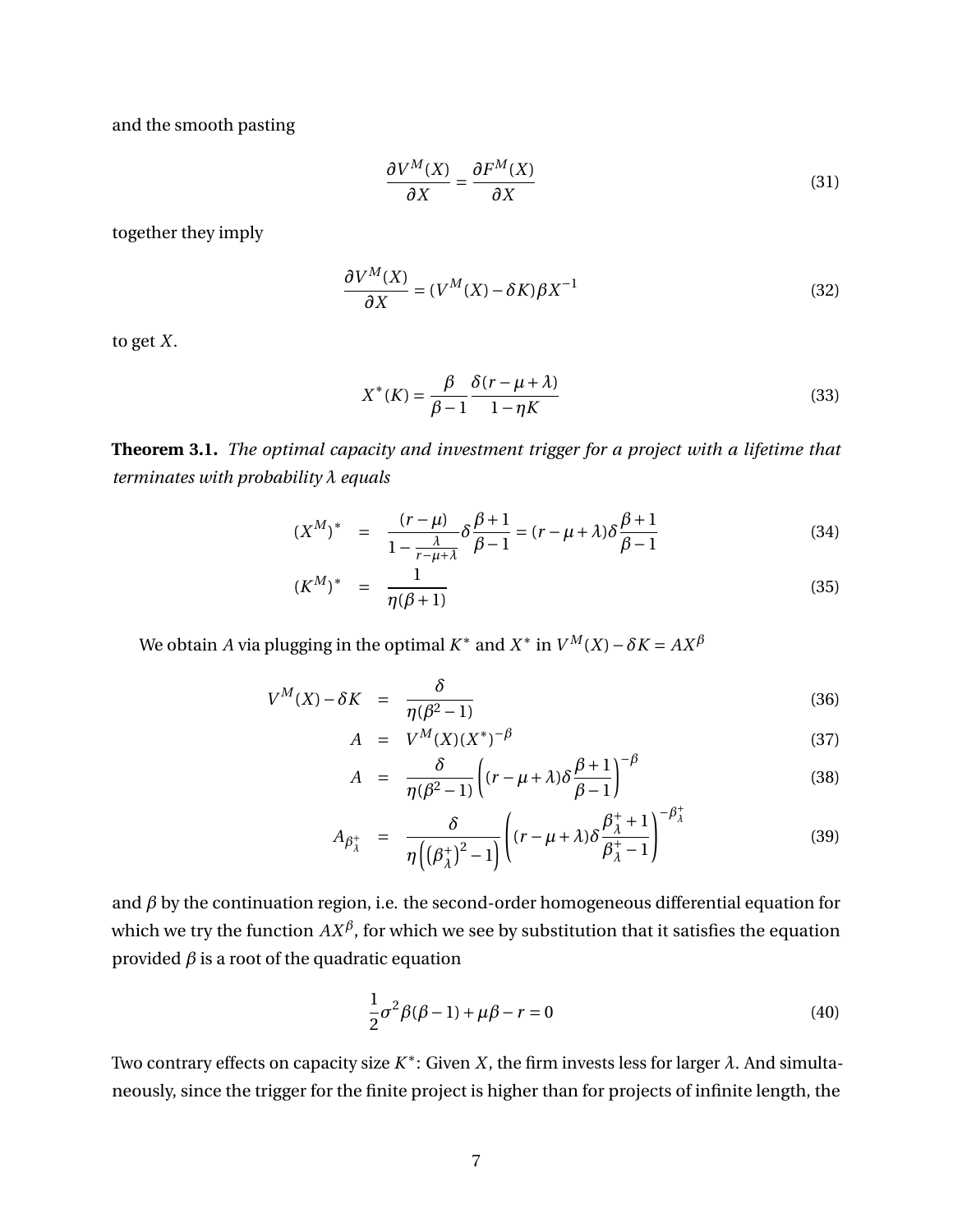firm invests more. These two effects exactly cancel out resulting in the robust capacity decision.

In case of a final continuation time, the *β<sup>λ</sup>* is defined by the positive and negative root of

<span id="page-7-0"></span>
$$
\frac{1}{2}\sigma^2 \beta_\lambda (\beta_\lambda - 1) + \mu \beta_\lambda - (r + \lambda) = 0
$$
\n(41)

Since  $\beta_{\lambda}$  is increasing in  $\lambda$ , this implies that the capacity will be lower in case of the possibility that the option to invest can terminate before the monopolist has invested compared to this option to exist forever and compared to no ending at all. The moment of investment will be later if the project is finite compared to the classical situation where the project cannot end. Though when also the option of the project is finite, the moment to invest happens earlier than without a finite option time. However, compared to an infinite project length it is ambiguous what is dominating, the increase in  $(X^M)^*$  due to  $\lambda$  or the decrease due to the indirect of  $\lambda$  via  $\beta_\lambda.$  In this case the capacity decision is affected by *λ*.

## **3.1 Isoelastic demand**

We now replace the linear demand function by an isoelastic demand function in which the price at time *t* in the market is given by

$$
P(t) = X(t) \left( Q(t) \right)^{-\gamma} \tag{42}
$$

where  $\gamma \in (0,1)$  is the elasticity parameter. We assume that the investment costs are of the form  $\delta_0 + \delta_1 K$ . The value

$$
V^M = \frac{1}{r + \lambda} \Big( K^{1-\gamma} X + \frac{\partial V^M}{\partial X} \mu X + \frac{1}{2} \frac{\partial^2 V^M}{\partial X^2} \sigma^2 X^2 \Big) \tag{43}
$$

The homogeneous equation (terms involving value function)

$$
0 = \frac{\partial V^M}{\partial X} \mu X + \frac{1}{2} \frac{\partial^2 V^M}{\partial X^2} \sigma^2 X^2 - (r + \lambda) V^M \tag{44}
$$

has as solution

$$
V^M(X) = B_1 X^{\beta^+}_{\lambda} + B_2 X^{\beta^-}_{\lambda}
$$
 (45)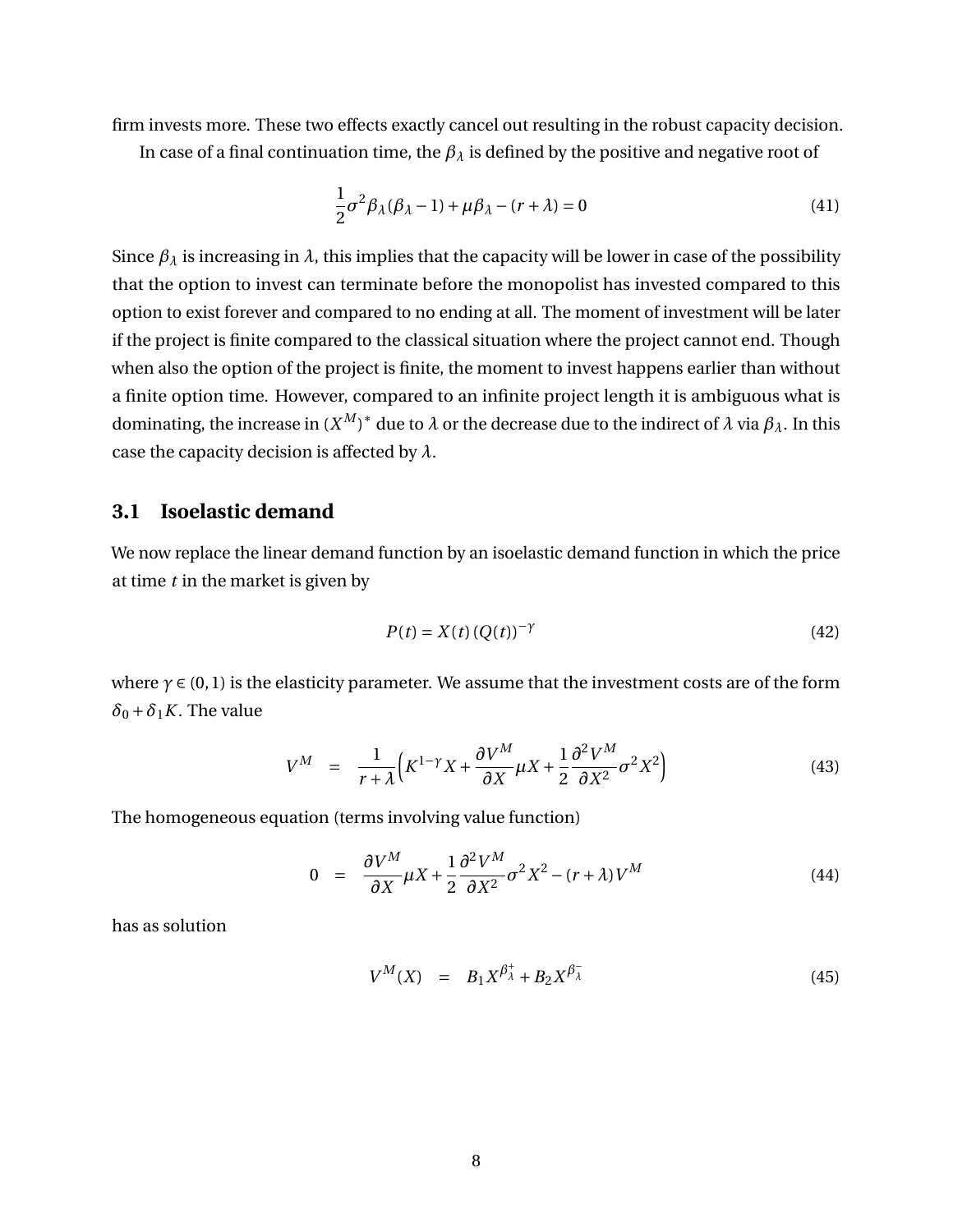where  $\beta_{\lambda}^{+}$  $\frac{1}{\lambda} > 1, \beta_{\lambda}^{-}$  $\lambda < 0$ . For a particular solution of the total equation we propose

$$
V^M(X) = aX + b \tag{46}
$$

$$
(r + \lambda)(aX + b) = K^{1-\gamma}X + a\mu X \tag{47}
$$

$$
a = \frac{K^{1-\gamma}}{r-\mu+\lambda} \tag{48}
$$

$$
b = 0. \t(49)
$$

The total solution is the sum of the homogeneous solution and particular solution

$$
V^{M}(X) = \frac{X K^{1-\gamma}}{r - \mu + \lambda} + B_1 X^{\beta_{\lambda}^{+}} + B_2 X^{\beta_{\lambda}^{-}} \tag{50}
$$

with boundary conditions

$$
V^M(0) = 0 \tag{51}
$$

$$
\lim_{X \to \infty} V^M(X) = wX \tag{52}
$$

Since  $\beta_{\overline{\lambda}}^ \frac{1}{\lambda}$  < 0,  $X^{\beta}$  will go to infinity when *X* goes to zero. Thus [\(19\)](#page-4-0) leads to *B*<sub>2</sub> = 0. And [\(20\)](#page-4-0) to  $B_1 = 0$ . Thus, if the solution is of the form

$$
V^M(X) = aX + b \tag{53}
$$

then we get

$$
V^M(X) = \frac{XK^{1-\gamma}}{r-\mu+\lambda} \tag{54}
$$

Derivative of  $V^M - \delta_0 - \delta_1 K$  w.r.t. *K* yields

$$
\frac{\partial V^M - \delta_0 - \delta_1 K}{\partial K} = 0 \tag{55}
$$

$$
K^*(X) = \left(\frac{\delta_1(r-\mu+\lambda)}{(1-\gamma)X}\right)^{-\frac{1}{\gamma}}
$$
(56)

The continuation region is defined by

<span id="page-8-0"></span>
$$
rF^M = \frac{\partial F^M}{\partial X} \mu X + \frac{1}{2} \frac{\partial^2 F^M}{\partial X^2} \sigma^2 X^2 \tag{57}
$$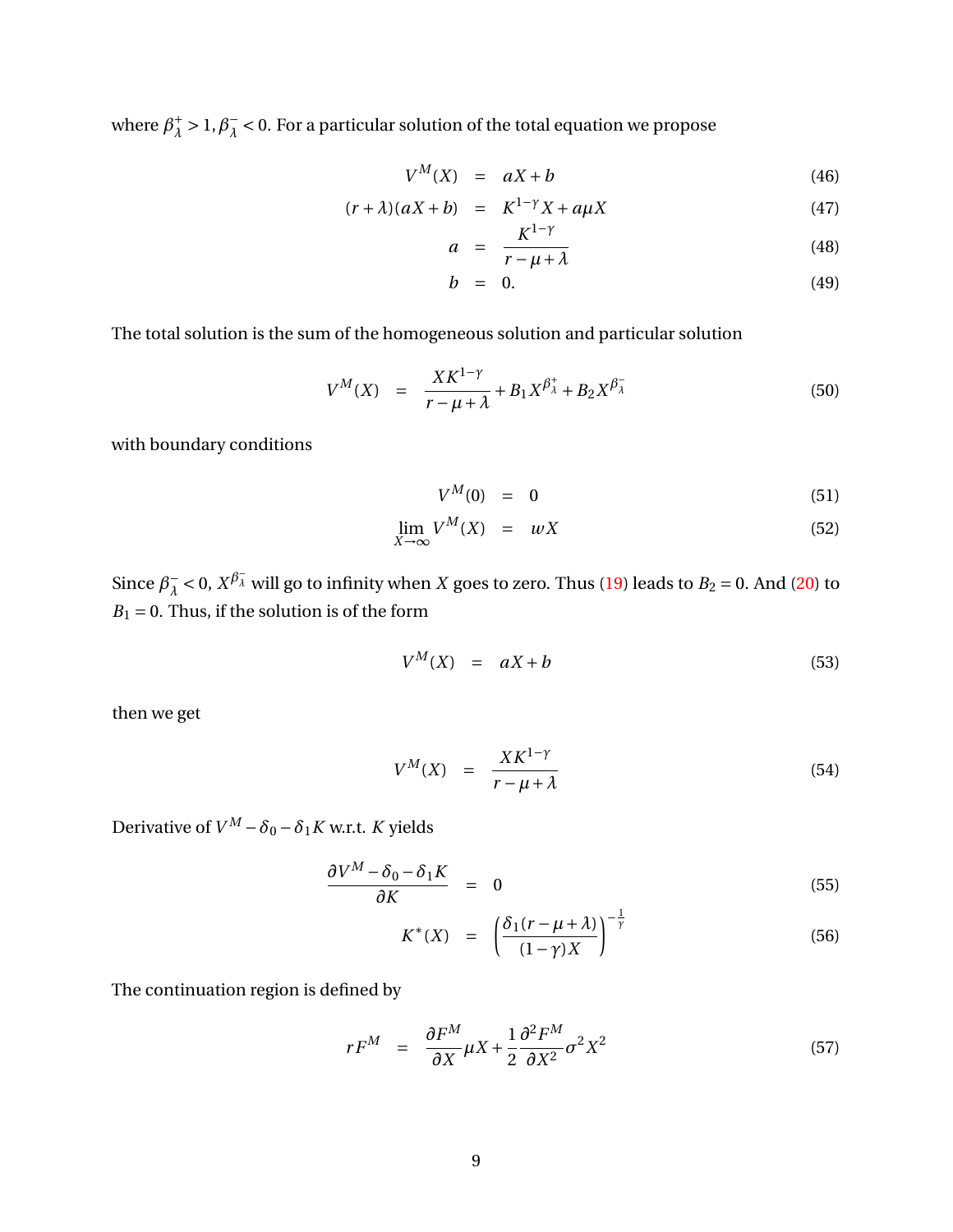which solves for a form of  $F^M(X) = AX^{\beta}$ . The value matching condition is

$$
V^M - \delta_0 - \delta_1 K = F^M \tag{58}
$$

and the smooth pasting

$$
\frac{\partial V^M(X)}{\partial X} = \frac{\partial F^M(X)}{\partial X} \tag{59}
$$

together they imply

$$
\frac{\partial V^M(X)}{\partial X} = (V^M(X) - \delta_0 - \delta_1 K) \beta X^{-1}
$$
\n(60)

to get *X*.

$$
X^*(K) = \frac{\beta}{\beta - 1} \frac{(\delta_0 + \delta_1 K)(r - \mu + \lambda)}{K^{1 - \gamma}}
$$
(61)

**Theorem 3.2.** *The optimal capacity and investment trigger for a project with a lifetime that terminates with probability λ equals*

$$
K^* = \frac{\beta(\gamma - 1)\delta_0}{(1 - \beta\gamma)\delta_1} \tag{62}
$$

$$
X^* = \frac{\delta_1(r - \mu + \lambda)}{1 - \gamma} \left( \frac{\beta(\gamma - 1)\delta_0}{(1 - \beta\gamma)\delta_1} \right)^{\gamma}
$$
(63)

## **3.2 Generality Multiplicative**

In general, we can conclude that for all demand functions that are linear in  $X(t)$  and the option to invest cannot end before the project has started, the optimal capacity is independent from the lifetime of the project.

Let

$$
P(t) = X f(Q) \tag{64}
$$

then the value function becomes

$$
V^M(X) = \frac{XKf(K)}{r - \mu + \lambda} \tag{65}
$$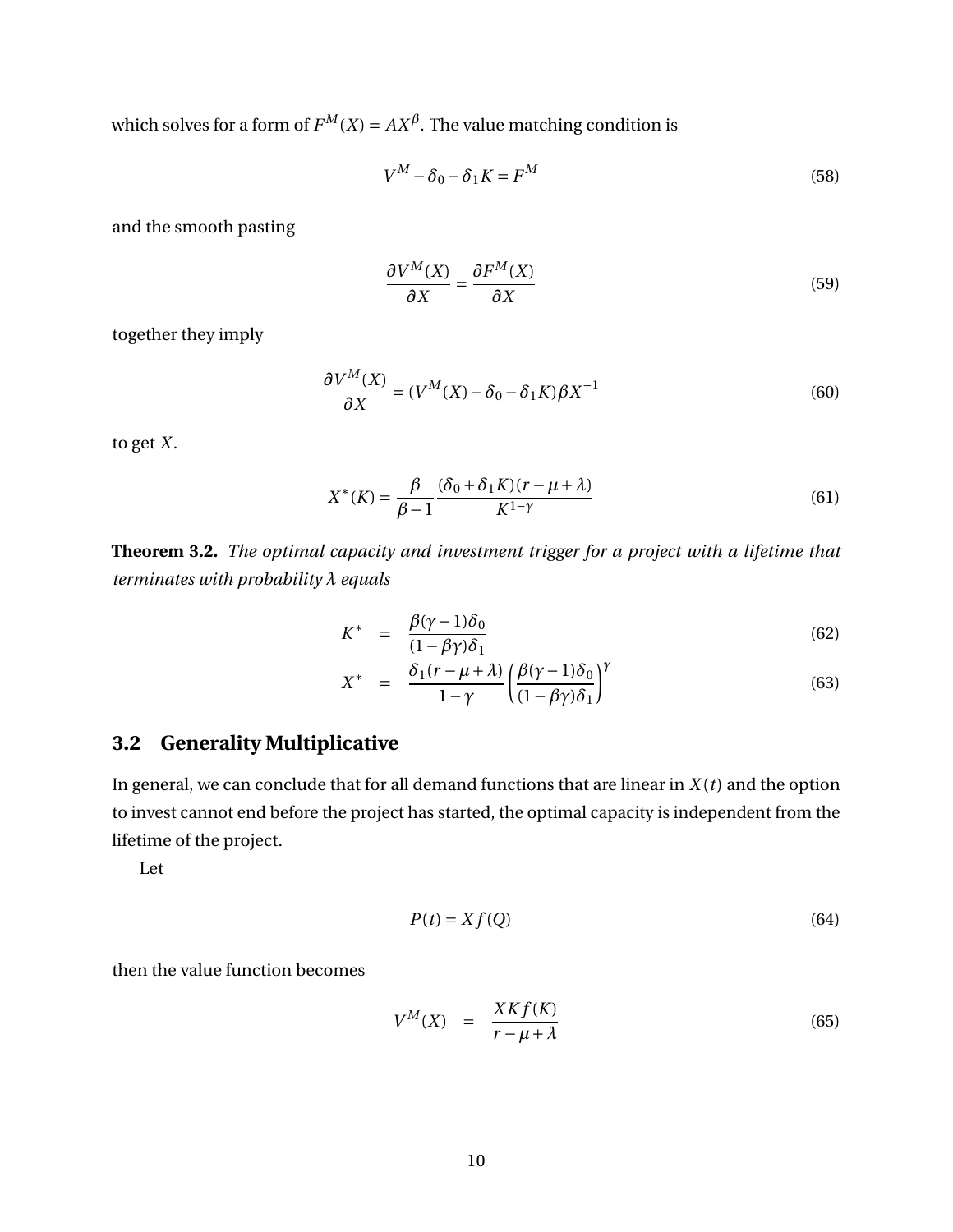Derivative of w.r.t. *K* yields

$$
\frac{\partial V^M - \delta_0 - \delta_1 K}{\partial K} = 0 \tag{66}
$$

$$
\frac{X}{r-\mu+\lambda}\left(K\frac{\partial f(K)}{\partial K}+f(K)\right)-\delta_1 = 0 \tag{67}
$$

The optimal  $K^*(X)$  is defined by the implicit function above. We use the Ansatz  $F(X) = AX^{\beta}$  for the value matching and smooth pasting conditions

$$
\frac{\partial V^M(X)}{\partial X} = (V^M(X) - \delta_0 - \delta_1 K) \beta X^{-1}
$$
\n(68)

$$
\frac{Kf(K)}{r - \mu + \lambda} = \frac{\beta Kf(K)}{r - \mu + \lambda} - \frac{(\delta_0 + \delta_1 K)\beta}{X}
$$
(69)

This results in

$$
X^*(K) = \frac{\beta}{\beta - 1} \frac{(\delta_0 + \delta_1 K)(r - \mu + \lambda)}{Kf(K)} \tag{70}
$$

If we plug  $X^*(K)$  into the implicit function, we find that  $K^*$  does not depend on  $\lambda$  as

$$
\frac{\beta}{\beta - 1} \frac{(\delta_0 + \delta_1 K)}{K f(K)} \left( K \frac{\partial f(K)}{\partial K} + f(K) \right) - \delta_1 = 0 \tag{71}
$$

The  $\beta$  is obtained from plugging the  $AX^\beta$  into the continuation region [\(57\)](#page-8-0) which is independent from *λ*.

# <span id="page-10-0"></span>**4 Projects end with one event**

### **4.1 Follower**

For firm 2, the follower, in a duopoly the value function equals

$$
rV_F^D(X, Q_F, Q_L) = \text{Profit}_F^D(X, Q_F, Q_L) + \lim_{d \downarrow 0} \frac{1}{dt} \mathbb{E}[dV_F^D] \tag{72}
$$

where

$$
\mathbb{E}[dV_F^D] = \frac{\partial V_F^D}{\partial X} \mu X dt + \frac{1}{2} \frac{\partial^2 V_F^D}{\partial X^2} \sigma^2 X^2 dt + \lambda dt (0 - V_F^D)
$$
(73)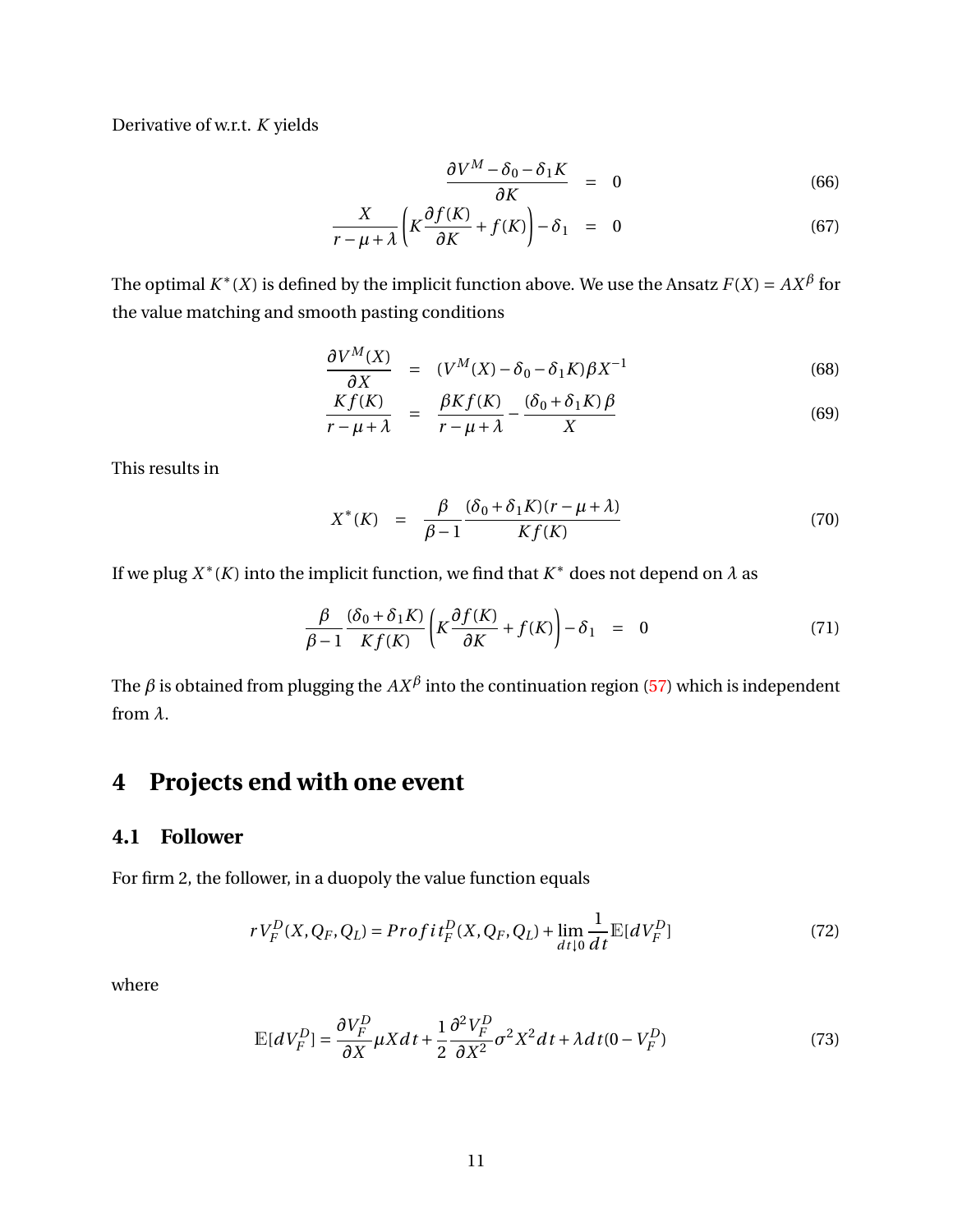since if the project terminates, the value function of firm 2 becomes zero. The profit function is  $P\cdot Q$  when both firm 1 and 2 are in the market,

$$
Profit_F^D = K_F X (1 - \eta (K_F + K_L))
$$
\n(74)

This leads to the ODE

$$
V_F^D = \frac{1}{(r+\lambda)} \Big( K_F X (1 - \eta (K_F + K_L)) + \frac{\partial V_F^D}{\partial X} \mu X + \frac{1}{2} \frac{\partial^2 V_F^D}{\partial X^2} \sigma^2 X^2 \Big) \tag{75}
$$

The homogeneous equation (terms involving value function) is

$$
0 = \frac{\partial V_F^D}{\partial X} \mu X + \frac{1}{2} \frac{\partial^2 V_F^D}{\partial X^2} \sigma^2 X^2 - (r + \lambda) V_F^D \tag{76}
$$

having as solution

$$
V_F^D(X) = B_1 X^{\beta_{\lambda}^+} + B_2 X^{\beta_{\lambda}^-} \tag{77}
$$

where  $\beta_{\lambda}^{+}$  $\frac{1}{\lambda} > 1, \beta_{\lambda}^{-}$  $\overline{\lambda}$  < 0. A particular solution is

$$
V_F^D(X) = aX + b \tag{78}
$$

$$
(r + \lambda)(aX + b) = K_F X (1 - \eta (K_F + K_L)) + a\mu X
$$
  

$$
K_F (1 - \eta (K_F + K_L))
$$
 (70)

$$
a = \frac{r_{\mu} - \mu_{\mu} - \mu_{\mu}}{r - \mu + \lambda} \tag{79}
$$

$$
b = 0. \t\t(80)
$$

Such that the total solution is

$$
V_F^D(X) = \frac{K_F(1 - \eta(K_F + K_L))}{r - \mu + \lambda} X + B_1 X^{\beta_{\lambda}^+} + B_2 X^{\beta_{\lambda}^-}
$$
(81)

with boundary conditions

$$
V_F^D(0) = 0 \t\t(82)
$$

$$
\lim_{X \to \infty} V_F^D(X) = wX \tag{83}
$$

This leads to  $B_2 = 0$ , and  $B_1 = 0$ . Therefore the solution is

$$
V_F^D(X) = \frac{K_F X (1 - \eta (K_F + K_L))}{r - \mu + \lambda} \tag{84}
$$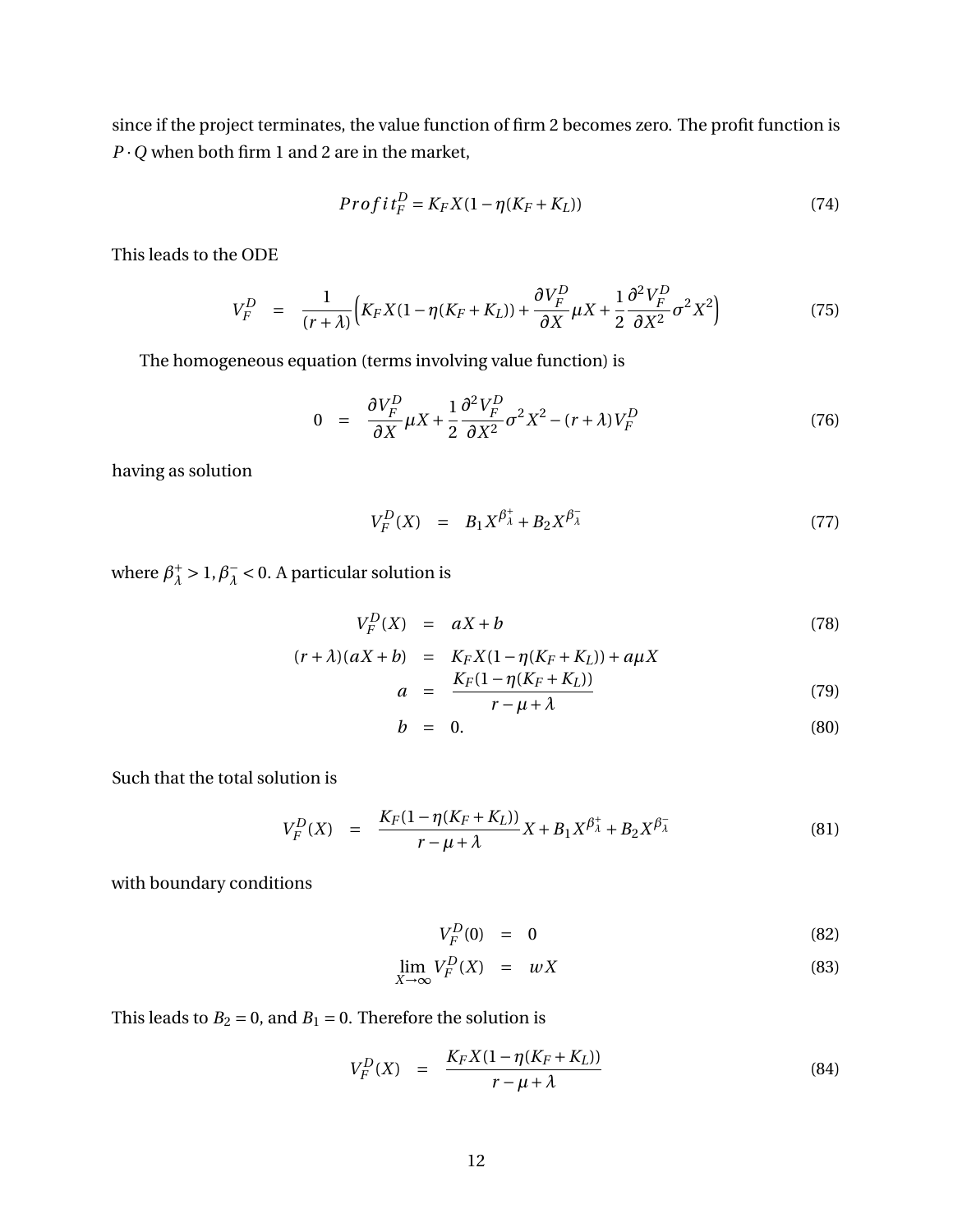Maximizing w.r.t. *K<sup>F</sup>* .

$$
\frac{\partial V_F^D - \delta_F K_F}{\partial K_F} = 0 \tag{85}
$$

$$
\frac{X(1-\eta(2K_F+K_L))}{r-\mu+\lambda} - \delta_F = 0 \tag{86}
$$

And thus

$$
K_F^D(X, K_L) = \frac{1}{2\eta} \left( 1 - \frac{\delta_F(r + \lambda - \mu)}{X} \right) - \frac{1}{2} K_L \tag{87}
$$

$$
= K_F^M(X) - \frac{1}{2}K_L \tag{88}
$$

The continuation region is defined by

$$
rF_F^D = \frac{\partial F_F^D}{\partial X}\mu X + \frac{1}{2}\frac{\partial^2 F_F^D}{\partial X^2}\sigma^2 X^2 + \lambda \left(0 - F_F^{D2}\right)
$$
(89)

The continuation value has the form

$$
F_F^D(X) = AX^{\beta_{\lambda}^+}
$$
\n(90)

where  $\beta_{\lambda}$  solves

$$
\frac{1}{2}\beta_{\lambda}(1-\beta_{\lambda})\sigma^2 + \beta_{\lambda}\mu - (r+\lambda) = 0,
$$
\n(91)

The value matching condition is

$$
V_F^D - \delta_F K_F = F_F^D \tag{92}
$$

and the smooth pasting

$$
\frac{\partial V_F^D(X)}{\partial X} = \frac{\partial F_F^D(X)}{\partial X}
$$
\n(93)

together they imply

$$
\frac{\partial V_F^D(X)}{\partial X} = (V_F^D(X) - \delta_F K_F) \beta_\lambda^+ X^{-1}
$$
\n(94)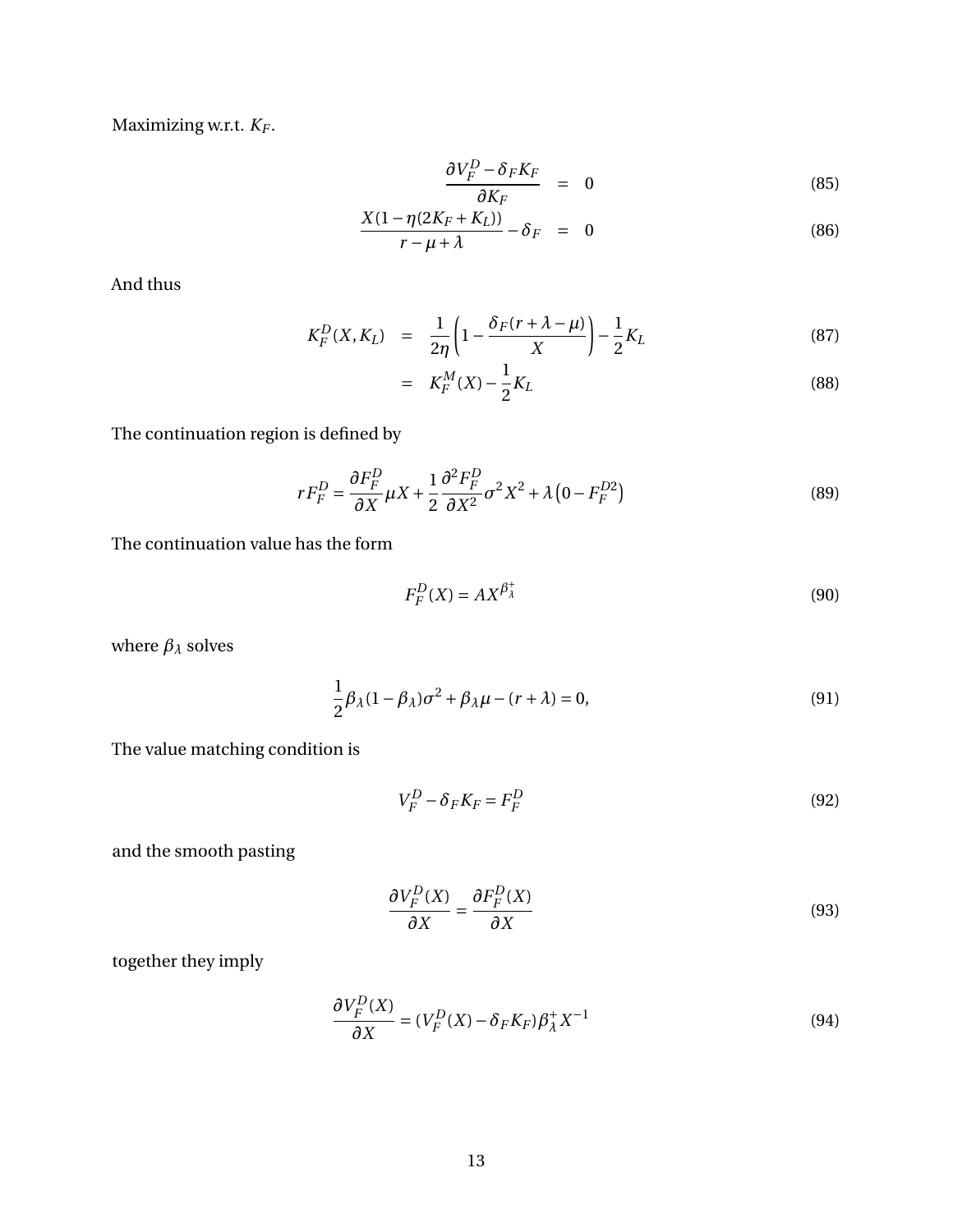to get *X*.

$$
X_F^*(K_F, K_L) = \frac{\beta_{\lambda}^+}{\beta_{\lambda}^+ - 1} \frac{\delta_F(r - \mu + \lambda)}{1 - \eta(K_F + K_L)}
$$
(95)

**Theorem 4.1.** *The optimal capacity and investment trigger of the follower for a project with a lifetime that terminates with probability λ and*

*(i) if the option exists forever then*

<span id="page-13-0"></span>
$$
(X_F^D)^*(K_L) = \frac{(r - \mu + \lambda)\delta_F}{1 - \eta K_L} \frac{\beta + 1}{\beta - 1}
$$
 (96)

$$
(K_F^D)^*(K_L) = \frac{1 - \eta K_L}{(\beta + 1)\eta} \tag{97}
$$

*(ii) if the option can terminate before the project started with probability λ then*

<span id="page-13-1"></span>
$$
(X_F^D)^*(K_L) = \frac{(r - \mu + \lambda)\delta_F}{1 - \eta K_L} \frac{\beta_\lambda^+ + 1}{\beta_\lambda^+ - 1}
$$
(98)

$$
(K_F^D)^*(K_L) = \frac{1 - \eta K_L}{(\beta_\lambda^+ + 1)\eta} \tag{99}
$$

## **4.2 Leader**

#### **4.2.1 Accommodation**

The leader knows the strategies of the follower, and anticipates to these by the Stackelberg accommodation strategy as follows.

$$
rV_L^D(X, K_F, K_L) = \Pr{of\,} i_L^D(X, K_F, K_L) + \lim_{d \downarrow 0} \frac{1}{d\,t} \mathbb{E}[dV_L^D] \tag{100}
$$

where

$$
\mathbb{E}[dV_L^D] = \frac{\partial V_L^D}{\partial X} \mu X dt + \frac{1}{2} \frac{\partial^2 V_L^D}{\partial X^2} \sigma^2 X^2 dt + \lambda dt (0 - V_L^D)
$$
(101)

Now we know the strategy of firm 2, thus

$$
Profit_{L}^{D} = K_{L}X(1 - \eta(K_{F}^{*}(X, K_{L}) + K_{L})) \qquad (102)
$$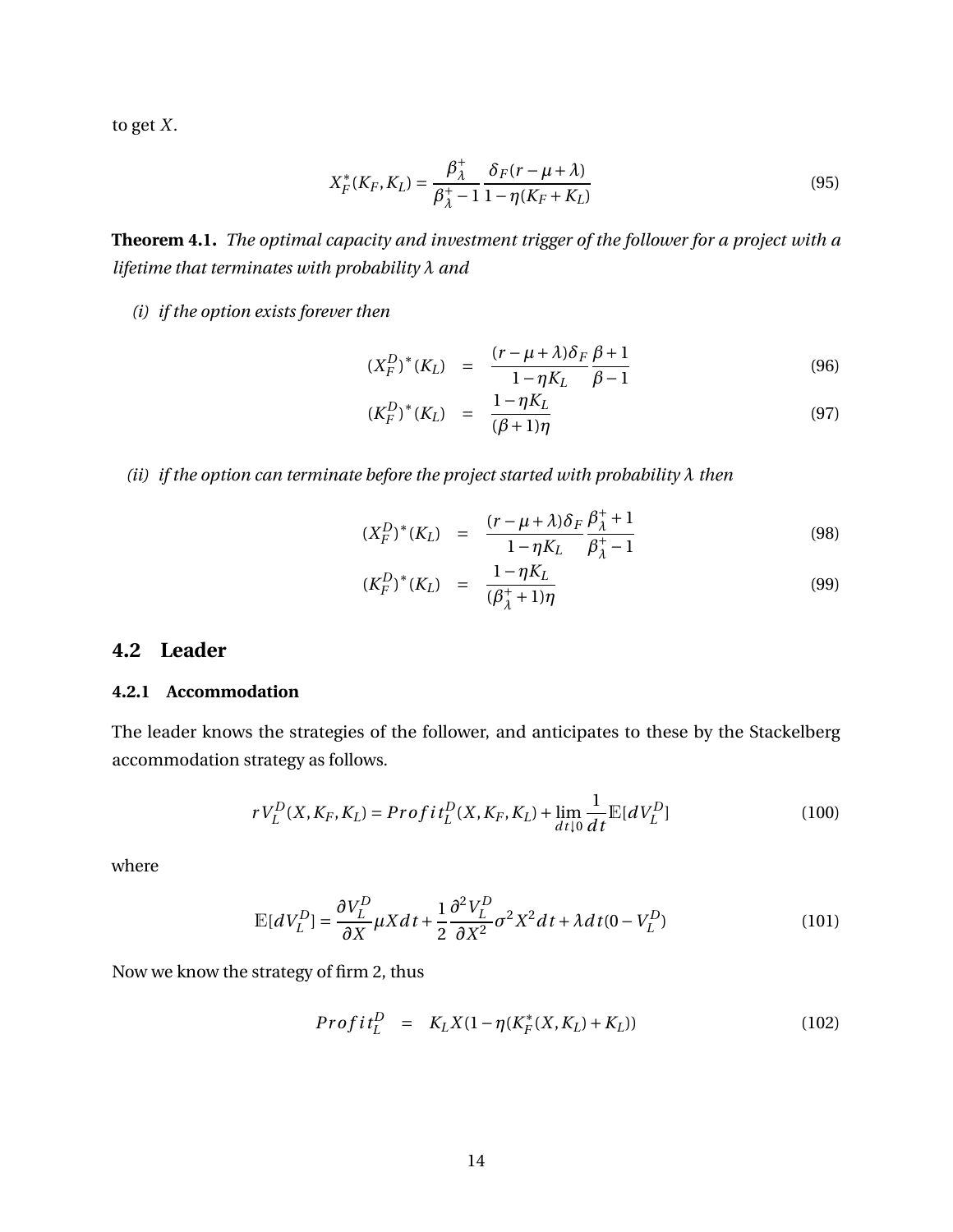This implies that

$$
V_L^D = \frac{1}{(r+\lambda)} \Big( K_L X \Big( 1 - \eta (K_F^* + K_L) \Big) + \frac{\partial V_L^D}{\partial X} \mu X + \frac{1}{2} \frac{\partial^2 V_L^D}{\partial X^2} \sigma^2 X^2 \Big) \tag{103}
$$

The solution of the homogeneous equation (terms involving value function) is

$$
0 = \frac{\partial V_L^D}{\partial X} \mu X + \frac{1}{2} \frac{\partial^2 V_L^D}{\partial X^2} \sigma^2 X^2 - (r + \lambda) V_L^D \tag{104}
$$

$$
V_L^D(X) = B_1 X^{\beta^+}_{\lambda} + B_2 X^{\beta^-}_{\lambda}
$$
 (105)

The particular solution (terms without value function) is

$$
V_L^D(X) = aX + b \tag{106}
$$

$$
(r + \lambda)(aX + b) = K_L X (1 - \eta (K_F^* + K_L)) + a\mu X
$$
  

$$
a = \frac{K_L (1 - \eta (K_F^* + K_L))}{(107)}
$$
 (107)

$$
= \frac{2\pi\sqrt{r^2 + 2\rho}}{(r + \lambda - \mu)}
$$
 (107)

$$
b = 0. \t(108)
$$

The total solution is

$$
V_L^D(X) = \frac{K_L(1 - \eta(K_F^* + K_L))}{(r + \lambda - \mu)} X + B_1 X^{\beta_{\lambda}^+} + B_2 X^{\beta_{\lambda}^-}
$$

with boundary conditions

$$
V_L^D(0) = 0 \t\t(109)
$$

$$
\lim_{X \to \infty} V_L^D(X) = wX \tag{110}
$$

Thus both  $B_2 = 0$  and  $B_1 = 0$ . And therefore

$$
V_L^D(X) = \frac{K_L(1 - \eta(K_F^* + K_L))}{(r + \lambda - \mu)}X
$$
\n(111)

Now we get *K<sup>L</sup>* by

$$
\frac{\partial V_L^D - \delta_L K_L}{\partial K_L} = 0 \tag{112}
$$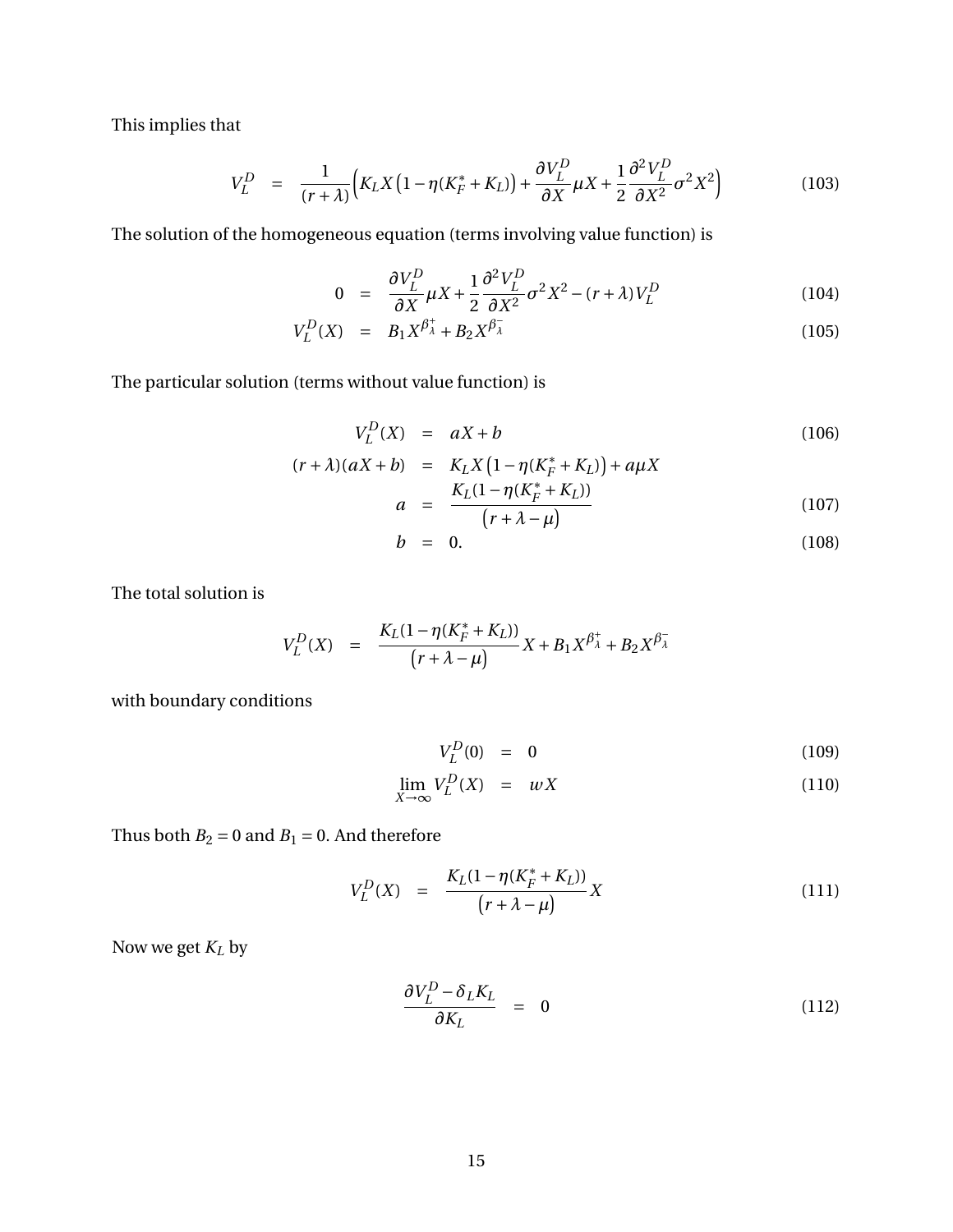<span id="page-15-1"></span>where we have plugged in  $K_F^*$  $\iota_F^*(X,K_L)$ ,

<span id="page-15-0"></span>
$$
K_L^*(X) = \left(1 - \frac{(2\delta_L - \delta_F)(r + \lambda - \mu)}{X}\right) \frac{1}{2\eta}
$$
\n(113)

First plug *K* ∗  $L^*(X)$  in  $V^D_L$  $L^{\prime}$  to get

$$
V_L^D(X) - \delta_L K_L = \frac{\left(X + (\delta_F - 2\delta_L)(r + \lambda - \mu)\right)^2}{8X\eta(r + \lambda - \mu)}
$$
(114)

and then by the value and smooth pasting conditions we solve for  $X_L(K_L)$ . The stopping value is determined based on either the assumption that the option to invest always exists or on the assumption that the option to invest can disappear for both firms with different probabilities. These imply

- (i)  $F(X) = AX^{\beta}$  if the option always remains ( $\beta$  is without  $\lambda$ ).
- (ii)  $F(X) = A_{\beta_1^+}$  $\frac{1}{\lambda}X^{\beta^+_\lambda}$  if the option to invest can vanish before the firm has invested

**Case (i):**

$$
\frac{\partial V_L^D(X)}{\partial X} = (V_L^D(X) - \delta_L K_L) \beta X^{-1}
$$
\n(115)

for  $X_L(K_L)$ . This gives two solutions.

$$
X_L^* = \begin{cases} -(\delta_F - 2\delta_L)(r + \lambda_F - \mu) \\ -\frac{(1+\beta)(\delta_F - 2\delta_L)(r + \lambda - \mu)}{(\beta - 1)} \end{cases}
$$
(116)

The one with  $\beta$  is the optimal decision, and

$$
K_L^* = K_L^*(X_L^*) = \frac{1}{(1+\beta)\eta}
$$
 (117)

This coincides with the [Huisman and Kort](#page-38-4) [\(2015\)](#page-38-4) solution for  $\lambda_F = \lambda_L = 0$ , as

$$
X_L^* = -\frac{(\delta_F - 2\delta_L)(1+\beta)(r-\mu)}{(\beta - 1)}
$$
(118)

and

$$
K_L^* = \frac{1}{(1+\beta)\eta} \tag{119}
$$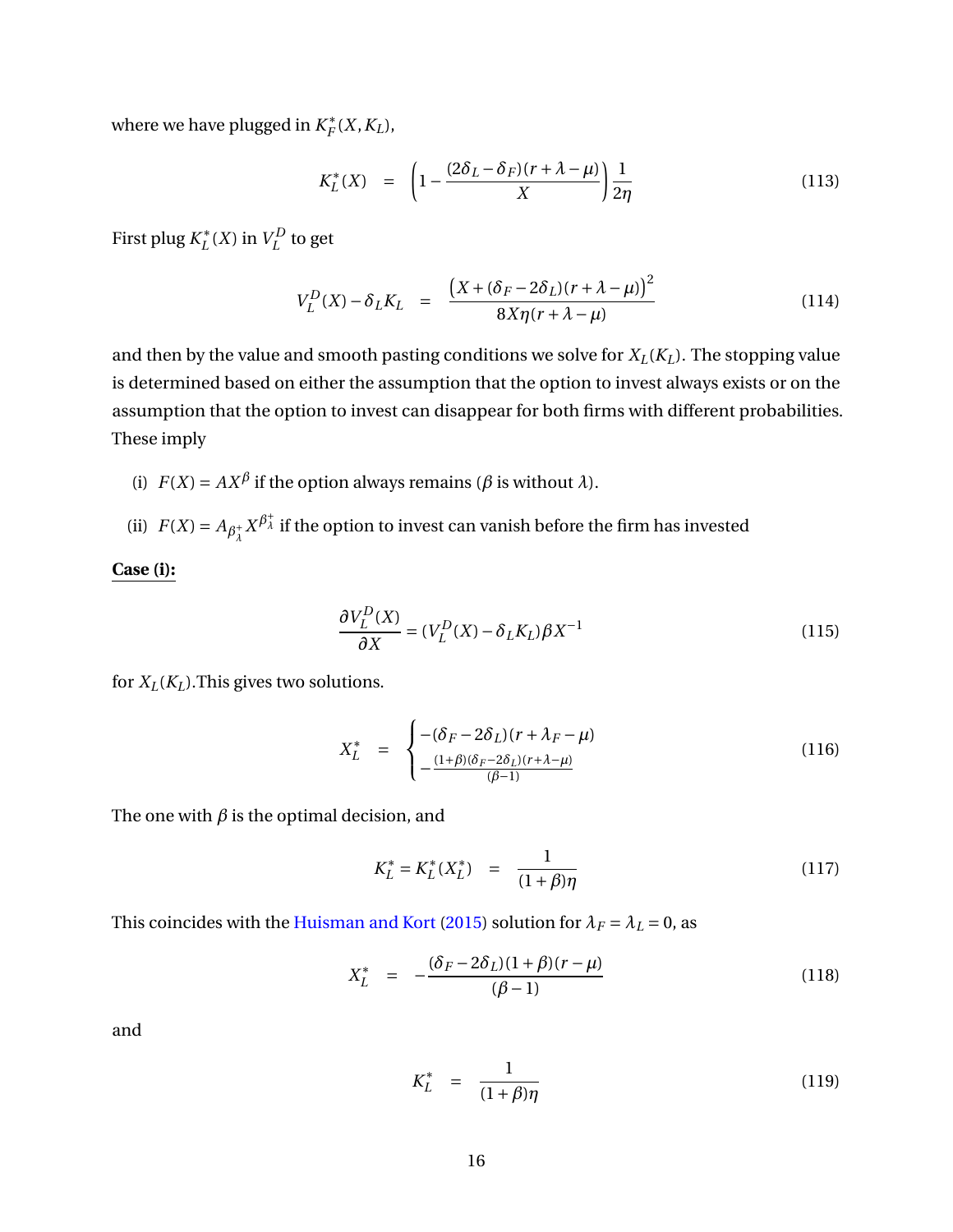**Case (ii):** The same as case (i) but then replace  $\beta$  by  $\beta^+$ *λ* .

**Theorem 4.2.** *The optimal capacity level and moment of entry for the follower and the leader in a Stackelberg accommodation equilibrium, based on a project that terminates with a probability λ for both the leader and the follower and*

*(i) if the option exists forever then*

$$
X_L^{acc} = X_L^* = -\frac{(1+\beta)(\delta_F - 2\delta_L)(r + \lambda - \mu)}{(\beta - 1)}
$$
(120)

$$
K_L^{acc} = K_L^* = \frac{1}{(1+\beta)\eta}
$$
 (121)

*(ii) if the option terminates by one event with probability λ for both firms then*

$$
X_L^{acc} = X_L^* = -\frac{(1 + \beta_{\lambda}^+)(\delta_F - 2\delta_L)(r + \lambda - \mu)}{(\beta_{\lambda}^+ - 1)}
$$
(122)

$$
K_L^{acc} = K_L^* = \frac{1}{(1 + \beta_\lambda^+)\eta}
$$
 (123)

We define  $X_1^{thres,acc}$  $\frac{1}{1}$ <sup>thres, acc</sup> as

$$
X_1^{thres, acc} = X_F^*(Q_L^{acc}(X_1^{thres, acc}))
$$
\n(124)

where  $X_F^*$  $E_F^* = (X_F^D)$  $(P_F^D)^*(K_L)$  is [\(96\)](#page-13-0) or [\(98\)](#page-13-1) and  $Q_L^{acc}$  $L^{acc} = K_L^*$  $L^*(X)$  is [\(113\)](#page-15-0). Thus

(i)

$$
X_1^{thres, acc} = (r - \mu + \lambda) \frac{(1 + 3\beta)\delta_F + 2\delta_L(1 - \beta)}{\beta - 1}
$$
 (125)

(ii)

$$
X_1^{thres, acc} = (r - \mu + \lambda) \frac{(1 + 3\beta_\lambda^+) \delta_F + 2\delta_L (1 - \beta_\lambda^+)}{\beta_\lambda^+ - 1}
$$
(126)

### **4.2.2 Deterrence**

For the deterrence strategy, the leader takes the strategy of the follower into account. Given the current level of *X*, the leader knows that the follower will invest later if it chooses its capacity  $K_L = K_L$  such that  $X_F^*$  $F_F^*(K_L) > X$ . Thus the leader aims at letting the follower wait, this is called the deterrence strategy. As long as the demand level is low enough, the leader is a monopolist.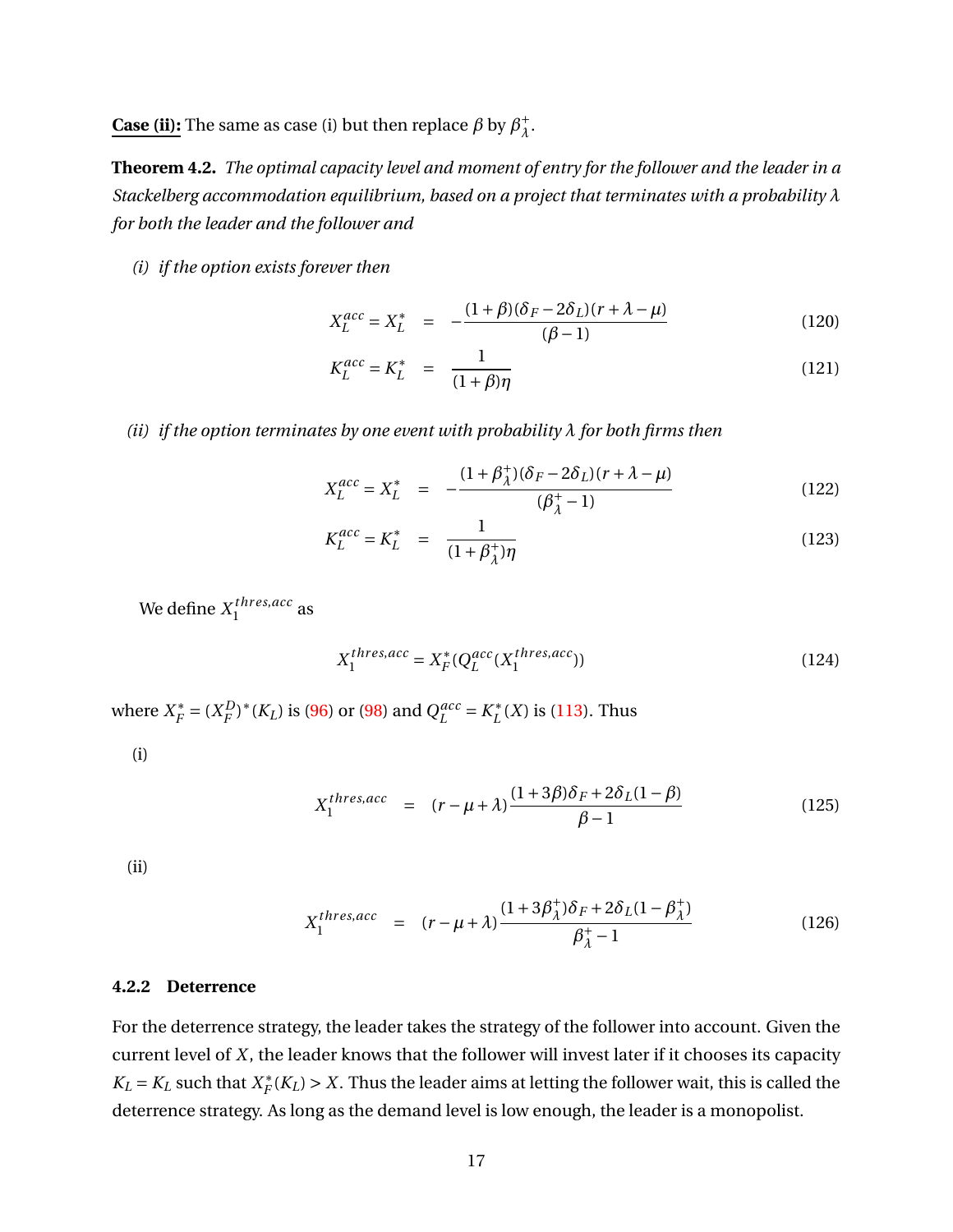The value function of the leader at the moment of investment for the deterrence strategy is given by

$$
rV_L^D(X, K_F, K_L) = \begin{cases} \n\text{Profit}_L^{DM}(X, K_F, K_L) + \lim_{d t \downarrow 0} \frac{1}{dt} \mathbb{E}[dV_L^D] & \text{if } X < X_F^*(K_L) \\ \n\text{Profit}_L^{DD}(X, K_F, K_L) + \lim_{d t \downarrow 0} \frac{1}{dt} \mathbb{E}[dV_L^D] & \text{if } X > X_F^*(K_L) \n\end{cases} \tag{127}
$$

where

$$
Profit_L^{DM} = K_L X (1 - \eta K_L) \tag{128}
$$

$$
Profit_{L}^{DD} = K_{L}X(1 - \eta(K_{F}^{*}(K_{L}) + K_{L}))
$$
\n(129)

$$
\mathbb{E}[dV_L^D] = \frac{\partial V_L^D}{\partial X} \mu X dt + \frac{1}{2} \frac{\partial^2 V_L^D}{\partial X^2} \sigma^2 X^2 dt + \lambda dt (0 - V_L^D). \tag{130}
$$

For  $X < X_F^*$  $\mathcal{F}_{F}^*(K_L)$  the leader is still the only investor in the duopoly and thus acts temporarily as the monopolist which we denote by *DM*. The associated ODE is

$$
(r+\lambda)V_L^{DM} = K_LX(1-\eta K_L) + \frac{\partial V_L^{DM}}{\partial X}\mu X + \frac{1}{2}\frac{\partial^2 V_L^{DM}}{\partial X^2}\sigma^2 X^2
$$
 (131)

the homogeneous solution is

$$
0 = \frac{\partial V_L^{DM}}{\partial X} \mu X + \frac{1}{2} \frac{\partial^2 V_L^{DM}}{\partial X^2} \sigma^2 X^2 - (r + \lambda) V_L^{DM}
$$
(132)

$$
V_L^{DM}(X) = B_F^{DM} X^{\beta^+}_{\lambda} + B_L^{DM} X^{\beta^-}_{\lambda}
$$
 (133)

where  $\beta_{\lambda}^{+}$  $\frac{1}{\lambda} > 1, \beta_{\lambda}^{-}$  $\lambda < 0$  solve [\(209\)](#page-26-0). And the particular solution to the total differential equation with  $V_I^{DM}$  $L^{D M}(X) = a^{D M} X + b^{D M}$  leads to

$$
(r + \lambda)(a^{DM}X + b^{DM}) = K_L X (1 - \eta K_L) + a^{DM} \mu X
$$
\n(134)

$$
a^{DM} = \frac{K_L(1 - \eta K_L)}{r + \lambda - \mu} \tag{135}
$$

$$
b^{DM} = 0 \tag{136}
$$

Thus the total solution is

$$
V_L^{DM}(X) = B_F^{DM} X^{\beta_{\lambda}^{+}} + B_L^{DM} X^{\beta_{\lambda}^{-}} + \frac{K_L (1 - \eta K_L)}{r + \lambda - \mu} X
$$
 (137)

and the boundary condition is

$$
V_L^{DM}(0) = 0 \t\t(138)
$$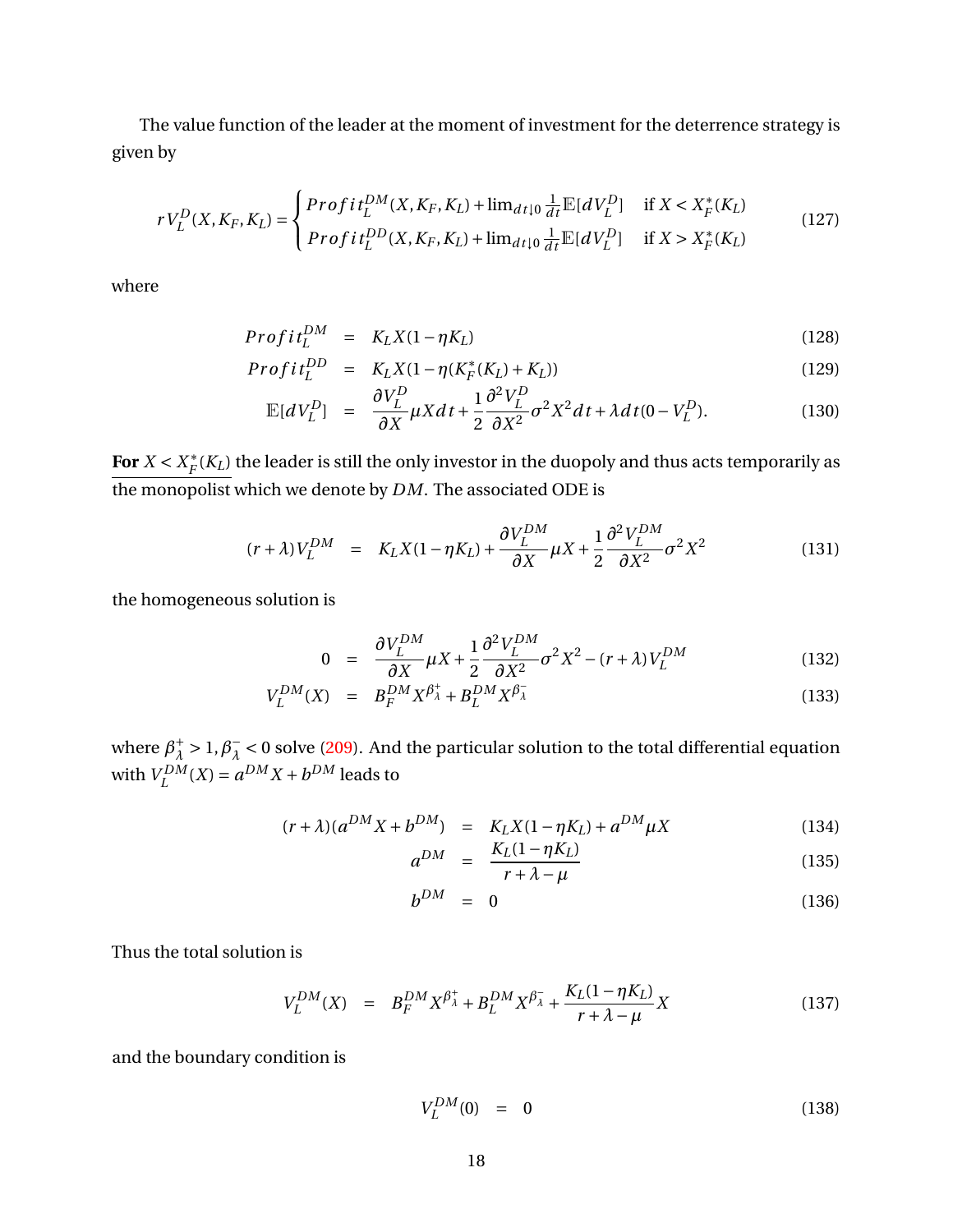which leads to  $B_2^{DM} = 0$ . But  $B_1^{DM}$  $_{1}^{DM} \neq 0$  because if *X* goes to infinity we leave the monopoly state. Hence

$$
V_L^{DM}(X) = B_F^{DM} X^{\beta_{\lambda}^{+}} + \frac{K_L (1 - \eta K_L)}{r + \lambda - \mu} X
$$
\n(139)

where  $\beta_{\lambda}^{+}$  $^+_\lambda$  is the positive root of [\(209\)](#page-26-0).

For  $X > X_F^*$  $\int_F^*(K_L)$  the ODE is

$$
(r + \lambda)V_L^{DD} = K_L X (1 - \eta (K_F^*(K_L) + K_L)) + \frac{\partial V_L^{DD}}{\partial X} \mu X + \frac{1}{2} \frac{\partial^2 V_L^{DD}}{\partial X^2} \sigma^2 X^2
$$
(140)

the homogeneous solution is

$$
0 = \frac{\partial V_L^{DD}}{\partial X} \mu X + \frac{1}{2} \frac{\partial^2 V_L^{DD}}{\partial X^2} \sigma^2 X^2 - (r + \lambda) V_L^{DD}
$$
(141)

$$
V_L^{DD}(X) = B_F^{DD} X^{\beta^+}_{\lambda} + B_L^{DD} X^{\beta^-}_{\lambda}
$$
 (142)

where  $\beta_{\lambda}^{+}$  $\frac{1}{\lambda} > 1, \beta_{\lambda}^{-}$  $\lambda$  < 0. And the particular solution of the differential equation with  $V_L^D$  $L^{D}(X) =$  $a^{DD}X + b^{DD}$  leads to

$$
(r + \lambda)(a^{DD}X + b^{DD}) = K_L X (1 - \eta(K_F^*(K_L) + K_L)) + a^{DD} \mu X
$$
\n
$$
(143)
$$
\n
$$
K_L (1 - \eta(K_F^*(K_L) + K_L))
$$
\n
$$
(144)
$$

$$
a^{DD} = \frac{K_L(1 - \eta(K_F^+(K_L) + K_L))}{r + \lambda - \mu}
$$
 (144)

$$
b^{DD} = 0 \tag{145}
$$

Thus the total solution is

$$
V_L^{DD}(X) = B_F^{DD} X^{\beta^+_{\lambda}} + B_L^{DD} X^{\beta^-_{\lambda}} + \frac{K_L (1 - \eta (K_F^*(K_L) + K_L))}{r + \lambda - \mu} X
$$
 (146)

and the boundary condition is

$$
V_L^{DD}(0) = 0 \t\t(147)
$$

$$
\lim_{X \to \infty} V_L^{DD}(X) = wX \tag{148}
$$

which leads to  $B_2^{DD} = 0$  and  $B_1^{DD} = 0$ . Thus

**Proposition 4.3.**

$$
V_L^{DM}(X) = B_F^{DM} X^{\beta_{\lambda}^{+}} + \frac{K_L (1 - \eta K_L)}{r + \lambda - \mu} X
$$
 (149)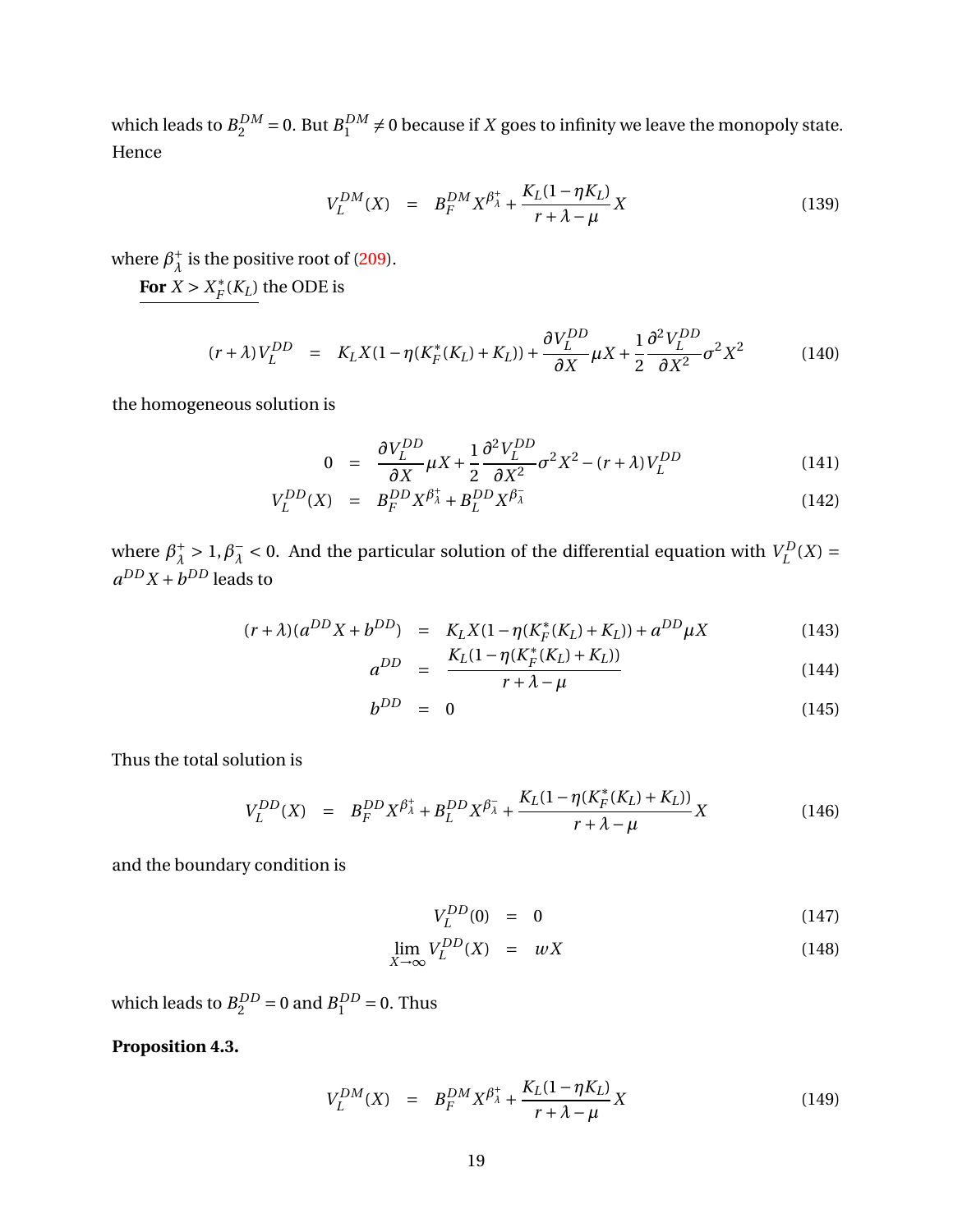*and*

$$
V_L^{DD}(X) = \frac{K_L(1 - \eta(K_F^*(K_L) + K_L))}{r + \lambda - \mu}X
$$
\n(150)

However,  $V_I^{DD}$  $L^{DD}$  occurs when  $X > X_F^*$  $\mathcal{F}_{F}^{*}(K_{L})$  and thus coincides with the Stackelberg accommodation strategy. Therefore for deriving the deterrence strategy we only need to concentrate on

$$
rV_L^{DM}(X, K_F, K_L) = Profit_L^{DM}(X, K_F, K_L) + \lim_{dt \downarrow 0} \frac{1}{dt} \mathbb{E}[dV_L^D]
$$
(151)

Though we also need the  $DD$  part to obtain  $B_1^{DM}$  $\frac{DM}{1}$ .

At  $X = X_F^*$  $F_F^*(K_L) = (X_F^D)$  $(F_F^{(D)*}(K_L)$  which is either equation [\(96\)](#page-13-0) or [\(98\)](#page-13-1) and  $(K_F^D)$  $(F_F^D)^*(K_L)$  which is given by either equation [\(97\)](#page-13-0) or [\(99\)](#page-13-1), it should hold that

$$
V_L^{DM}(X_F^*(K_L)) = V_L^{DD}(X_F^*(K_L))
$$
\n(152)

$$
B_F^{DM} X^{\beta^+_{\lambda}} + \frac{K_L (1 - \eta K_L)}{r + \lambda - \mu} X = \frac{K_L (1 - \eta (K_F^* (K_L) + K_L))}{r + \lambda - \mu} X
$$
 (153)

which we can solve for

$$
B_1^{DM} = \frac{-K_L \eta K_F^*(K_L)}{r + \lambda - \mu} X_F^*(K_L)^{1 - \beta_{\lambda}^+}
$$
 (154)

Depending on whether the option of the *follower* is finite or not this implies

(i)

$$
B_1^{DM} = \frac{-K_L(1 - \eta K_L)}{(r + \lambda - \mu)(\beta + 1)} \left( \frac{(r - \mu + \lambda)c}{1 - \eta K_L} \frac{\beta + 1}{\beta - 1} \right)^{1 - \beta_{\lambda}^{+}}
$$
(155)

 $\sim$ 

(ii)

$$
B_1^{DM} = \frac{-K_L(1 - \eta K_L)}{(r + \lambda - \mu)(\beta_{\lambda}^+ + 1)} \left( \frac{(r - \mu + \lambda)c}{1 - \eta K_L} \frac{\beta_{\lambda}^+ + 1}{\beta_{\lambda}^+ - 1} \right)^{1 - \beta_{\lambda}^+}
$$
(156)

After this, solve for *K<sup>L</sup>* by

$$
\frac{\partial V_L^D - \delta_L K_L}{\partial K_L} = 0 \tag{157}
$$

and use the smooth pasting and value matching condition to obtain  $X_I^*$ *L* .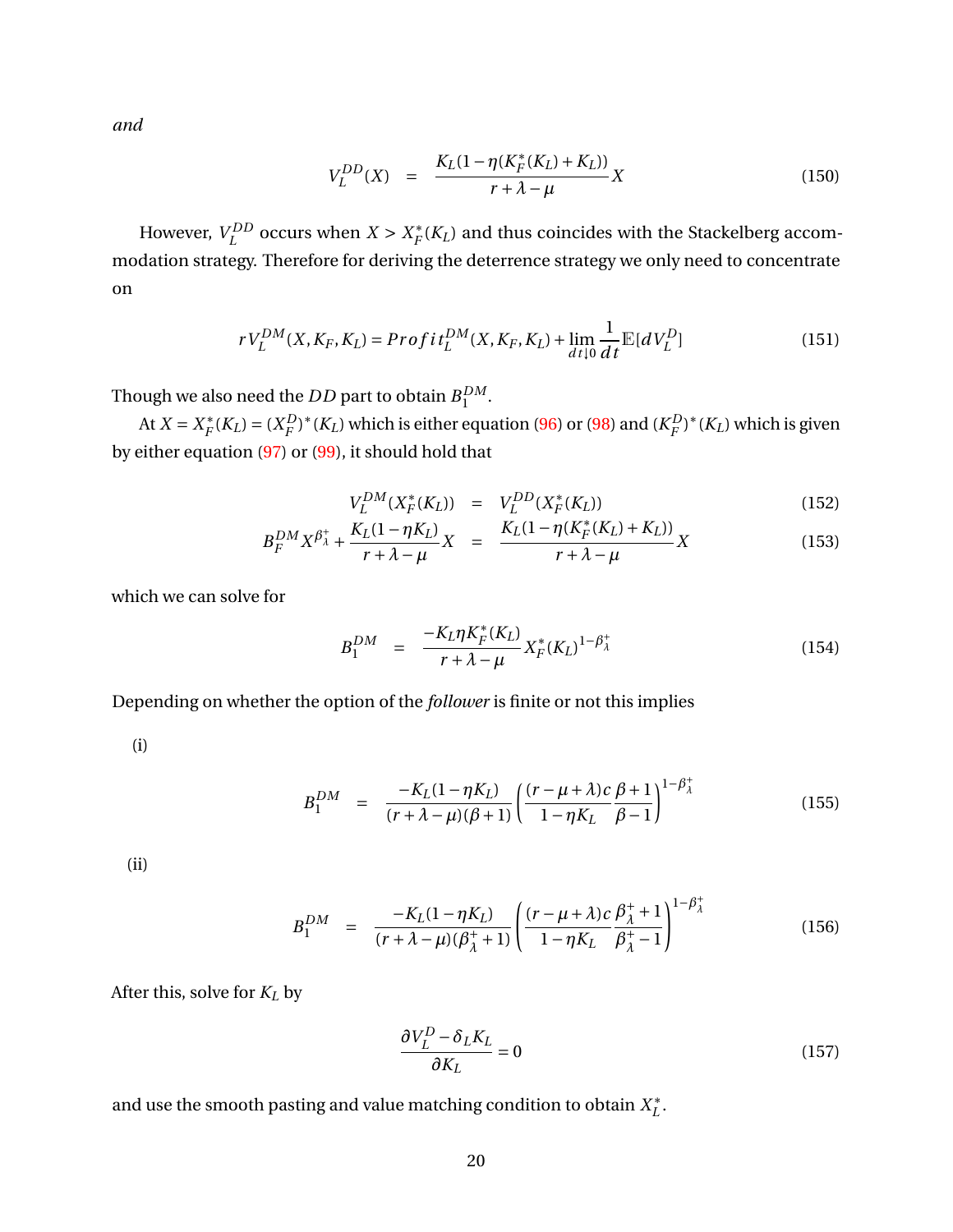Since  $V_I^{DD}$  $L^{DD}$  is exactly the same as the Stackelberg objective, we know already what the strategy in that domain will be.

For  $V_I^{DM}$  $L^{LDM}$  in case (i) we have

$$
V_L^{DM}(X) = \frac{-K_L(1 - \eta K_L)}{(r + \lambda - \mu)(\beta + 1)} \left(\frac{(r - \mu + \lambda)c}{1 - \eta K_L} \frac{\beta + 1}{\beta - 1}\right)^{1 - \beta_{\lambda}^{+}} X^{\beta_{\lambda}^{+}} + \frac{K_L(1 - \eta K_L)}{r + \lambda - \mu} X
$$
(158)

$$
= \frac{-K_L \delta_F}{\beta - 1} \left( \frac{X(1 - \eta K_L)}{(r - \mu + \lambda)\delta_F} \frac{\beta - 1}{\beta + 1} \right)^{\beta_{\lambda}^{+}} + \frac{K_L (1 - \eta K_L)}{r + \lambda - \mu} X \tag{159}
$$

while in case (ii) all  $\beta$ 's are replaced by  $\beta_1^+$ *λ* . Maximizing with respect to *K<sup>L</sup>* gives the following first order condition.

<span id="page-20-0"></span>
$$
\frac{\partial V_L^{DM} - \delta_L K_L}{\partial K_L} = 0 \tag{160}
$$

$$
\phi(X, K_L) = 0 \tag{161}
$$

$$
\phi(X, K_L) = \frac{-\delta_F}{\beta - 1} \left( \frac{X(1 - \eta K_L)}{(r - \mu + \lambda)\delta_F} \frac{\beta - 1}{\beta + 1} \right)^{\beta_{\lambda}^+} + \frac{-K_L \delta_F \beta_{\lambda}^+}{\beta - 1} \left( \frac{X(1 - \eta K_L)}{(r - \mu + \lambda)\delta_F} \frac{\beta - 1}{\beta + 1} \right)^{\beta_{\lambda}^+ - 1} \left( \frac{-X\eta}{(r - \mu + \lambda)\delta_F} \frac{\beta - 1}{\beta + 1} \right) + \frac{(1 - 2\eta K_L)}{r + \lambda - \mu} X - \delta_L \tag{162}
$$
\n
$$
= \frac{-\delta_F (1 - (\beta_{\lambda}^+ + 1)\eta K_L)}{(\beta - 1)(1 - \eta K_L)} \left( \frac{X(1 - \eta K_L)}{(r - \mu + \lambda)\delta_F} \frac{\beta - 1}{\beta + 1} \right)^{\beta_{\lambda}^+} + \frac{(1 - 2\eta K_L)}{r + \lambda - \mu} X - \delta_L \tag{163}
$$

From this equation, it can be derived that the optimal entry deterrence capacity level is increasing in *X*. It follows that by putting  $K_L$  equal to zero a value for  $X$  is found, denoted by  $X_1^{thres, det}$ unres,aet,<br>1 below which an entry deterrence strategy will not occur. Then, the demand level is simply too low for an investment to be profitable. Hence,  $X_1^{thres, det}$  $\sum_{1}^{times, del}$  is implicitly determined from putting *K<sub>L</sub>* equal to zero in  $\phi(X,0).$  Also an upper bound exists, which we denote by  $X_2^{thres, det}$  $\frac{2^{n} \cdot \text{arcs}, a e}{2}$ , above which entry deterrence cannot occur. The rationale for this is that for large enough *X* the output price is so high that it is always optimal for both firms to invest. To determine  $X_2^{thres, det}$  $\frac{2^{n} \cdot \ln \cos(\theta)}{2}$ , which is by definition the lowest value of *X* for which the follower invests at the same time as the leader, we should recognize that it should hold that the entry deterrence threshold is such that it equals the follower threshold. We define  $X_2^{thres, det}$  $\frac{2}{2}$ <sup>t *nres*, aet</sup> as

$$
X_F^*(K_L^{det}(X_2^{thres, det})) = X_2^{thres, det}
$$
\n(164)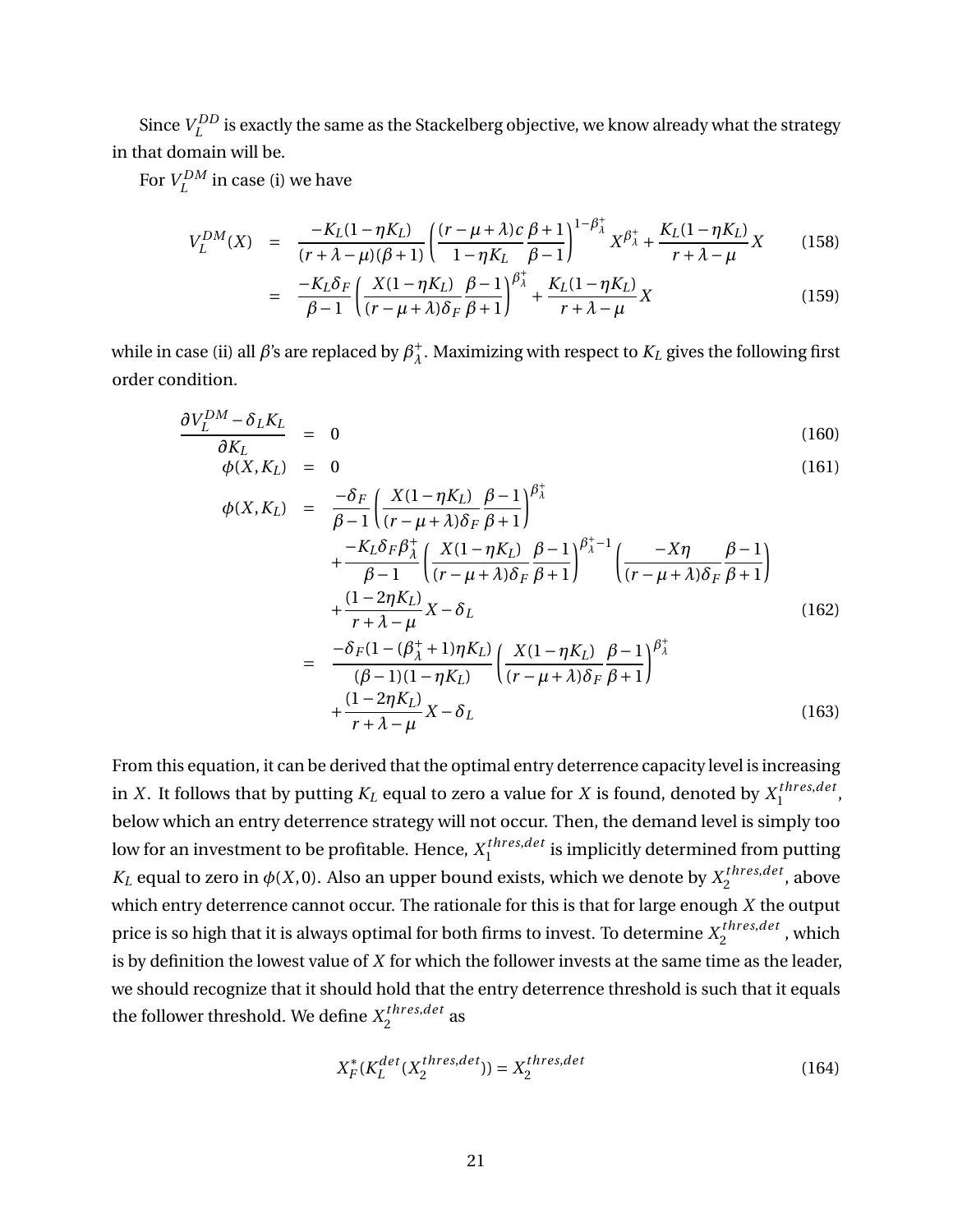For this reason we substitute equation [\(96\)](#page-13-0) for *X* into [\(161\)](#page-20-0) leads to

$$
\frac{(1-2\eta K_L)}{1-\eta K_L} \frac{(\beta+1)\delta_F}{\beta-1} - \frac{\delta_F (1-(\beta_{\lambda}^+ + 1)\eta K_L)}{(\beta-1)(1-\eta K_L)} - \delta_L = 0
$$
\n(165)

so that

$$
K_L = \frac{\beta \delta_F - (\beta - 1)\delta_L}{\eta(\beta(\delta_F - \delta_L) + \delta_F + \delta_L) + (\beta - \beta_\lambda^+)\delta_F}
$$
(166)

Substituting this into [\(96\)](#page-13-0) or [\(98\)](#page-13-1) gives

(i) if the option exists forever for the follower

$$
X_2^{thres, det} = (r - \mu + \lambda) \frac{(\beta(\delta_F - \delta_L) + \delta_F + \delta_L + (\beta - \beta_{\lambda}^+) \delta_F)}{1 + (\beta - \beta_{\lambda}^+)} \frac{\beta + 1}{\beta - 1}
$$
(167)

(ii) if the option can end for the follower

$$
X_2^{thres, det} = (r - \mu + \lambda)(\beta_{\lambda}^+(\delta_F - \delta_L) + \delta_F + \delta_L)\frac{\beta_{\lambda}^+ + 1}{\beta_{\lambda}^+ - 1}
$$
(168)

Before the leader has invested, thus when  $X < X_t^{det}$  $L^{det}$ , the firm holds an option to invest. The option value is The stopping value is determined based either on the assumption that the option to invest always exists or on the assumption that the option to invest can disappear for both firms simultaneously. These imply

- (i)  $F(X) = AX^{\beta}$  if the option always remains ( $\beta$  is without  $\lambda$ ).
- (ii)  $F(X) = AX^{\beta^+}$  if the option to invest can vanish before the firm has invested

**Case (i):** The value matching and smooth pasting condition together lead to

$$
\frac{\partial V_L^{DM}(X)}{\partial X} = (V_L^{DM}(X) - \delta_L K_L) \beta X^{-1}
$$
 (169)

$$
\frac{XK_L(1-\eta K_L)}{r+\lambda-\mu}(\beta-1)-\delta_L K_L \beta + B_1^{DM} X^{\beta^+}_{\lambda}(\beta-\beta^+_{\lambda}) = 0
$$
\n(170)

**TO BE ADDED: Numerical results.**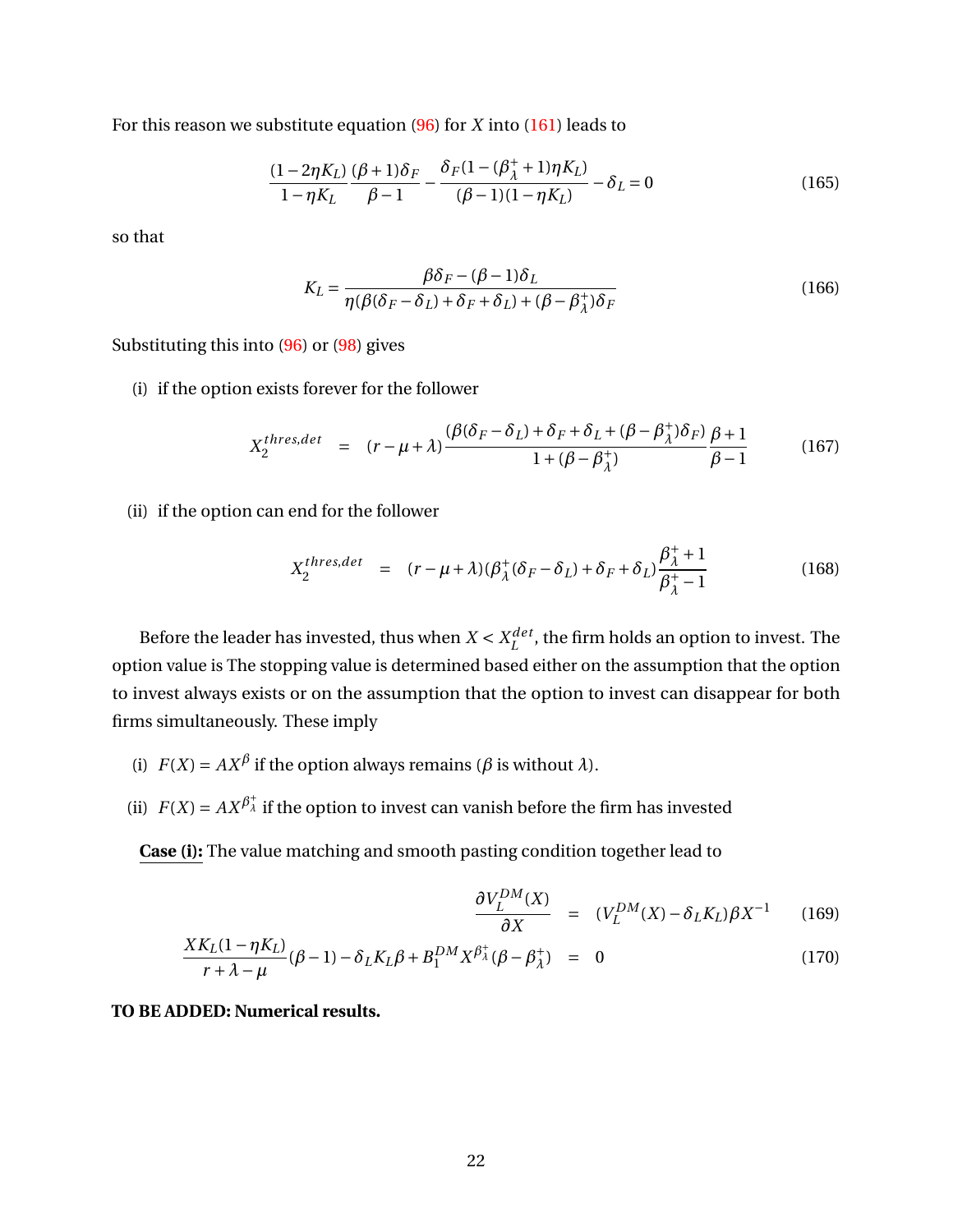**Case (ii):** The value matching and smooth pasting condition together lead to

$$
\frac{\partial V_L^{DM}(X)}{\partial X} = (V_L^{DM}(X) - \delta_L K_L) \beta_\lambda^+ X^{-1}
$$
\n(171)

$$
\frac{XK_L(1-\eta K_L)}{r+\lambda-\mu}(\beta_\lambda^+-1)-\delta_L K_L\beta_\lambda^+ = 0
$$
\n(172)

so that the leader threshold is given by

$$
X_L^{det} = \frac{\beta_{\lambda}^+ + 1}{\beta_{\lambda}^+ - 1} \delta_L(r + \lambda - \mu)
$$
\n(173)

and

$$
K_L^{det} = \frac{1}{(\beta_\lambda^+ + 1)\eta} \tag{174}
$$

All results are equal to the infinite horizon case in which *r* is replaced for  $r + \lambda$ . And  $\lambda$  is included in the  $\beta$  if the event that the project can terminate both before it has started is incorporated.

**Proposition 4.4.** *In case (ii): The optimal capacity level of the leader satisfies*

$$
Q_{L,\lambda}^*(X) = \begin{cases} Q_L^{det}(X_L^{det}) & \text{if } X < X_L^{det} \\ Q_L^{det}(X) & \text{if } X_L^{det} < X < \hat{X} \\ Q_L^{acc}(X) & \text{if } X > \hat{X} \end{cases} \tag{175}
$$

*where*  $\hat{X} = \min \left\{ X \in \left( X_1^{thres, acc} \right) \right\}$ 1 ,*X thr es*,*de t* 2  $\Big) \Big| V_L^{acc}$  $L^{acc}(X) = V_L^{det}$  $L^{det}(X)$ . *The value of the leader is given by*

$$
V_{L,\lambda_L}^*(X) = \begin{cases} \left(\frac{X}{X_L^{det}}\right)^\beta V_L^{det}(X_L^{det}) & \text{if } X < X_L^{det} \\ V_L^{det}(X) & \text{if } X_L^{det} < X < \hat{X} \\ V_L^{acc}(X) & \text{if } X > \hat{X} \end{cases} \tag{176}
$$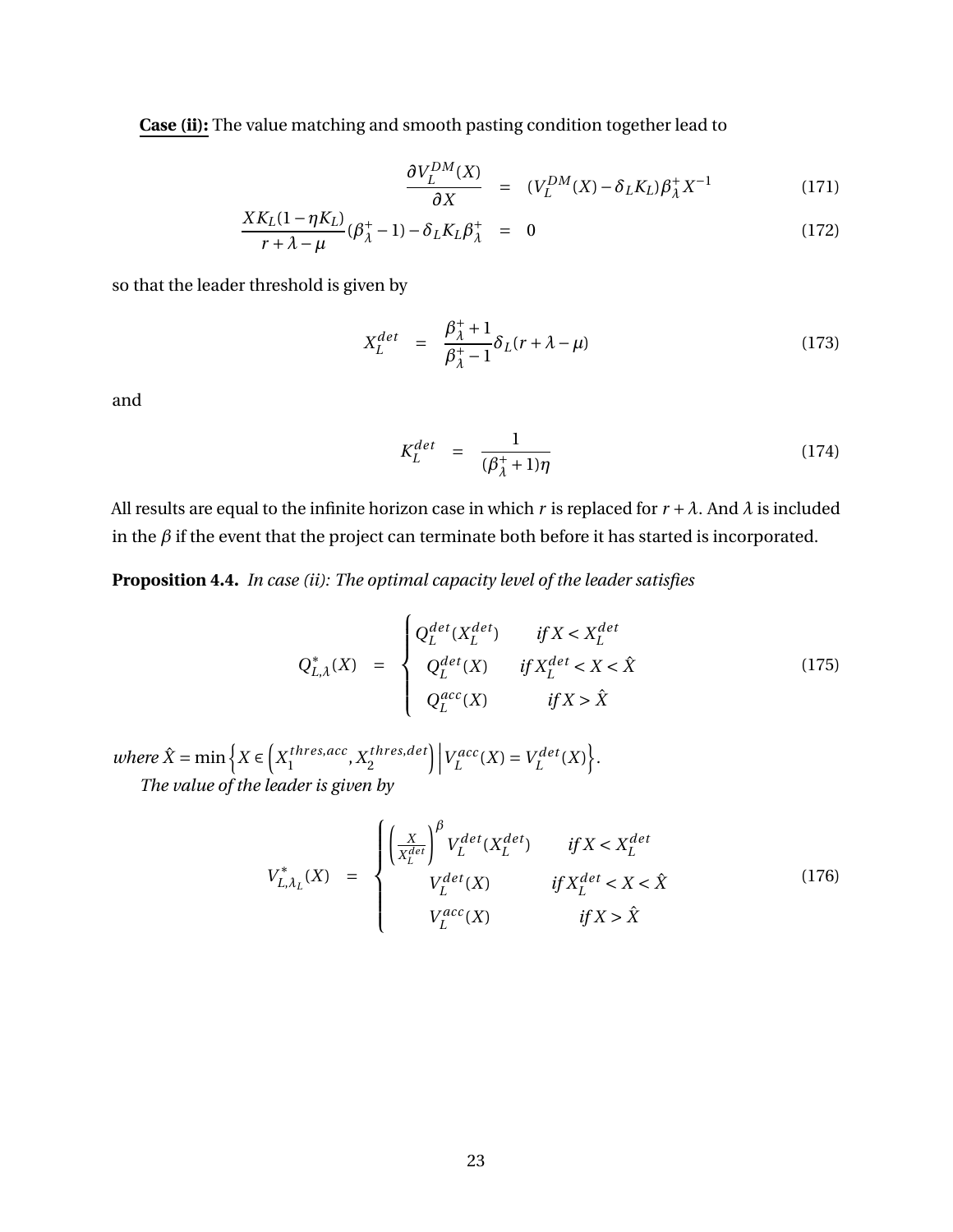$$
X_L^{det} = \frac{\beta_{\lambda}^+ + 1}{\beta_{\lambda}^+ - 1} \delta_L(r + \lambda - \mu)
$$
 (177)

$$
\phi(X, K_L^{det}) = 0 \tag{178}
$$

$$
K_L^{acc}(X) = \left(1 - \frac{(2\delta_L - \delta_F)(r + \lambda - \mu)}{X}\right) \frac{1}{2\eta}
$$
\n(179)

$$
X_L^{thres, det} = (r - \mu + \lambda)(\beta_{\lambda}^+(\delta_F - \delta_L) + \delta_F + \delta_L)\frac{\beta_{\lambda}^+ + 1}{\beta_{\lambda}^+ - 1}
$$
(180)

$$
X_F^{thres,acc} = (r - \mu + \lambda) \frac{(1 + 3\beta_\lambda^+) \delta_F + 2\delta_L (1 - \beta_\lambda^+)}{\beta_F - 1}
$$
(181)

$$
V_L^{DM}(X) = V_L^{det}(X) = \frac{-K_L \delta_F}{\beta_{\lambda}^+ - 1} \left( \frac{X(1 - \eta K_L)}{(r - \mu + \lambda)\delta_F} \frac{\beta_{\lambda}^+ - 1}{\beta_{\lambda}^+ + 1} \right)^{\beta_{\lambda}^+} + \frac{K_L (1 - \eta K_L)}{r + \lambda - \mu} X \quad (182)
$$

$$
V_L^D(X) = V_L^{acc}(X) = \frac{K_L(1 - \eta(K_F + K_L))}{r + \lambda - \mu}X
$$
\n(183)

$$
V_L^{acc}(X) = V_L^D(X) - \delta_L K_L = \frac{(X + (\delta_F - 2\delta_L)(r + \lambda - \mu))^2}{8X\eta(r + \lambda - \mu)}
$$
(184)

# <span id="page-23-0"></span>**5 Duopoly**

In this section we consider competition in the terminating project life's investment problem. Let  $Q_L = Q_1$  be the capacity of the leader and  $Q_F = Q_2$  of the follower. The total production in the market is  $Q = Q_L + Q_F$ . Given the investment of the leader, the follower cannot influence the leader's decision and the follower has to determine the optimal trigger and capacity given the leader's strategies. Thus we look for  $Q_F^*$  $\chi_F^*(Q_L)$  and  $X_F^*$  $\int_F^*(Q_L)$ , that is why we first solve for the follower.

The value function of the follower is denoted by  $V_F^*$  $F_F^*$  and depends on  $X, Q_L, Q_F$ . As long as the leader is in the market, the demand is determined by both *Q<sup>L</sup>* and *Q<sup>F</sup>* but after the leader's project terminates, the total demand implied by  $Q_F$  is for the follower. Therefore, we first derive the value function for the follower based on the assumption that the leader leaves the market with probability *λLd t*.

### **5.1 Follower**

We refer to the follower as firm 2. Recall the demand function

$$
P(t) = X(t) (1 - \eta Q(t)), \qquad (185)
$$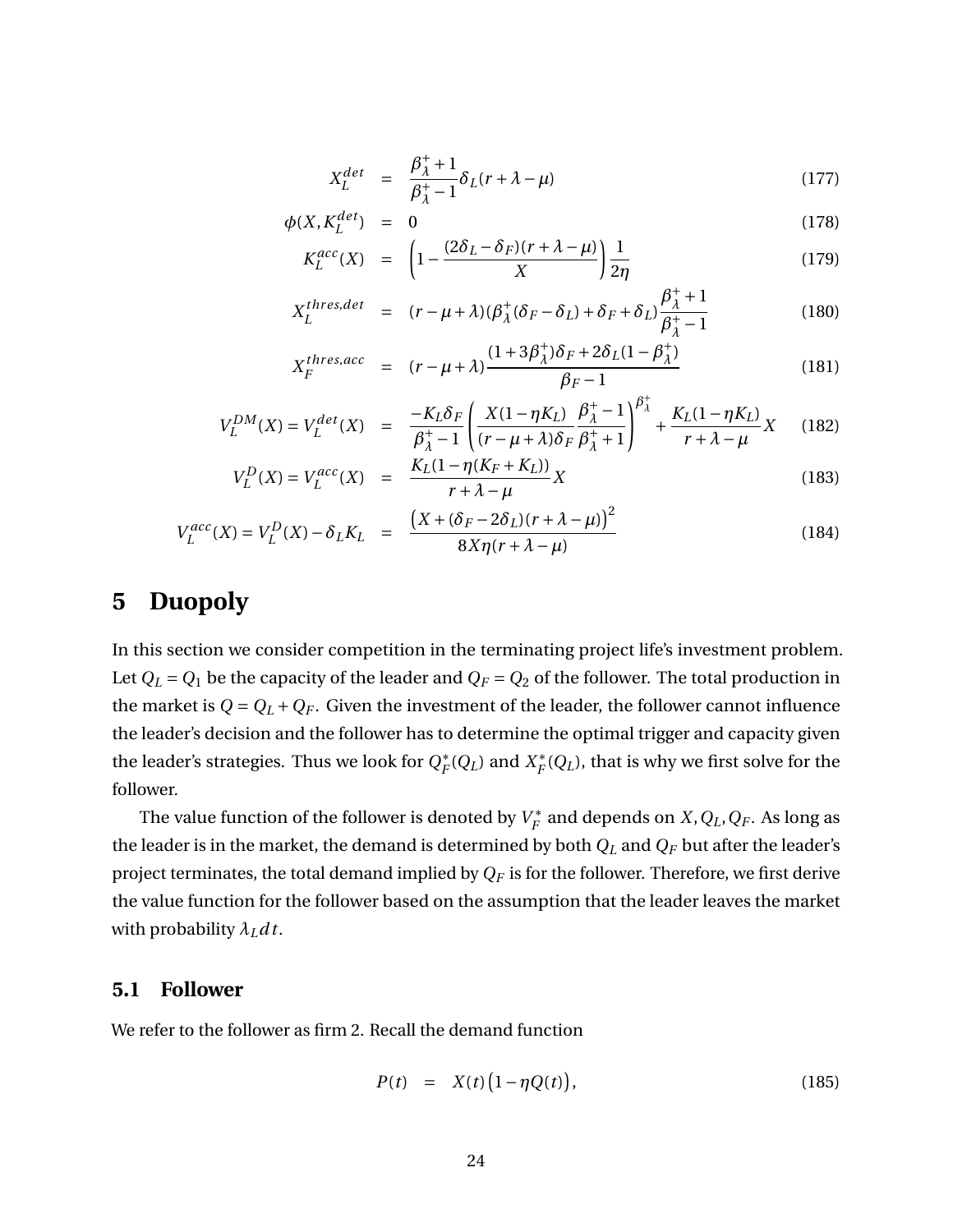where

$$
dX(t) = \mu X(t)dt + \sigma X(t)dW(t), \qquad (186)
$$

and discount rate *r* . For firm 2, the follower, in a duopoly the value function equals

$$
rV_F^D(X, Q_F, Q_L) = \text{Profit}_F^D(X, Q_F, Q_L) + \lim_{dt \downarrow 0} \frac{1}{dt} \mathbb{E}[dV_F^D] \tag{187}
$$

where

$$
\mathbb{E}[dV_F^D] = \frac{\partial V_F^D}{\partial X} \mu X dt + \frac{1}{2} \frac{\partial^2 V_F^D}{\partial X^2} \sigma^2 X^2 dt + \lambda_F dt (0 - V_F^D) + \lambda_L dt (V_F^M - V_F^D)
$$
(188)

since if the project terminates, the value function of the follower becomes zero and if the project of the leader terminates, the follower becomes a monopoly with value function  $V_{F}^{M}$  $T_F^M$ . From the previous section we know

$$
V_F^M - \delta_F K_F = X K_F (1 - \eta K_F) \frac{\lambda_F}{r - \mu} \left( \frac{1}{\lambda_F} - \frac{1}{r - \mu + \lambda_F} \right) - \delta_F K_F
$$
(189)

Which is the same as [\(25\)](#page-5-0), without the costs  $\delta_F K_F$ 

$$
V_F^M(X) = \frac{XK_F(1 - \eta K_F)}{r - \mu + \lambda_F} \tag{190}
$$

we plug in the above equation for general *K* and *X*. And the profit function is *P* ·*Q* when both firms are in the market,

$$
Profit_F^D = K_F X (1 - \eta (K_F + K_L))
$$
\n(191)

This leads to the ODE

$$
V_F^D = \frac{1}{(r + \lambda_F + \lambda_L)} \Big( K_F X (1 - \eta (K_F + K_L)) + \frac{\partial V_F^D}{\partial X} \mu X + \frac{1}{2} \frac{\partial^2 V_F^D}{\partial X^2} \sigma^2 X^2 + \lambda_L V_F^M \Big) \tag{192}
$$

The homogeneous equation (terms involving value function) is

$$
0 = \frac{\partial V_F^D}{\partial X} \mu X + \frac{1}{2} \frac{\partial^2 V_F^D}{\partial X^2} \sigma^2 X^2 - (r + \lambda_F + \lambda_L) V_F^D \tag{193}
$$

having as solution

$$
V_F^D(X) = B_1 X^{\beta^+_{\lambda_{F,L}}} + B_2 X^{\beta^-_{\lambda_{F,L}}} \tag{194}
$$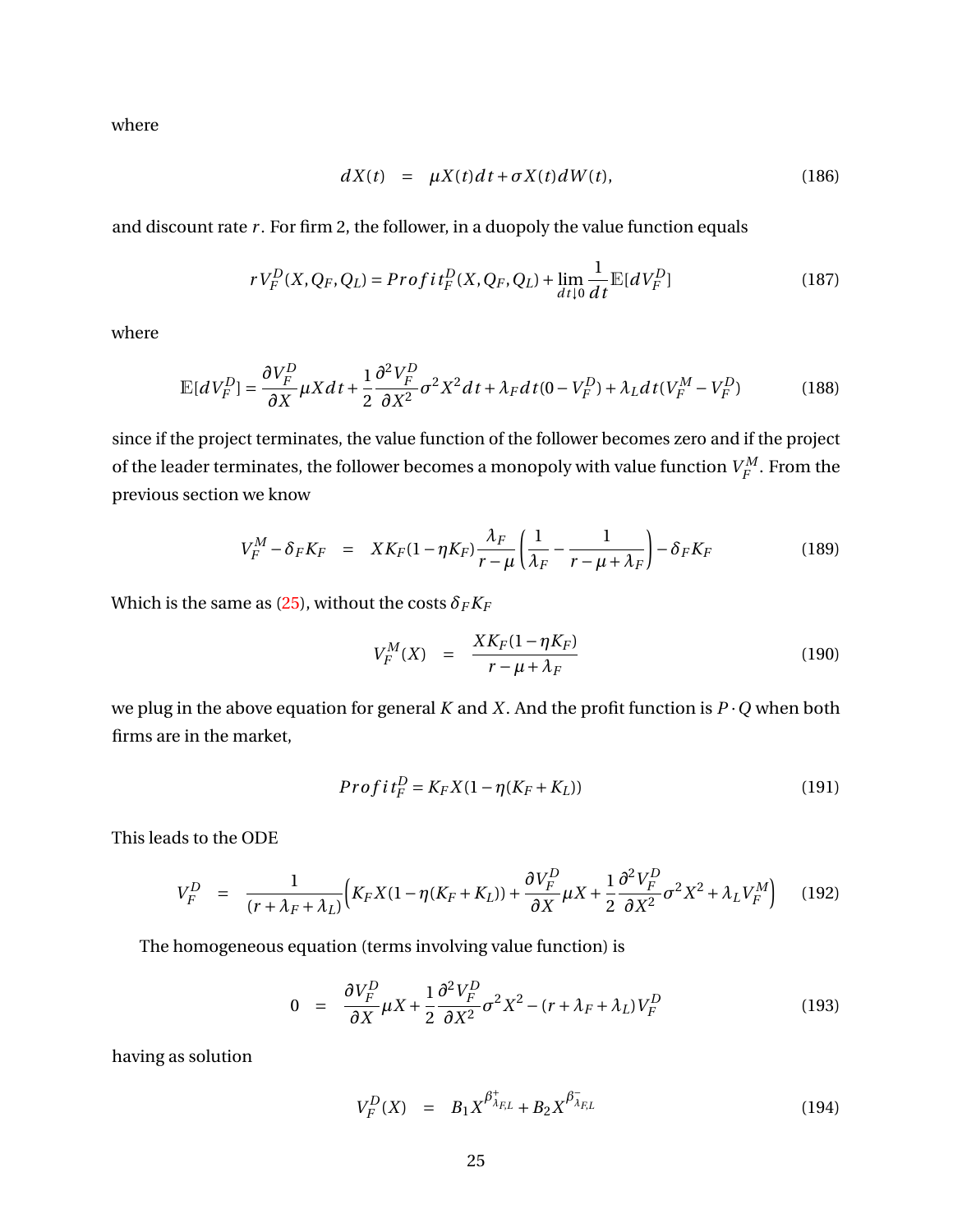where  $\beta_{\lambda}^{+}$ <sup>+</sup><sub> $λ$ *F,L*</sub>  $> 1, β$ <sup> $-$ </sup><sub> $λ$ </sub>  $\frac{1}{\lambda_{F,L}}$  < 0.

A particular solution is

$$
V_F^D(X) = aX + b \tag{195}
$$

$$
V_F^M(X) = \frac{X K_F (1 - \eta K_F)}{r - \mu + \lambda_F} \tag{196}
$$

$$
(r + \lambda_F + \lambda_L)(aX + b) = K_F X (1 - \eta (K_F + K_L)) + a\mu X + V_F^M(X)
$$
  

$$
a = \frac{K_F (1 - \eta (K_F + K_L)) + \frac{\lambda_L}{r - \mu + \lambda_F} K_F (1 - \eta K_F)}{r - \mu + \lambda_F + \lambda_L}
$$
(197)

$$
b = 0. \t(198)
$$

Such that the total solution is

$$
V_F^D(X) = \frac{K_F(1 - \eta(K_F + K_L)) + \frac{\lambda_L}{r - \mu + \lambda_F} K_F(1 - \eta K_F)}{r - \mu + \lambda_F + \lambda_L} X + B_1 X^{\beta^+}_{\lambda_{FL}} + B_2 X^{\beta^-}_{\lambda_{FL}} \qquad (199)
$$

with boundary conditions

$$
V_F^D(0) = 0 \t\t(200)
$$

$$
\lim_{X \to \infty} V_F^D(X) = wX \tag{201}
$$

This leads to  $B_2 = 0$ , and  $B_1 = 0$ . Therefore the solution is

$$
V_F^D(X) = \frac{K_F X (1 - \eta (K_F + K_L)) + \frac{\lambda_L}{r - \mu + \lambda_F} K_F X (1 - \eta K_F)}{r - \mu + \lambda_F + \lambda_L}
$$
(202)

Maximizing w.r.t. *K<sup>F</sup>* .

$$
\frac{\partial V_F^D - \delta_F K_F}{\partial K_F} = 0 \tag{203}
$$

$$
\frac{X(1 - \eta(2K_F + K_L)) + \frac{\lambda_L}{r - \mu + \lambda_F}X(1 - 2\eta K_F)}{r - \mu + \lambda_F + \lambda_L} - \delta_F = 0
$$
 (204)

And thus

<span id="page-25-0"></span>
$$
K_F^D(X, K_L) = \frac{(r + \lambda_F - \mu)(1 - \eta K_L) + \lambda_L}{2\eta (r + \lambda_F + \lambda_L - \mu)} - \frac{\delta_F(r + \lambda_F - \mu)}{2\eta X}
$$
(205)

$$
= K_F^M(X) - \frac{K_L(r + \lambda_F - \mu)}{2(r + \lambda_F + \lambda_L - \mu)}
$$
(206)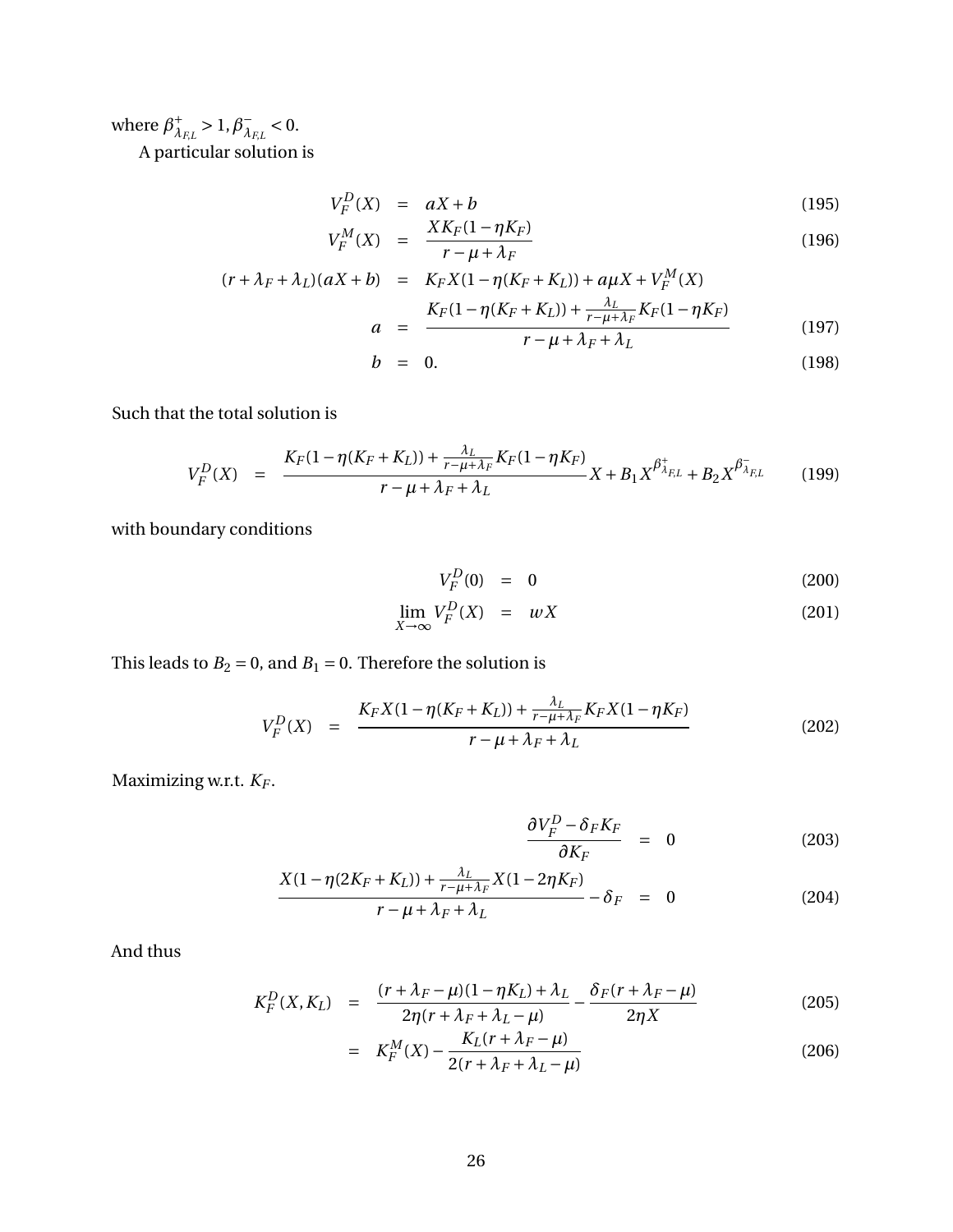The continuation region is defined by

$$
rF_F^D:\begin{cases} rF_F^{D1} = \frac{\partial F_F^{D1}}{\partial X} \mu X + \frac{1}{2} \frac{\partial^2 F_F^{D1}}{\partial X^2} \sigma^2 X^2 + \lambda_L \left( F_F^M - F_F^{D1} \right) & \text{if } 0 < X < (X^M)^*\\ rF_F^{D2} = \frac{\partial F_F^{D2}}{\partial X} \mu X + \frac{1}{2} \frac{\partial^2 F_F^{D2}}{\partial X^2} \sigma^2 X^2 + \lambda_L \left( V_F^M - \delta_F K_F - F_F^{D2} \right) & \text{if } (X^M)^* < X < (X^F)^* \end{cases} \tag{207}
$$

where  $(X^M)^*$  is derived in [\(34\)](#page-6-0)

$$
(X^M)^* = (r - \mu + \lambda_F) \delta_F \frac{\beta + 1}{\beta - 1}
$$

Or in case we incorporate the probability that the project ends before it has started, then

$$
(X^M)^* = (r - \mu + \lambda_F) \delta_F \frac{\beta_{\lambda_F}^+ + 1}{\beta_{\lambda_F}^2 - 1}
$$

The continuation values have the form

$$
F_F^D(X) = \begin{cases} A_1 X^{\beta_{\lambda_L}^+} + A_2 X^{\beta_{\lambda_L}^-} & \text{if } 0 < X < (X^M)^*\\ A_3 X^{\beta_{\lambda_L}^+} + A_4 X^{\beta_{\lambda_L}^-} & \text{if } (X^M)^* < X < (X^F)^* \end{cases} \tag{208}
$$

in the homogeneous part. Since  $F^{D1}_F$  $F_F^{D1}(0) = 0$  it follows that  $A_2 = 0$ . By plugging these forms into the ODEs above we obtain that

<span id="page-26-0"></span>
$$
\frac{1}{2}\beta_{\lambda_L}(1-\beta_{\lambda_L})\sigma^2 + \beta_{\lambda_L}\mu - (r+\lambda_L) = 0, \qquad (209)
$$

where  $\beta_{\lambda}^{+}$  $\chi^+_{\lambda_L}$  is the positive root of this equation, and  $\beta_{\lambda_L}^ \bar{\lambda}_L$  the negative root.

A particular solution with Ansatz  $F^{D1}_F$  $F_F^{D1}(X) = a(A_5X^{\beta_5}) + c$  solves the non-homogeneous equation for  $A_5 = A$  and  $\beta_5 = \beta$  coming from  $F_F^M$  $F_F^M(X) = AX^\beta$  where *A* is derived in [\(38\)](#page-6-1) or  $\beta_5 = \beta_{\lambda}^+$  $\frac{1}{\lambda_F}$  and *A* is adjusted accordingly.

$$
(r + \lambda_L)F_F^{D1} = \frac{\partial F_F^{D1}}{\partial X}\mu X + \frac{1}{2}\frac{\partial^2 F_F^{D1}}{\partial X^2}\sigma^2 X^2 + \lambda_L A X^{\beta}
$$
(210)

$$
(r + \lambda_L) \left( a A X^{\beta} + c \right) = a A X^{\beta} \beta \mu + \frac{1}{2} a A X^{\beta} \beta (\beta - 1) \sigma^2 + \lambda_L A X^{\beta}
$$
 (211)

$$
a = \frac{\lambda_L}{r + \lambda_L - \beta \mu - \beta \frac{1}{2} (\beta - 1) \sigma^2} = 1
$$
 (212)

$$
c = 0 \tag{213}
$$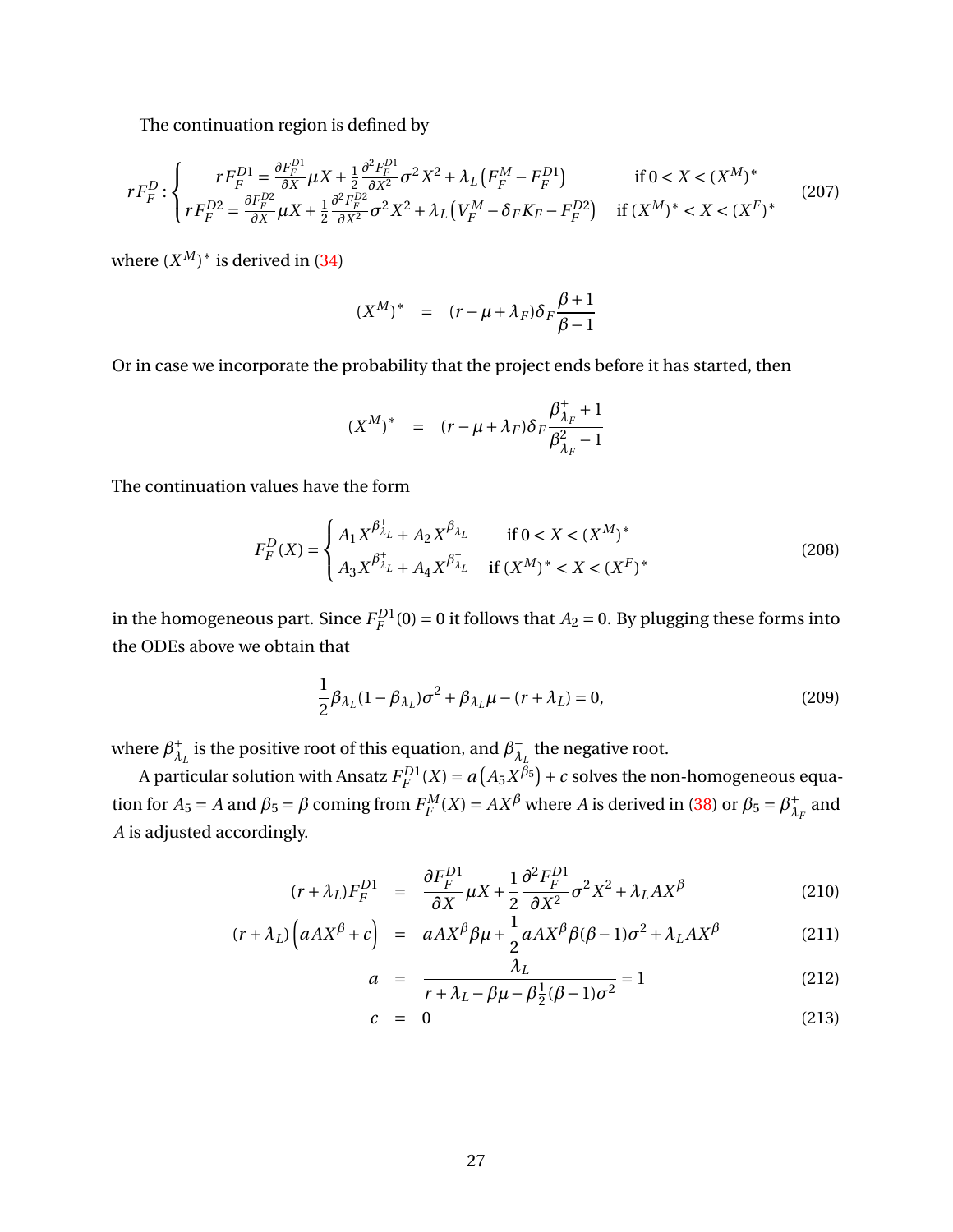Hence the total solution is, in case (i)

<span id="page-27-0"></span>
$$
F_F^{D1}(X) = A_1 X^{\beta_{\lambda_L}^+} + A X^{\beta}
$$
\n(214)

or, in case (ii)

<span id="page-27-1"></span>
$$
F_F^{D1}(X) = A_1 X^{\beta_{\lambda_L}^+} + A_{\beta_{\lambda_F}^+} X^{\beta_{\lambda_F}^+}
$$
\n(215)

where only  $A_1$  is unknown. A particular solution for  $F_F^{D2}$  $E_F^{D2}(X)$  has to solve

$$
(r + \lambda_L)F_F^{D2} = \frac{\partial F_F^{D2}}{\partial X} \mu X + \frac{1}{2} \frac{\partial^2 F_F^{D2}}{\partial X^2} \sigma^2 X^2 + \lambda_L \left( V_F^M(X, K_F^M(X)) - \delta_F K_F^M(X) \right)
$$
(216)

where  $K_F^M$  $F<sup>M</sup>(X)$  is a function of *X*. Plugging [\(27\)](#page-5-1) into [\(25\)](#page-5-0) minus the costs yields

$$
V_F^M(X, K_F^M(X)) - \delta_F K_F^M(X) = \frac{(X - \delta_F(r - \mu + \lambda_F))^2}{4\eta(r - \mu + \lambda_F)X}.
$$
 (217)

Therefore we propose a functional form of  $F^{D2}_F$  $F_F^{D2}(X) = aX + b + cX^{-1}$  which solves for

$$
a = \frac{\lambda_L}{4\eta (r - \mu + \lambda_L)(r - \mu + \lambda_F)}
$$
(218)

$$
b = -\frac{\lambda_L \delta_F}{2\eta (r + \lambda_L)}\tag{219}
$$

$$
c = \frac{\lambda_L \delta_F^2 \left(r - \mu + \lambda_F\right)^2}{\left(r + \mu + \lambda_L - \sigma^2\right) 4\eta}
$$
\n(220)

Hence the total solution is

$$
F_F^{D2}(X) = A_3 X^{\beta_{\lambda_L}^+} + A_4 X^{\beta_{\lambda_L}^-} + aX + b + cX^{-1}
$$
\n(221)

where  $A_3$  and  $A_4$  are unknown.

Both  $A_3(A_1)$  and  $A_4(A_1)$  can be obtained by the equalities that

$$
F_F^{D1}(X^M) = F_F^{D2}(X^M) \tag{222}
$$

$$
\frac{\partial F_F^{D1}(X)}{\partial X}\Big|_{X=X^M} = \frac{\partial F_F^{D2}(X)}{\partial X}\Big|_{X=X^M}
$$
(223)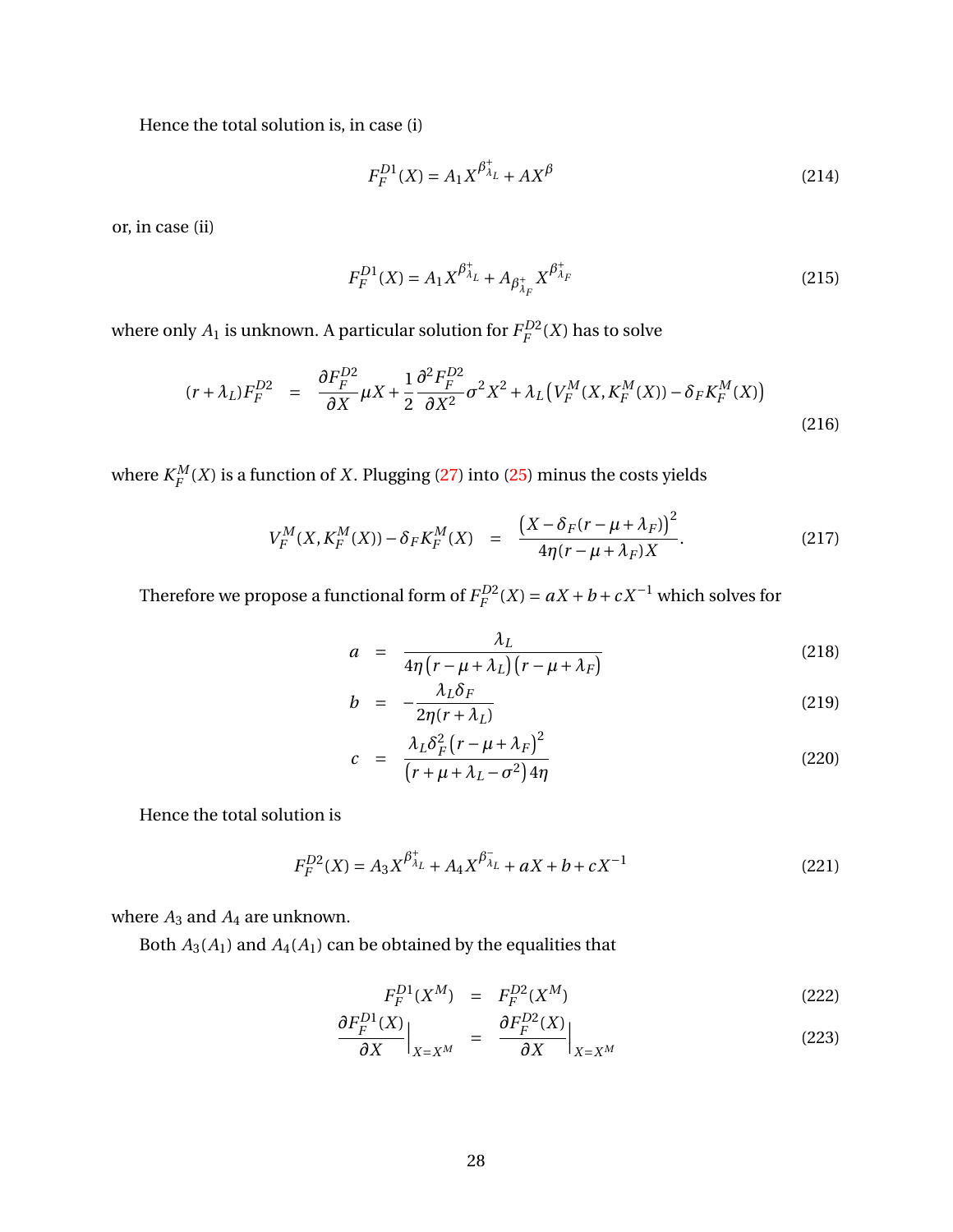Leading to, in case (i)

$$
A_{3} = \frac{c(1+\beta_{\lambda_{L}}^{-})+X_{M}\left(AX_{M}^{\beta}(\beta-\beta_{\lambda_{L}}^{-})+aX_{M}(\beta_{\lambda_{L}}^{-}-1)+b\beta_{\lambda_{L}}^{-}-A_{1}X_{M}^{\beta_{\lambda_{L}}^{+}}(\beta_{\lambda_{L}}^{-}-\beta_{\lambda_{L}}^{+})\right)}{X_{M}^{1-\beta_{\lambda_{L}}^{+}}(\beta_{\lambda_{L}}^{+}-\beta_{\lambda_{L}}^{-})}
$$
\n
$$
A_{4} = \frac{c(1+\beta_{\lambda_{L}}^{+})+X_{M}\left(AX_{M}^{\beta}(\beta-\beta_{\lambda_{L}}^{+})+aX_{M}(\beta_{\lambda_{L}}^{+}-1)+b\beta_{\lambda_{L}}^{+}\right)}{X_{M}^{1-\beta_{\lambda_{L}}^{-}}(\beta_{\lambda_{L}}^{-}-\beta_{\lambda_{L}}^{+})}
$$
\n(224)

and to, in case (ii)

<span id="page-28-0"></span>
$$
A_{3} = \frac{c(1+\beta_{\lambda_{L}}^{+})+X_{M}\left(AX_{M}^{\beta_{\lambda_{F}}^{+}}(\beta_{\lambda_{F}}^{+}-\beta_{\lambda_{L}}^{-})+aX_{M}(\beta_{\lambda_{L}}^{-}-1)+b\beta_{\lambda_{L}}^{-}-A_{1}X_{M}^{\beta_{\lambda_{L}}^{+}}(\beta_{\lambda_{L}}^{-}-\beta_{\lambda_{L}}^{+})\right)}{X_{M}^{1-\beta_{\lambda_{L}}^{+}}(\beta_{\lambda_{L}}^{+}-\beta_{\lambda_{L}}^{-})}
$$
\n
$$
A_{4} = \frac{c(1+\beta_{\lambda_{L}}^{+})+X_{M}\left(AX_{M}^{\beta_{\lambda_{F}}^{+}}(\beta_{\lambda_{F}}^{+}-\beta_{\lambda_{L}}^{+})+aX_{M}(\beta_{\lambda_{L}}^{+}-1)+b\beta_{\lambda_{L}}^{+}\right)}{X_{M}^{1-\beta_{\lambda_{L}}}(\beta_{\lambda_{L}}^{-}-\beta_{\lambda_{L}}^{+})}
$$
\n
$$
(226)
$$

The value matching condition is

$$
V_F^D(X) - \delta_F K_F = F_F^{D2}(X) \tag{227}
$$

$$
\frac{K_F X (1 - \eta (K_F + K_L)) + \frac{\lambda_L}{r - \mu + \lambda_F} K_F X (1 - \eta K_F)}{r - \mu + \lambda_F + \lambda_L} - \delta_F K_F = A_3 X^{\beta_{\lambda_L}^+} + A_4 X^{\beta_{\lambda_L}^-} + a X + b + c X 228
$$

at  $X = X_F$  and the smooth pasting

$$
\frac{\partial V_F^D(X)}{\partial X}\Big|_{X=X_F} = \frac{\partial F_F^{D2}(X)}{\partial X}\Big|_{X=X_F}
$$
(229)

$$
\frac{K_F(1 - \eta(K_F + K_L)) + \frac{\lambda_L}{r - \mu + \lambda_F} K_F(1 - \eta K_F)}{r - \mu + \lambda_F + \lambda_L} = \beta_{\lambda_L}^+ A_3 X^{\beta_{\lambda_L}^+ - 1} + \beta_{\lambda_L}^- A_4 X^{\beta_{\lambda_L}^- - 1} + a - c X^{-2} (230)
$$

together they imply at  $X = X_F$ 

$$
\frac{\partial F_F^{D2}(X)}{\partial X}X - \delta_F K_F = F_F^{D2}(X) \tag{231}
$$

$$
A_3(A_1)X^{\beta^+_{\lambda_L}}(\beta^+_{\lambda_L}-1) + A_4(A_1)X^{\beta^-_{\lambda_L}}(\beta^-_{\lambda_L}-1) = \delta_F K^D_F(X, K_L) + b \tag{232}
$$

$$
= \delta_F \left( K_F^D(X, K_L) - \frac{\lambda_L}{2\eta (r + \lambda_L)} \right) \tag{233}
$$

$$
= \frac{\delta_F}{2\eta} \left( \frac{(r + \lambda_F - \mu)(1 - \eta K_L) + \lambda_L}{(r + \lambda_F + \lambda_L - \mu)} - \frac{\delta_F(r + \lambda_F - \mu)}{X} - \frac{\lambda_L}{(r + \lambda_L)} \right)
$$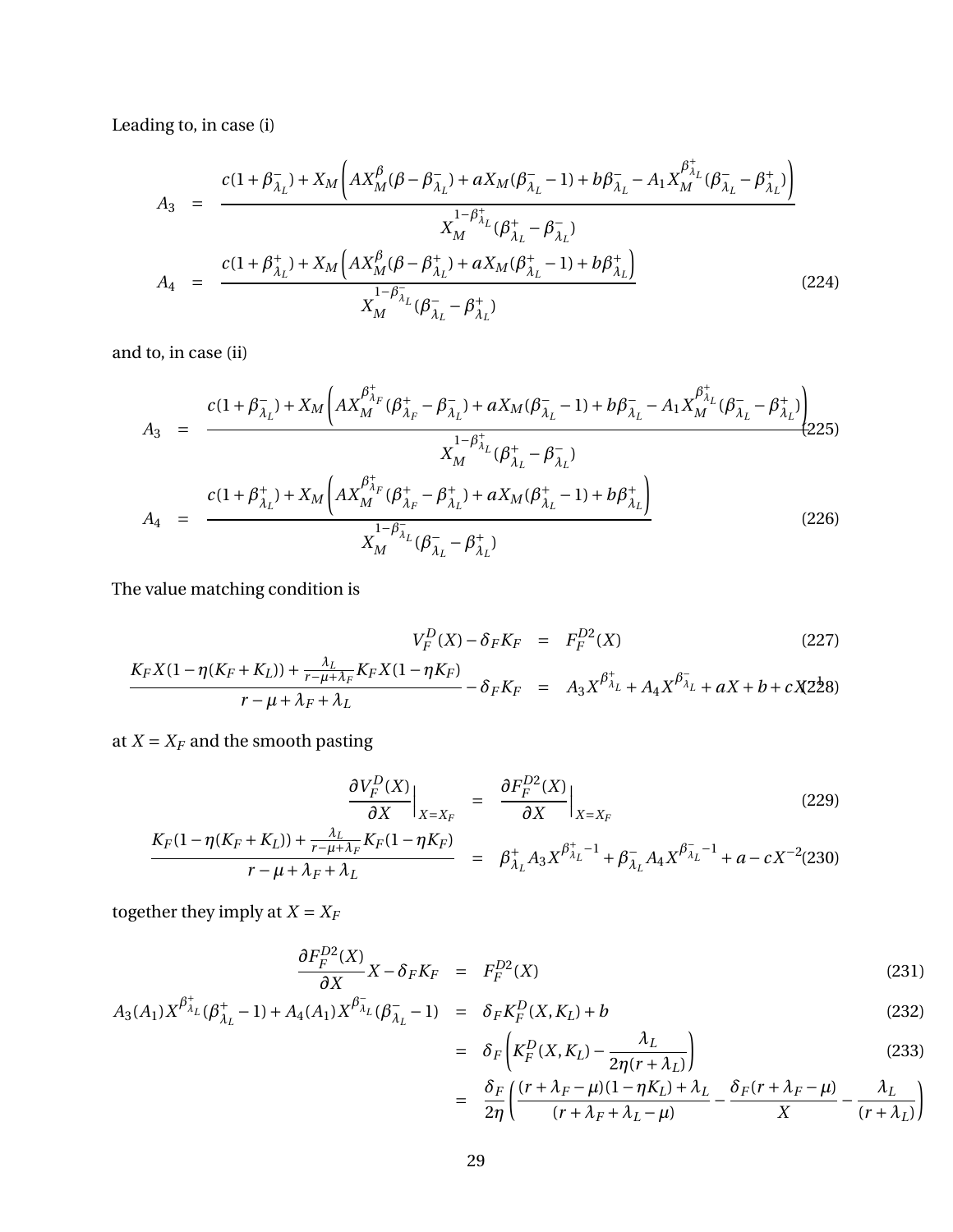to get  $X_F(A_1)$  and we re-use the value matching condition to get  $A_1$  at  $X = X_F$ 

$$
V_F^D(X) - \delta_F K_F = F_F^{D2}(X)
$$
\n
$$
K_F^D(X, K_L)X(1 - \eta(K_F^D(X, K_L) + K_L)) + \frac{\lambda_L}{r - \mu + \lambda_F} K_F^D(X, K_L)X(1 - \eta K_F^D(X, K_L))
$$
\n
$$
s \sim V^D(X, K_L)X(1 - \eta(K_F^D(X, K_L) + K_L)) + \frac{\lambda_L}{r - \mu + \lambda_F} K_F^D(X, K_L)X(1 - \eta(K_F^D(X, K_L))
$$
\n
$$
V^D(X, K_L)X(1 - \eta(K_F^D(X, K_L) + K_L)) + \frac{\lambda_L}{r - \mu + \lambda_F} K_F^D(X, K_L)X(1 - \eta(K_F^D(X, K_L))
$$
\n
$$
V^D(X, K_L)X(1 - \eta(K_F^D(X, K_L) + K_L)) + \frac{\lambda_L}{r - \mu + \lambda_F} K_F^D(X, K_L)X(1 - \eta(K_F^D(X, K_L))
$$
\n
$$
V^D(X, K_L)X(1 - \eta(K_F^D(X, K_L) + K_L)) + \frac{\lambda_L}{r - \mu + \lambda_F} K_F^D(X, K_L)X(1 - \eta(K_F^D(X, K_L))
$$

$$
\frac{r}{r} + \frac{r}{r} + \frac{r}{r} + \frac{r}{r} + \frac{r}{r} + \frac{r}{r} + \frac{r}{r} + \frac{r}{r} + \frac{r}{r} + \frac{r}{r} + \frac{r}{r} + \frac{r}{r} + \frac{r}{r} + \frac{r}{r} + \frac{r}{r} + \frac{r}{r} + \frac{r}{r} + \frac{r}{r} + \frac{r}{r} + \frac{r}{r} + \frac{r}{r} + \frac{r}{r} + \frac{r}{r} + \frac{r}{r} + \frac{r}{r} + \frac{r}{r} + \frac{r}{r} + \frac{r}{r} + \frac{r}{r} + \frac{r}{r} + \frac{r}{r} + \frac{r}{r} + \frac{r}{r} + \frac{r}{r} + \frac{r}{r} + \frac{r}{r} + \frac{r}{r} + \frac{r}{r} + \frac{r}{r} + \frac{r}{r} + \frac{r}{r} + \frac{r}{r} + \frac{r}{r} + \frac{r}{r} + \frac{r}{r} + \frac{r}{r} + \frac{r}{r} + \frac{r}{r} + \frac{r}{r} + \frac{r}{r} + \frac{r}{r} + \frac{r}{r} + \frac{r}{r} + \frac{r}{r} + \frac{r}{r} + \frac{r}{r} + \frac{r}{r} + \frac{r}{r} + \frac{r}{r} + \frac{r}{r} + \frac{r}{r} + \frac{r}{r} + \frac{r}{r} + \frac{r}{r} + \frac{r}{r} + \frac{r}{r} + \frac{r}{r} + \frac{r}{r} + \frac{r}{r} + \frac{r}{r} + \frac{r}{r} + \frac{r}{r} + \frac{r}{r} + \frac{r}{r} + \frac{r}{r} + \frac{r}{r} + \frac{r}{r} + \frac{r}{r} + \frac{r}{r} + \frac{r}{r} + \frac{r}{r} + \frac{r}{r} + \frac{r}{r} + \frac{r}{r} + \frac{r}{r} + \frac{r}{r} + \frac{r}{r} + \frac{r}{r} + \frac{r}{r} + \frac{r}{r} + \frac{r}{r} + \frac{r}{r} + \frac{r}{r} + \frac{r}{r} + \frac{r}{r} +
$$

$$
= A_3(A_1)X^{\beta^+_{\lambda_L}} + A_4(A_1)X^{\beta^-_{\lambda_L}} + aX + b + cX^{-1}
$$
\n(235)

Since  $X_F(A_1)$  has to be solved numerically, we need to solve for  $X_F$  and  $A_1$  simultaneously. For fixed  $K_L$  we can find the roots of  $X_F$  and  $A_1$  (FindRoot, but it matters a lot where we let the root search start from!!!)

**Theorem 5.1.** *The optimal capacity level and moment of entry for the follower given the leader's strategy, based on a project that terminates with a probability*  $\lambda_L$  *for the leader and*  $\lambda_F$  *for the follower are*

<span id="page-29-0"></span>
$$
K_F^D(X_F^*, K_L) = \frac{(r + \lambda_F - \mu)(1 - \eta K_L) + \lambda_L}{2\eta(r + \lambda_F + \lambda_L - \mu)} - \frac{\delta_F(r + \lambda_F - \mu)}{2\eta X_F^*}
$$
(236)

$$
X_F^*(K_L) = numerically \t(237)
$$

*The value of the follower is*

$$
V_{F,\lambda_F}(X,K_L) = \begin{cases} F_F^{D1}(X) & \text{if } X \le X_M^* \\ F_F^{D2}(X) & \text{if } X_M^* \le X \le X_F^*(K_L) \\ V_F^D(X) - \delta_F K_F^D(X,K_L) & \text{if } X \ge X_F^*(K_L) \end{cases}
$$
(238)

- *(i)* If the option exists forever then  $A_3$  and  $A_4$  are defined by [\(225\)](#page-28-0) and  $F_F^{D1}$ *F* (*X*) *is defined by* [\(214\)](#page-27-0) *with β and A given by* [\(38\)](#page-6-1) *and* [\(40\)](#page-6-2) *with the parameters set for the follower.*
- *(ii)* If the option can disappear before the project has started with probability  $\lambda_F$  then  $A_3$  and  $A_4$  *are defined by [\(225\)](#page-28-0) and*  $F_F^{D1}(X)$  *is defined by [\(215\)](#page-27-1) with*  $\beta_{\lambda}^{+}$  $\frac{1}{\lambda_F}$  *and*  $A_{\lambda_F}^+$  *given by* [\(39\)](#page-6-1) *and* [\(41\)](#page-7-0) *with the parameters set for the follower.*

As a sanity check; This is equivalent to the equations [\(34\)](#page-6-0) and [\(35\)](#page-6-0) for the monopolist if we assume that  $K_L = 0$ .

## **5.2 Leader**

We refer to the leader as firm 1. We can differentiate two cases for duopolies with probabilistic termination of projects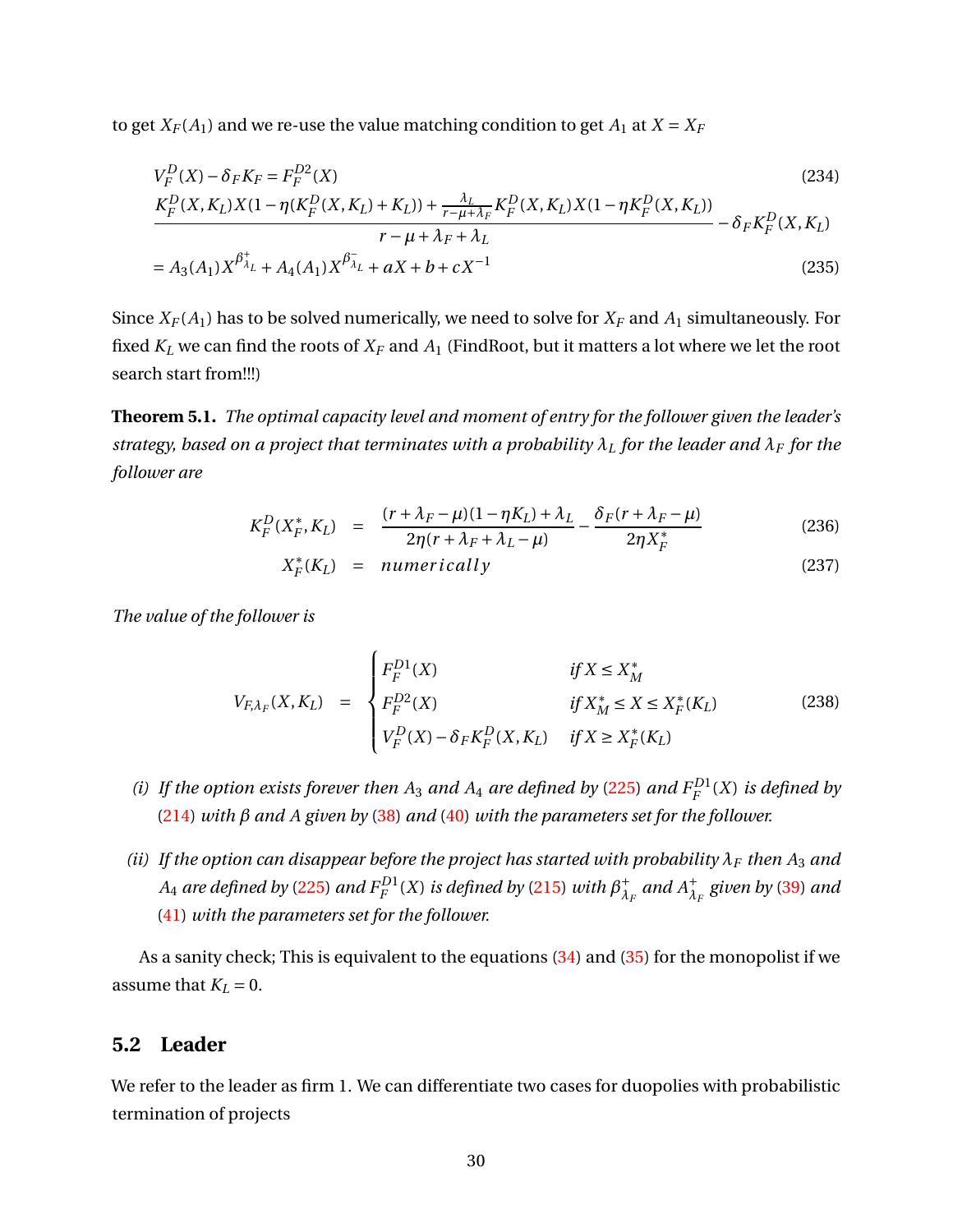- Stackelberg accommodation
- Deterrence

If both firms optimize their strategies simultaneously, we obtain the Cournot accommodation equilibrium. While adjusting one's strategy to the known and anticipated strategy of the other firms yields the Stackelberg equilibrium. Given the derived strategies of the follower given the leader, we have obtained firm 2's decision  $K_{\!\scriptscriptstyle F}^D$ *F* (*X* ∗  $_{F}^{*}$ ,  $K_{L}$ ) and thus firm 1 knows how the capacity of firm 2 depends on his own choice. Moreover, the accommodation strategy implies that both firms invest at the same time so  $X_F^*$  $\overline{F}$ <sup>\*</sup> and  $X_L^*$  $L<sub>L</sub><sup>*</sup>$  are redundant. It implies also that we need to consider all possible roles a firm can have, i.e. firm 1 can be both the leader or the follower, and vice versa. The deterrence strategy is obtained by constructing the ODE for the case in which the follower is not in the market yet, based on the previous section this occurs when  $X < X_F^*$  ${}_{F}^{*}(K_{L}),$ and the ODE for the duopoly when  $X > X_F^*$  $i_F^*(K_L)$ .

#### **5.2.1 Accommodation**

The leader knows the strategies of the follower, and anticipates to these by the Stackelberg accommodation strategy as follows.

$$
rV_L^D(X, K_F, K_L) = Profit_L^D(X, K_F, K_L) + \lim_{d \downarrow 0} \frac{1}{dt} \mathbb{E}[dV_L^D]
$$
\n(239)

where

$$
\mathbb{E}[dV_L^D] = \frac{\partial V_L^D}{\partial X} \mu X dt + \frac{1}{2} \frac{\partial^2 V_L^D}{\partial X^2} \sigma^2 X^2 dt + \lambda_L dt (0 - V_L^D) + \lambda_F dt (V_L^M - V_L^D). \tag{240}
$$

From [\(25\)](#page-5-0), we know

$$
V_L^M = \frac{X K_L (1 - \eta K_L)}{r - \mu + \lambda_L} \tag{241}
$$

And now we know the strategy of firm 1, thus

$$
Profit_{L}^{D} = K_{L}X(1 - \eta(K_{F}^{*}(K_{L}) + K_{L}))
$$
\n(242)

In the profit function,  $K_F(K_L)$  which depends on the  $X_F^\ast$  which is not analytically solvable. The objective is

$$
V_L^D = \frac{1}{(r + \lambda_F + \lambda_L)} \Big( K_L X (1 - \eta (K_F^*(K_L) + K_L)) + \frac{\partial V_L^D}{\partial X} \mu X + \frac{1}{2} \frac{\partial^2 V_L^D}{\partial X^2} \sigma^2 X^2 + \lambda_F V_L^M \Big) (243)
$$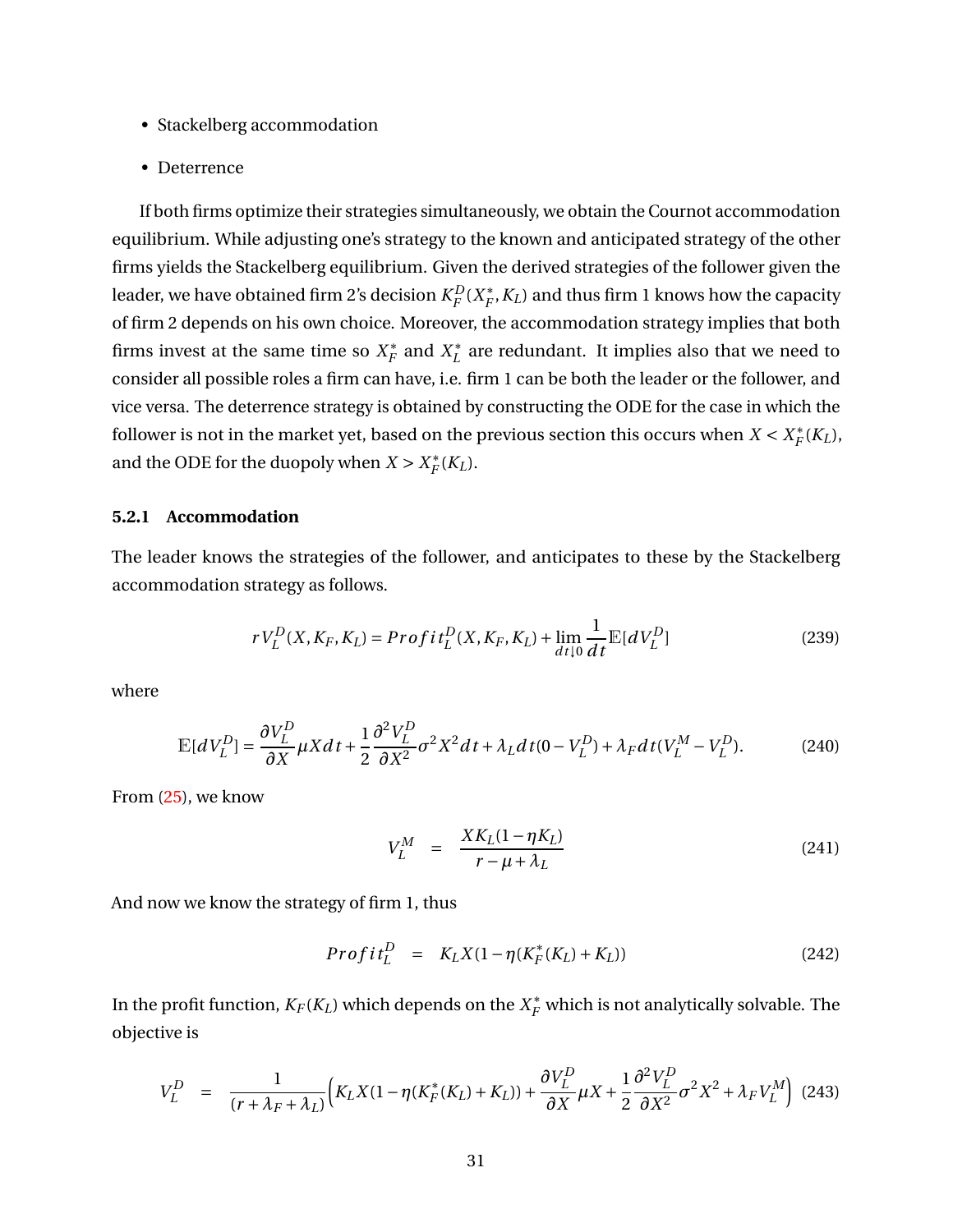The solution of the homogeneous equation (terms involving value function) is

$$
0 = \frac{\partial V_L^D}{\partial X} \mu X + \frac{1}{2} \frac{\partial^2 V_L^D}{\partial X^2} \sigma^2 X^2 - (r + \lambda_F + \lambda_L) V_L^D \tag{244}
$$

$$
V_L^D(X) = B_1 X^{\beta_{EL}^+} + B_2 X^{\beta_{EL}^-} \tag{245}
$$

where  $\beta^+_F$  $_{F,L}^+ > 1, \beta_F^ F_{,L}$  < 0. The particular solution (terms without value function) is

$$
V_L^D(X) = aX + b
$$
\n
$$
(r + \lambda_F + \lambda_L)(aX + b) = K_L X(1 - \eta(K_F^*(K_L) + K_L)) + a\mu X + \lambda_F \frac{X K_L (1 - \eta K_L)}{r - \mu + \lambda_L}
$$
\n
$$
a = \frac{K_L (1 - \eta(K_F^*(K_L) + K_L)) + \lambda_F \frac{K_L (1 - \eta K_L)}{r - \mu + \lambda_L}}{r - \mu + \lambda_F + \lambda_L}
$$
\n(247)

$$
b = 0. \t(248)
$$

The total solution is

$$
V_L^D(X) = X \frac{K_L(1 - \eta(K_F^*(K_L) + K_L)) + \lambda_F \frac{K_L(1 - \eta K_L)}{r - \mu + \lambda_L}}{r - \mu + \lambda_F + \lambda_L} + B_1 X^{\beta_{F,L}^+} + B_2 X^{\beta_{F,L}^-}
$$

with boundary conditions

$$
V_L^D(0) = 0 \t\t(249)
$$

$$
\lim_{X \to \infty} V_L^D(X) = wX \tag{250}
$$

Thus both  $B_2 = 0$  and  $B_1 = 0$ . And therefore

$$
V_L^D(X) = X \frac{K_L(1 - \eta(K_F^*(K_L) + K_L)) + \lambda_F \frac{K_L(1 - \eta K_L)}{r - \mu + \lambda_L}}{r - \mu + \lambda_F + \lambda_L}
$$
(251)

Now we get *K<sup>L</sup>* by

$$
\frac{\partial V_L^D - \delta_L K_L}{\partial K_L} = 0 \tag{252}
$$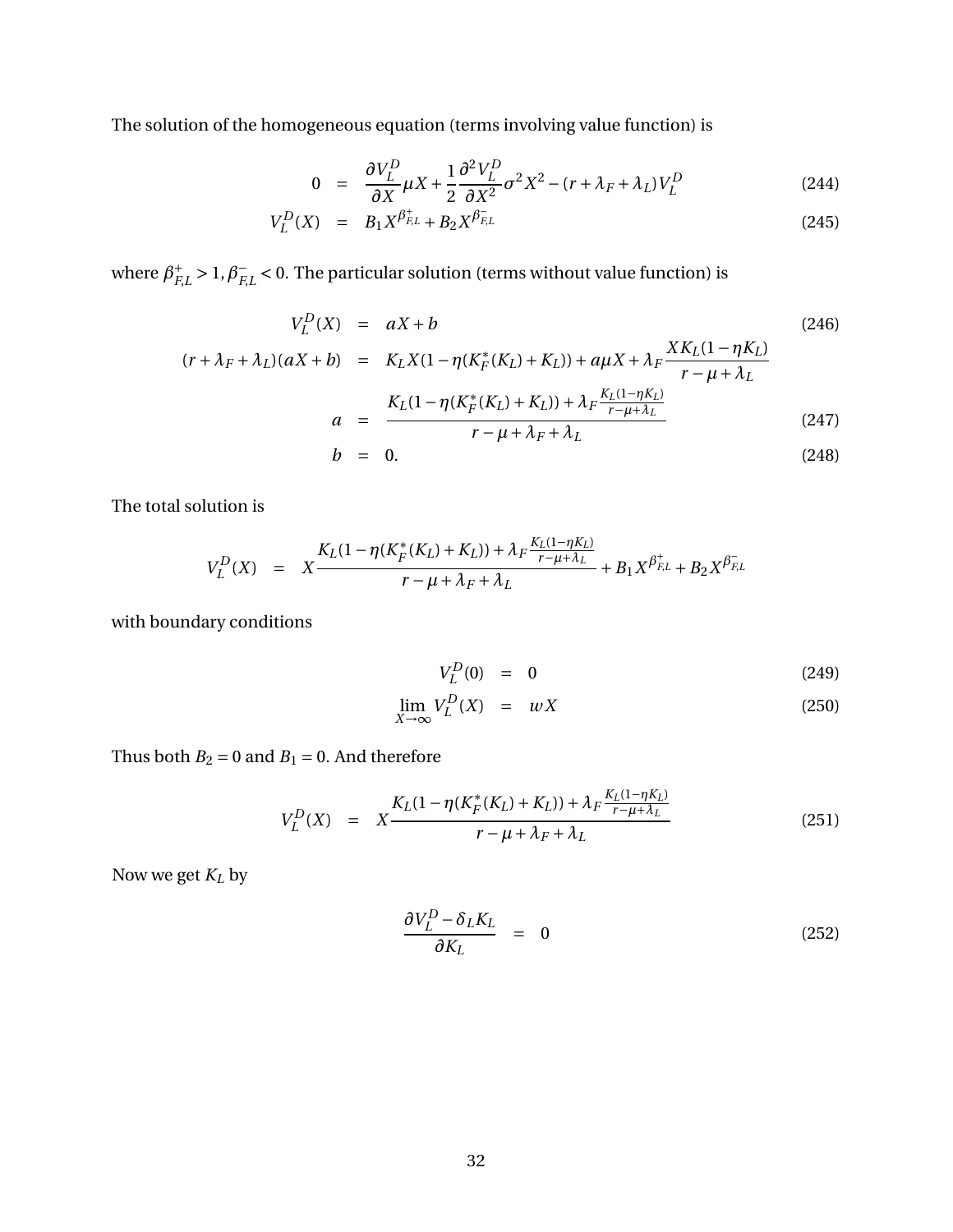If we plug in  $K_F^*$  $F_F^*(X, K_L)$  as given by [\(206\)](#page-25-0) then we get

$$
K_F^D(X, K_L) = \frac{(r + \lambda_F - \mu)(1 - \eta K_L) + \lambda_L}{2\eta(r + \lambda_F + \lambda_L - \mu)} - \frac{\delta_F(r + \lambda_F - \mu)}{2\eta X}
$$
(253)

$$
= K_F^M(X) - \frac{K_L(r + \lambda_F - \mu)}{2(r + \lambda_F + \lambda_L - \mu)}
$$
(254)

$$
K_F^M(X) = \frac{1}{2\eta} \left( 1 - \frac{\delta_F(r - \mu + \lambda_F)}{X} \right) \tag{255}
$$

$$
\frac{\partial K_F^D(X, K_L)}{\partial K_L} = -\frac{(r + \lambda_F - \mu)}{2(r + \lambda_F + \lambda_L - \mu)}\tag{256}
$$

$$
\frac{\partial V_L^D - \delta_L K_L}{\partial K_L} = \frac{X}{r - \mu + \lambda_F + \lambda_L} \left( (1 - \eta (K_F^D(X, K_L) + K_L)) - \eta K_L \left( \frac{\partial K_F^D(X, K_L)}{\partial K_L} + 1 \right) + \lambda_F \frac{(1 - 2\eta K_L)}{r - \mu + \lambda_L} \right) - \delta_L
$$

and thus

$$
K_L^*(X) = \frac{1}{2X\eta(r^2 + 2\lambda_F^2 + 2\lambda_L^2 + r(3\lambda_F + 3\lambda_L - 2\mu) + 3\lambda_F(\lambda_L - \mu) - 3\lambda_L\mu + \mu^2)}
$$
  
\n
$$
[\delta_F(r + \lambda_F - \mu)(r + \lambda_L - \mu) - 2\delta_L(r + \lambda_L - \mu)(r + \lambda_F + \lambda_L - \mu) + X(r + 2\lambda_F + \lambda_L - \mu)]
$$
  
\n
$$
(r + \lambda_F + \lambda_L - \mu)
$$
\n(257)

First plug *K* ∗  $L^*(X)$  in  $V^D_L$  $L^L$  to get

$$
V_L^D(X) = \frac{\left[\delta_F(r + \lambda_F - \mu)(r + \lambda_L - \mu) - 2\delta_L(r + \lambda_L - \mu)(r + \lambda_F + \lambda_L - \mu) + X(r + 2\lambda_F + \lambda_L - \mu)\right]^2}{8X\eta(r + \lambda_L - \mu)(r^2 + 2\lambda_F^2 + 2\lambda_L^2 + r(3\lambda_F + 3\lambda_L - 2\mu) + 3\lambda_F(\lambda_L - \mu) - 3\lambda_L\mu + \mu^2)}
$$

and then by the value and smooth pasting conditions we solve for  $X_L(K_L)$ . The stopping value is determined based on the assumption that the option to invest always exists or that the option to invest can disappear for both firms with different probabilities. The case in which both options disappear at the same event with equal chances throughout is treated in Section [4.](#page-10-0) These imply

- (i)  $F(X) = AX^{\beta}$  if the option always remains
- (ii)  $F(X) = A_{\beta_L^+} X^{\beta_L^+}$  if the option to invest can vanish before the firm has invested

The value matching and smooth pasting conditions for case (i) yield

$$
\frac{\partial V_L^D(X)}{\partial X} = (V_L^D(X) - \delta_L K_L) \beta X^{-1}
$$
\n(258)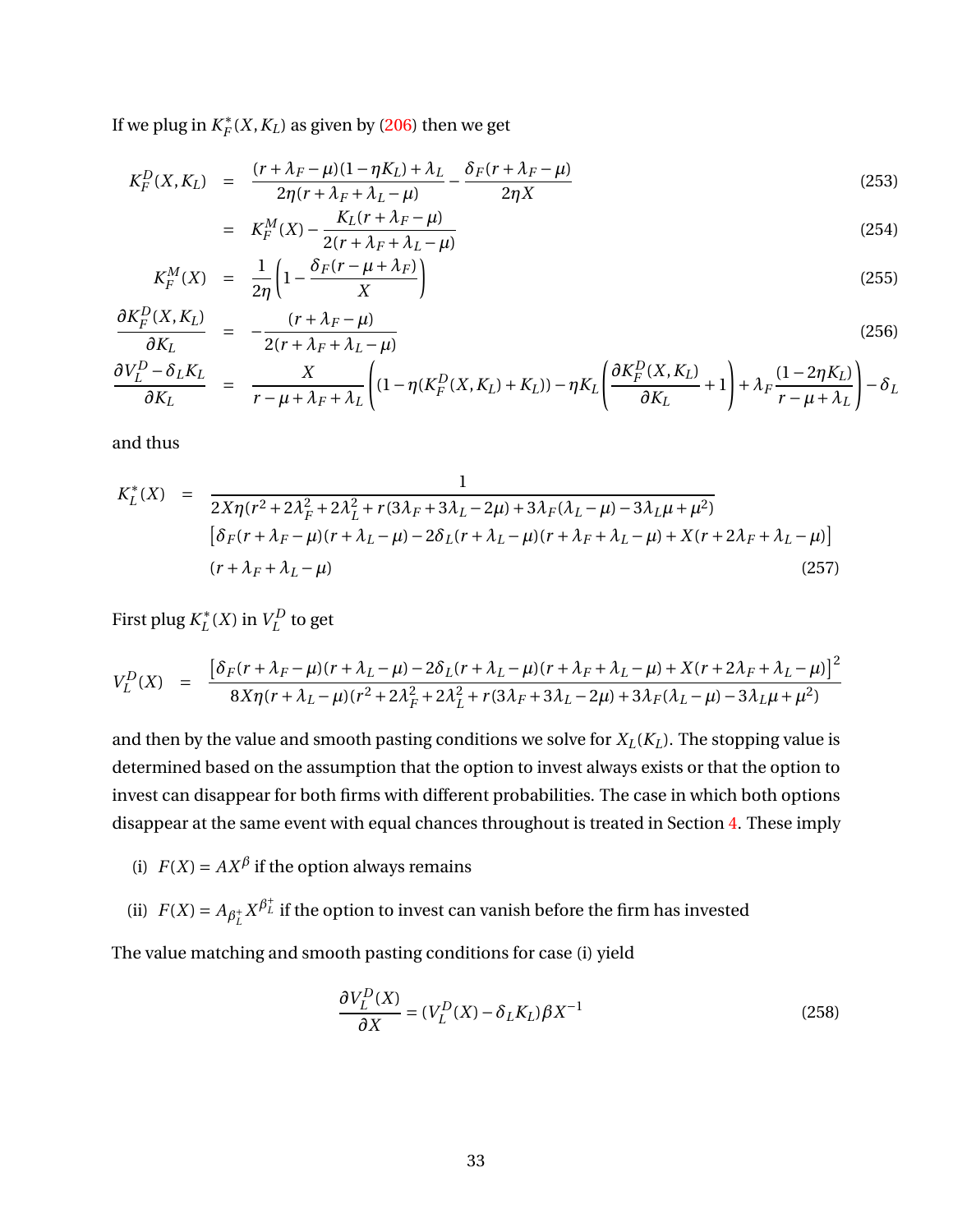<span id="page-33-0"></span>for  $X_L(K_L)$ . This gives two solutions.

$$
X_L^* = \begin{cases} -\frac{(\delta_F(r + \lambda_F - \mu) - 2\delta_L(r + \lambda_F + \lambda_L - \mu))(r + \lambda_L - \mu)}{r + 2\lambda_F + \lambda_L - \mu} \\ -\frac{(1 + \beta)(\delta_F(r + \lambda_F - \mu) - 2\delta_L(r + \lambda_F + \lambda_L - \mu))(r + \lambda_L - \mu)}{(\beta - 1)(r + 2\lambda_F + \lambda_L - \mu)} \end{cases} (259)
$$

for both  $\beta$  and  $\beta_I^+$  $^+_L$  is obtained simply by replacing  $\beta$  for  $\beta_F$ . The one with  $\beta$  is the optimal decision, and

$$
K_L^* = K_L^*(X_L^*) = \frac{(r + \lambda_F + \lambda_L - \mu)(r + 2\lambda_F + \lambda_L - \mu)}{(1 + \beta)\eta(r^2 + 2\lambda_F^2 + 2\lambda_L^2 + r(3\lambda_F + 3\lambda_L - 2\mu) + 3\lambda_F(\lambda_L - \mu) - 3\lambda_L\mu + \mu^2)}
$$

This coincides with the infinite horizon results from [Huisman and Kort](#page-38-4) [\(2015\)](#page-38-4) for  $\lambda_F = \lambda_L = 0$ , as

$$
X_L^* = -\frac{(\delta_F - 2\delta_L)(1+\beta)(r-\mu)}{(\beta - 1)}
$$
(260)

and

$$
K_L^* = \frac{1}{(1+\beta)\eta} \tag{261}
$$

**Theorem 5.2.** *The optimal capacity level and moment of entry for the follower and the leader in a Stackelberg accommodation equilibrium, based on a project that terminates with a probability λ<sup>L</sup> for the leader and*  $\lambda_F$  *for the follower are,* 

*(i) If the option exists forever*

$$
X_L^{acc} = X_L^* = -\frac{(1+\beta)(\delta_F(r+\lambda_F-\mu)-2\delta_L(r+\lambda_F+\lambda_L-\mu))(r+\lambda_L-\mu)}{(\beta-1)(r+2\lambda_F+\lambda_L-\mu)}
$$
(262)  

$$
K_L^{acc} = K_L^* = \frac{(r+\lambda_F+\lambda_L-\mu)(r+2\lambda_F+\lambda_L-\mu)}{(1+\beta)\eta(r^2+2\lambda_F^2+2\lambda_L^2+r(3\lambda_F+3\lambda_L-2\mu)+3\lambda_F(\lambda_L-\mu)-3\lambda_L\mu+\mu^2)}
$$

*(ii)* If the option of the leader can disappear before the project has started with probability  $\lambda_L$ 

$$
X_L^{acc} = X_L^* = -\frac{(1 + \beta_{\lambda_L}^+)(\delta_F(r + \lambda_F - \mu) - 2\delta_L(r + \lambda_F + \lambda_L - \mu))(r + \lambda_L - \mu)}{(\beta_{\lambda_L}^+ - 1)(r + 2\lambda_F + \lambda_L - \mu)}
$$
(263)  

$$
K_L^{acc} = K_L^* = \frac{(r + \lambda_F + \lambda_L - \mu)(r + 2\lambda_F + \lambda_L - \mu)}{(1 + \beta_{\lambda_L}^+) \eta(r^2 + 2\lambda_F^2 + 2\lambda_L^2 + r(3\lambda_F + 3\lambda_L - 2\mu) + 3\lambda_F(\lambda_L - \mu) - 3\lambda_L\mu + \mu^2)}
$$

#### **5.2.2 Deterrence**

For the deterrence strategy, the leader takes the strategy of the follower into account. Given the current level of *X*, the leader knows that the follower will invest later if it chooses its capacity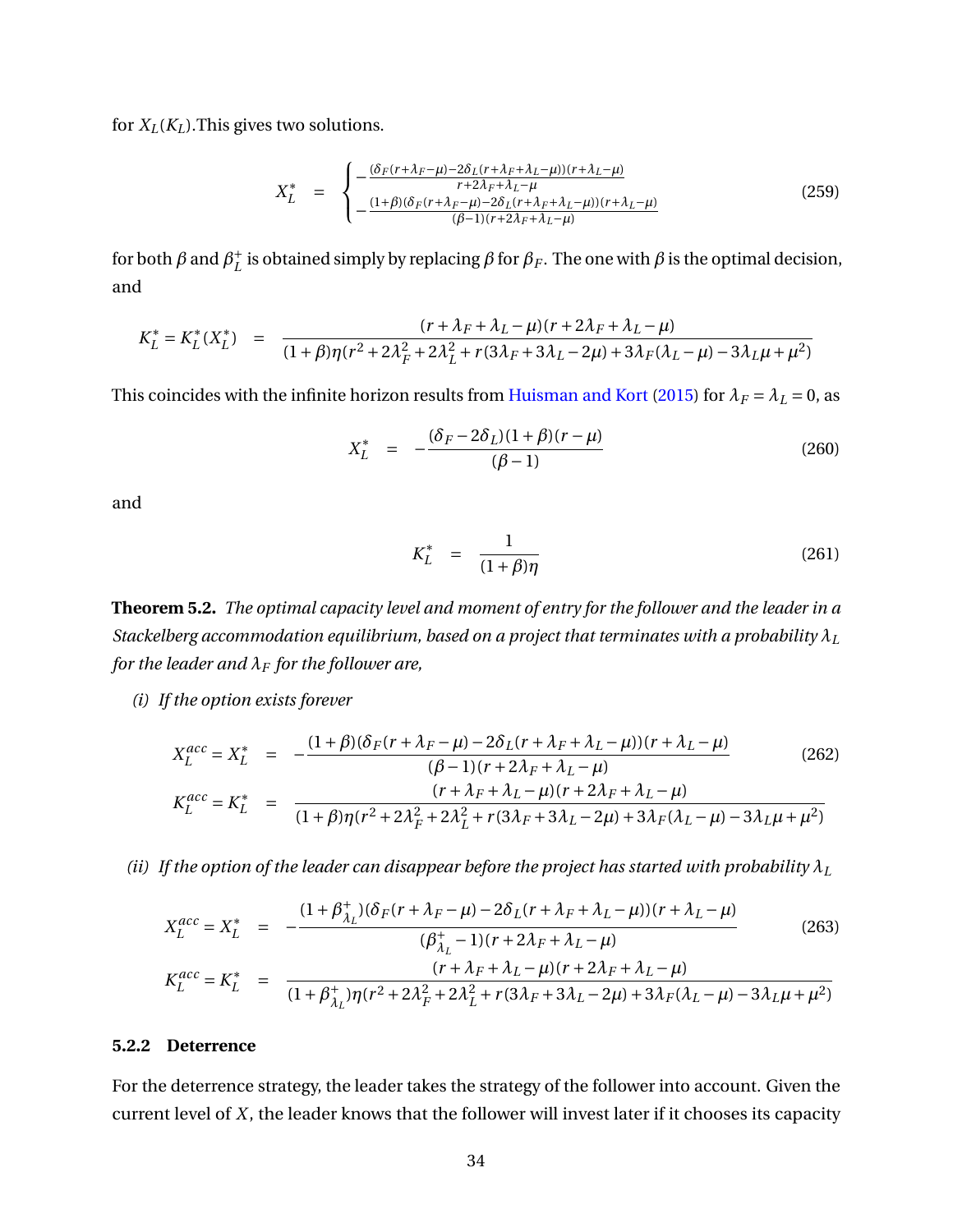$K_L = K_L$  such that  $X_F^*$  $F_F^*(K_L) > X$ . Thus the leader aims at letting the follower wait, this is called the deterrence strategy. As long as the demand level is low enough, the leader is a monopolist.

The value function of the leader at the moment of investment for the deterrence strategy is given by

$$
rV_L^D(X, K_F, K_L) = \begin{cases} \n\text{Profit}_L^{DM}(X, K_F, K_L) + \lim_{dt \downarrow 0} \frac{1}{dt} \mathbb{E}[dV_L^{DM}] & \text{if } X < X_F^*(K_L) \\ \n\text{Profit}_L^{DD}(X, K_F, K_L) + \lim_{dt \downarrow 0} \frac{1}{dt} \mathbb{E}[dV_L^{DD}] & \text{if } X > X_F^*(K_L) \n\end{cases} \tag{264}
$$

where

$$
Profit_L^{DM} = K_L X (1 - \eta K_L) \tag{265}
$$

$$
Profit_{L}^{DD} = K_{L}X(1 - \eta(K_{F}^{*}(K_{L}) + K_{L}))
$$
\n(266)

$$
\mathbb{E}[dV_L^{DM}] = \frac{\partial V_L^D}{\partial X} \mu X dt + \frac{1}{2} \frac{\partial^2 V_L^D}{\partial X^2} \sigma^2 X^2 dt + \lambda_L dt (0 - V_L^D)
$$
(267)

$$
\mathbb{E}[dV_L^{DD}] = \frac{\partial V_L^D}{\partial X} \mu X dt + \frac{1}{2} \frac{\partial^2 V_L^D}{\partial X^2} \sigma^2 X^2 dt + \lambda_L dt (0 - V_L^D) + \lambda_F dt (V_L^M - V_L^D). \quad (268)
$$

For  $X < X_F^*$  $\mathcal{F}_{F}^*(K_L)$  the leader is still the only investor in the duopoly and thus acts temporarily as the monopolist which we denote by *DM*. The associated ODE is

$$
(r + \lambda_L) V_L^{DM} = K_L X (1 - \eta K_L) + \frac{\partial V_L^{DM}}{\partial X} \mu X + \frac{1}{2} \frac{\partial^2 V_L^{DM}}{\partial X^2} \sigma^2 X^2
$$
 (269)

the homogeneous solution is

$$
0 = \frac{\partial V_L^{DM}}{\partial X} \mu X + \frac{1}{2} \frac{\partial^2 V_L^{DM}}{\partial X^2} \sigma^2 X^2 - (r + \lambda_L) V_L^{DM}
$$
 (270)

$$
V_L^{DM}(X) = B_1^{DM} X^{\beta_{\lambda_L}^{+}} + B_2^{DM} X^{\beta_{\lambda_L}^{-}} \tag{271}
$$

where  $\beta_{\lambda}^{+}$  $\lambda_L^+ > 1, \beta_{\lambda_L}^ \bar{\lambda}_L$  < 0 solve [\(209\)](#page-26-0). And the particular solution to the total differential equation with  $V_I^{DM}$  $L^{DM}(X) = a^{DM}X + b^{DM}$  leads to

$$
(r + \lambda_L)(a^{DM}X + b^{DM}) = K_L X (1 - \eta K_L) + a^{DM} \mu X
$$
 (272)

$$
a^{DM} = \frac{K_L(1 - \eta K_L)}{r + \lambda_L - \mu}
$$
 (273)

$$
b^{DM} = 0 \tag{274}
$$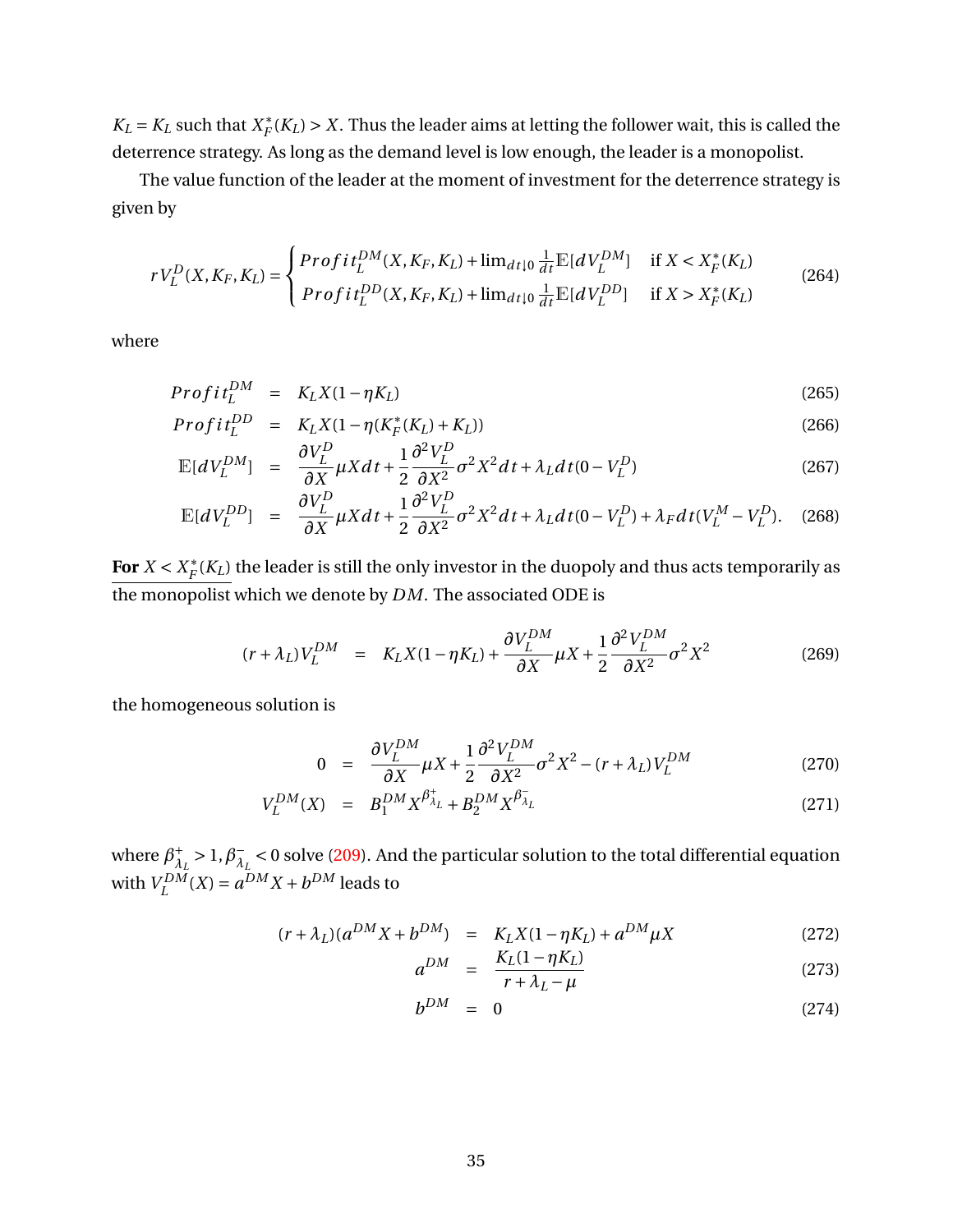Thus the total solution is

$$
V_L^{DM}(X) = B_1^{DM} X^{\beta_{\lambda_L}^+} + B_2^{DM} X^{\beta_{\lambda_L}^-} + \frac{K_L (1 - \eta K_L)}{r + \lambda_L - \mu} X
$$
 (275)

and the boundary condition is

$$
V_L^{DM}(0) = 0 \t\t(276)
$$

which leads to  $B_2^{DM} = 0$ . But  $B_1^{DM}$  $_{1}^{DM} \neq 0$  because if *X* goes to infinity we leave the monopoly state. Hence

$$
V_L^{DM}(X) = B_1^{DM} X^{\beta_{\lambda_L}^+} + \frac{K_L (1 - \eta K_L)}{r + \lambda_L - \mu} X
$$
 (277)

where  $\beta_F$  is the positive root of [\(209\)](#page-26-0).

For  $X > X_F^*$  $\int_F^*(K_L)$  the ODE is

$$
(r + \lambda_F + \lambda_L) V_L^{DD} = K_L X (1 - \eta (K_F^*(K_L) + K_L)) + \frac{\partial V_L^{DD}}{\partial X} \mu X + \frac{1}{2} \frac{\partial^2 V_L^{DD}}{\partial X^2} \sigma^2 X^2 + \lambda_F V_L^M (278)
$$

the homogeneous solution is

$$
0 = \frac{\partial V_L^{DD}}{\partial X} \mu X + \frac{1}{2} \frac{\partial^2 V_L^{DD}}{\partial X^2} \sigma^2 X^2 - (r + \lambda_F + \lambda_L) V_L^{DD}
$$
(279)

$$
V_L^{DD}(X) = B_F^{DD} X^{\beta^+_{\lambda_{F,L}}} + B_L^{DD} X^{\beta^-_{\lambda_{F,L}}} \tag{280}
$$

where  $\beta_{\lambda}^{+}$ <sup>+</sup><sub> $λ$ *F,L*</sub> > 1,  $β$ <sub> $λ$ </sub><sup>-</sup>  $\lambda_{EL}$  < 0. And the particular solution of the differential equation with  $V_L^D$  $L^{D}(X) =$  $a^{DD}X + b^{DD}$  leads to

$$
(r + \lambda_F + \lambda_L)(a^{DD}X + b^{DD}) = K_L X(1 - \eta(K_F^*(K_L) + K_L)) + a^{DD}\mu X + \lambda_F \frac{X K_L (1 - \eta K_L)}{r - \mu + \lambda_L} (281)
$$

$$
a^{DD} = \frac{K_L (1 - \eta(K_F^*(K_L) + K_L)) + \lambda_F \frac{K_L (1 - \eta K_L)}{r - \mu + \lambda_L}}{r + \lambda_F + \lambda_L - \mu}
$$
(282)

$$
b^{DD} = 0 \tag{283}
$$

where we used

$$
V_L^M(X) = \frac{XK_L(1 - \eta K_L)}{r - \mu + \lambda_L} \tag{284}
$$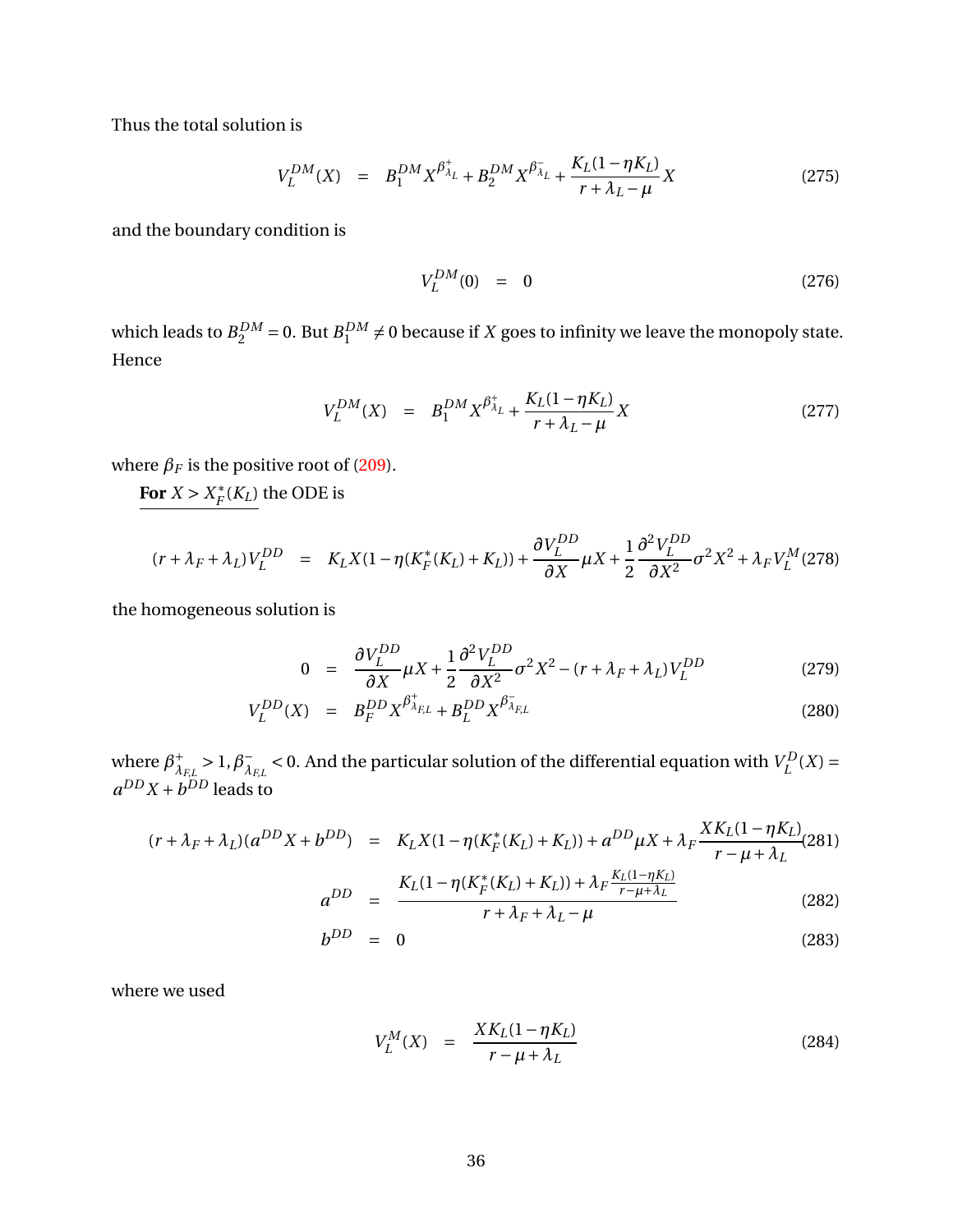Thus the total solution is

$$
V_L^{DD}(X) = B_F^{DD} X^{\beta_{\lambda_{F,L}}^{+}} + B_L^{DD} X^{\beta_{\lambda_{F,L}}^{+}} + \frac{K_L (1 - \eta (K_F^*(K_L) + K_L)) + \lambda_F \frac{K_L (1 - \eta K_L)}{r - \mu + \lambda_L}}{r + \lambda_F + \lambda_L - \mu} X
$$
(285)

and the boundary condition is

$$
V_L^{DD}(0) = 0 \t\t(286)
$$

$$
\lim_{X \to \infty} V_L^{DD}(X) = wX \tag{287}
$$

which leads to  $B_2^{DD} = 0$  and  $B_1^{DD} = 0$ . Thus

#### **Proposition 5.3.**

$$
V_L^{DM}(X) = B_1^{DM} X^{\beta^+_{\lambda_{F,L}}} + \frac{K_L (1 - \eta K_L)}{r + \lambda_L - \mu} X
$$
 (288)

*and*

$$
V_L^{DD}(X) = \frac{K_L(1 - \eta(K_F^*(K_L) + K_L)) + \lambda_F \frac{K_L(1 - \eta K_L)}{r - \mu + \lambda_L}}{r + \lambda_F + \lambda_L - \mu}X
$$
(289)

However,  $V_I^{DD}$  $L^{DD}$  occurs when  $X > X_F^*$  $\mathcal{F}_{F}^{*}(K_{L})$  and thus coincides with the Stackelberg accommodation strategy. Therefore for deriving the deterrence strategy we only need to concentrate on

$$
rV_L^{DM}(X, K_F, K_L) = Profit_L^{DM}(X, K_F, K_L) + \lim_{dt \downarrow 0} \frac{1}{dt} \mathbb{E}[dV_L^{DM}]
$$
\n(290)

Though we also need the  $DD$  part to obtain  $B_1^{DM}$  $\frac{DM}{1}$ .

At  $X = X_F^*$  $\mathcal{F}_{F}^{*}(K_{L})$ , the numerical value we obtained at [\(237\)](#page-29-0), it should hold that

$$
V_L^{DM}(X_F^*(K_L)) = V_L^{DD}(X_F^*(K_L))
$$
\n(291)

which we can solve for  $B_1^{DM}$  $_{1}^{DM}$ . After this, solve for  $K_L$  by

$$
\frac{\partial V_L^D - \delta_L K_L}{\partial K_L} = 0
$$
\n(292)

and use the smooth pasting and value matching condition to obtain  $X_I^*$ *L* .

Since  $V_I^{DD}$  $L_L^{DD}$  is exactly the same as Stackelberg, we know already what the strategy in that domain will be.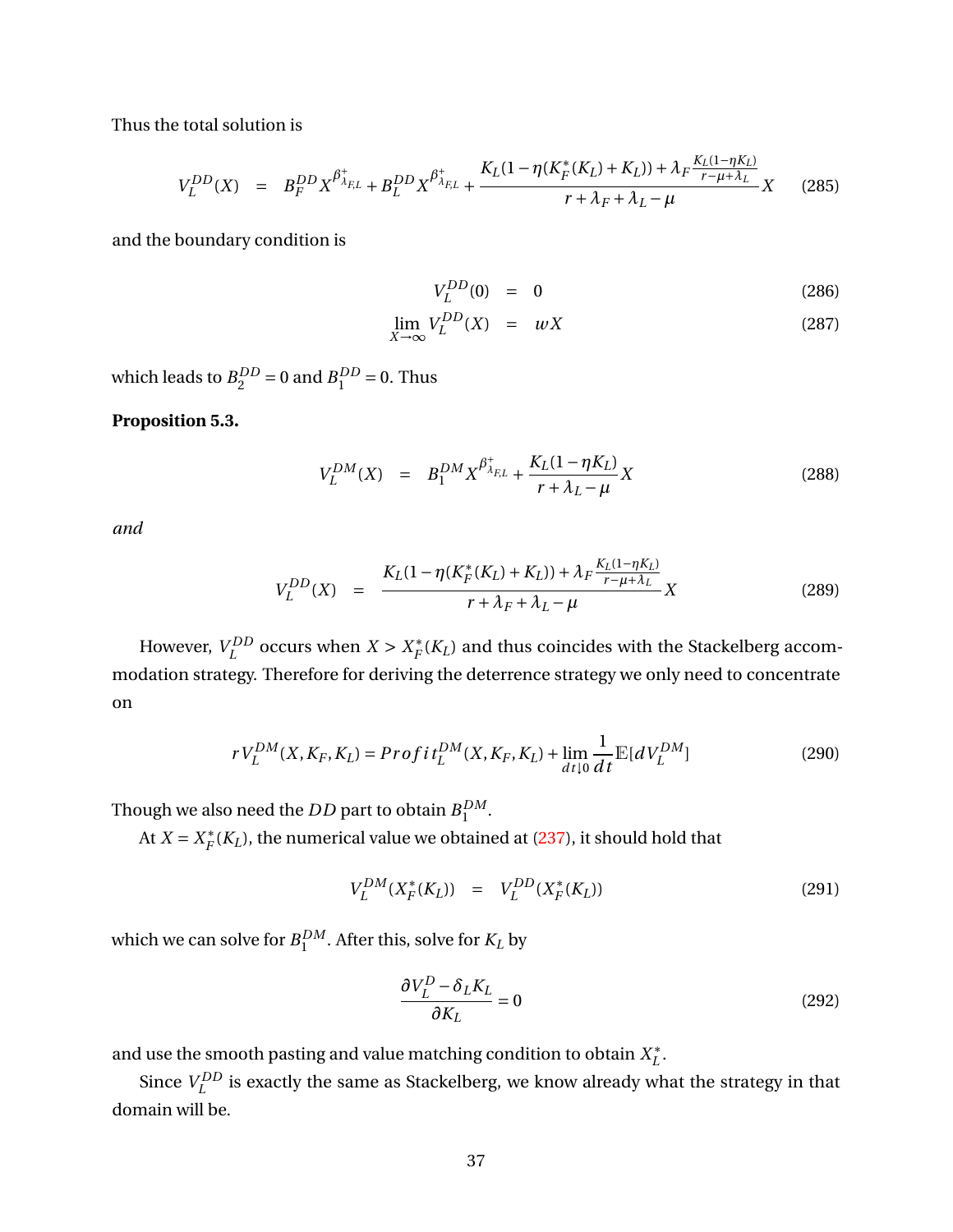For  $V_L^{DM}$  we have

$$
V_L^{DM}(X) = \frac{\theta X_F^*(K_L)}{X_F^*(K_L)^{\beta_F}} X^{\beta_{\lambda_{F,L}}^+} + \frac{K_L(1 - \eta K_L)}{r + \lambda_L - \mu} X
$$
(293)

where  $\theta =$  $\int \frac{K_L(1-\eta K_L-\eta K_F^*(K_L)) + \lambda_F \frac{K_L(1-\eta K_L)}{r-\mu+\lambda_L}}$  $\frac{r\eta K_F^*(K_L)+\lambda_F\frac{r_L}{r-\mu+\lambda_L}}{r+\lambda_L-\mu}-\frac{K_L(1-\eta K_L)}{r+\lambda_L-\mu}$ *r*+*λL*−*µ* ! and for fixed *K<sup>L</sup>* we have found the numerical value of  $X_F^*$  $\chi_F^*(K_L)$  and thus also the implied  $K_F^*$  $\int_F^*(K_L)$ . However, note that this depends on a fixed  $K_L$ . Maximizing with respect to  $K_L$  gives the following first order condition.

$$
\frac{\partial V_L^{DM} - \delta_L K_L}{\partial K_L} = 0
$$
\n(294)

$$
\phi(X, K_L) = 0 \tag{295}
$$

Again, the stopping value is determined based either on the assumption that the option to invest always exists or on the assumption that the option to invest can disappear for both firms with different probabilities. These imply

- (i)  $F(X) = AX^{\beta}$  if the option always remains
- (ii)  $F(X) = A_{\beta_1^+}$  $\lambda_L X^{\beta^+_\lambda}$ *<sup>λ</sup><sup>L</sup>* if the option to invest can vanish before the firm has invested

**For case** (*i*): Before the leader has invested, thus when  $X < X_L$ , the firm holds an option to invest. Therefore by the value matching and smooth pasting conditions with  $F(X) = AX^{\beta}$  we solve

$$
V_L^{DM}(X) - \delta_L K_L = AX^{\beta} \tag{296}
$$

$$
\frac{\partial V_L^{DM}(X)}{\partial X} = \beta A X^{\beta - 1} \tag{297}
$$

$$
\frac{\partial V_L^{DM}(X)}{\partial X} - (V_L^{DM}(X) - \delta_L K_L) \beta X^{-1} = 0 \qquad (298)
$$

$$
B_1^{DM}(\beta - \beta_{\lambda_{FL}}^+) X^{\beta_{FL}^+} + \frac{X K_L (1 - \eta K_L) (\beta - 1)}{r + \lambda_L - \mu} - \delta_L K_L \beta = 0
$$
 (299)

Note that,  $B_1^{DM}$  $\frac{DM}{1}$  is a function of  $K_L$ . **TO BE ADDED: Numerical results.** 

*DM*

For case (*ii*): Before the leader has invested, thus when  $X < X_L$ , the firm holds an option to